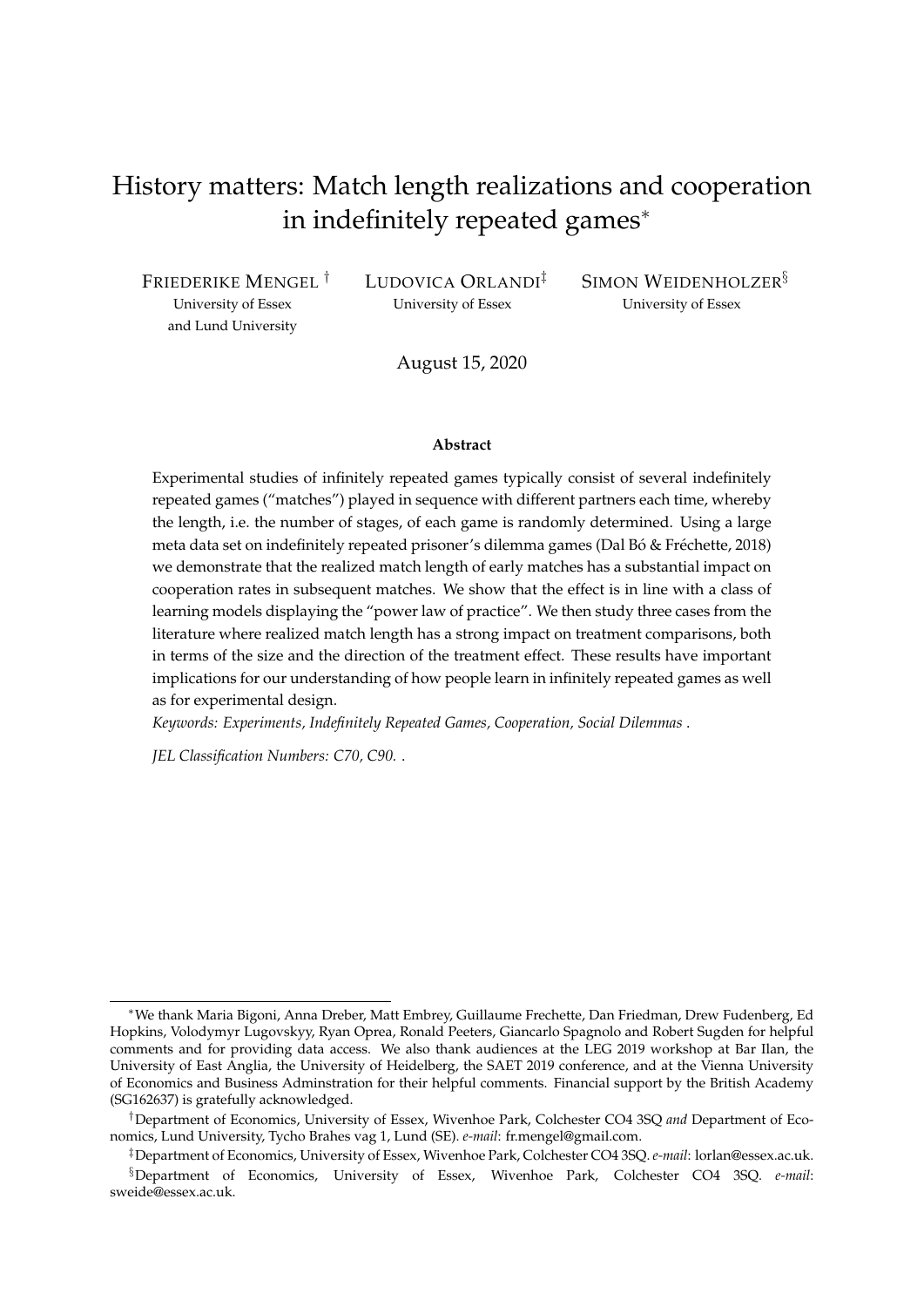## **1 Introduction**

Infinitely repeated games are of enormous importance in many areas of Economics, but also in Politics, Sociology, Biology and many other subjects. The theory of infinitely repeated games has delivered key insights on how repeated interaction changes incentives and can sometimes enable a wide array of outcomes including, for example, cooperation in social dilemmas. However, it does not always offer sharp predictions. For instance, in the prisoner dilemma both cooperation and defection are equilibrium actions provided that players are sufficiently patient. The multiplicity of outcomes gives an important role to lab experimental research on infinitely repeated games to narrow down what we can expect empirically in these games. This research has provided key insights on e.g. the determinants of cooperation in social dilemmas, the role of monitoring, or the differences between discrete and continuous time.<sup>1</sup>

Infinitely repeated games are implemented in the lab as "indefinitely repeated games" using a random continuation probability, as originally proposed by Roth and Murnighan (1978). After every round of play, there is a fixed known probability  $\delta$  that the game continues for an additional round and a probability  $1 - \delta$  with which the match ends. A match refers to a supergame (a "repeated game"), and a round (or stage) is one play of the stage game. To allow for learning, experiments typically feature repetitions. Participants play several matches and are rematched in between. The length of each match (in terms of number of rounds) is determined randomly, giving rise to a sequence of match length realizations. For a given termination probability, *δ*, participants may thus experience different realizations of match length and consequently different sequences of match lengths. This design is unproblematic if either the realized sequences of match length realizations "correctly" represent the infinitely repeated game or if match length realization is irrelevant for behaviour.<sup>2</sup> Achieving the former can be difficult as there are considerable practical difficulties involved in getting a large enough sample of different sequences of match length realizations.<sup>3</sup> If the number of match length realizations is "small", it is difficult to know whether the realized distribution is "representative enough" for the infinitely repeated game under consideration, as this will depend on how people learn and which moments of the distribution are the most critical for their learning. For this reason it is important to understand whether match length realization influences behaviour.

In this paper we first demonstrate that the sequence of match length realizations has a substantial, robust and highly statistically significant effect on behaviour. Using a data set on the infinitely repeated prisoner dilemma compiled by Dal Bó and Fréchette (2018) we show that when subjects initially experienced relatively long matches subsequent cooperation rates are substantially higher. Specifically, when most matches in the first part of an experiment were "long" (above theoretical median length), then cooperation rates are 44% higher in subsequent matches. Intuitively, participants who experience longer matches become more optimistic about the relative benefits of conditionally cooperative strategies and cooperate more.

<sup>&</sup>lt;sup>1</sup>See Dal Bó and Fréchette (2018) for a review of this extensive literature.

<sup>2</sup> In standard theory only expected match length (captured by *δ*) should matter for behavior. Hence, according to standard theory match length realization should indeed be irrelevant for behaviour.

<sup>3</sup>We discuss some of these difficulties in detail in Section 4.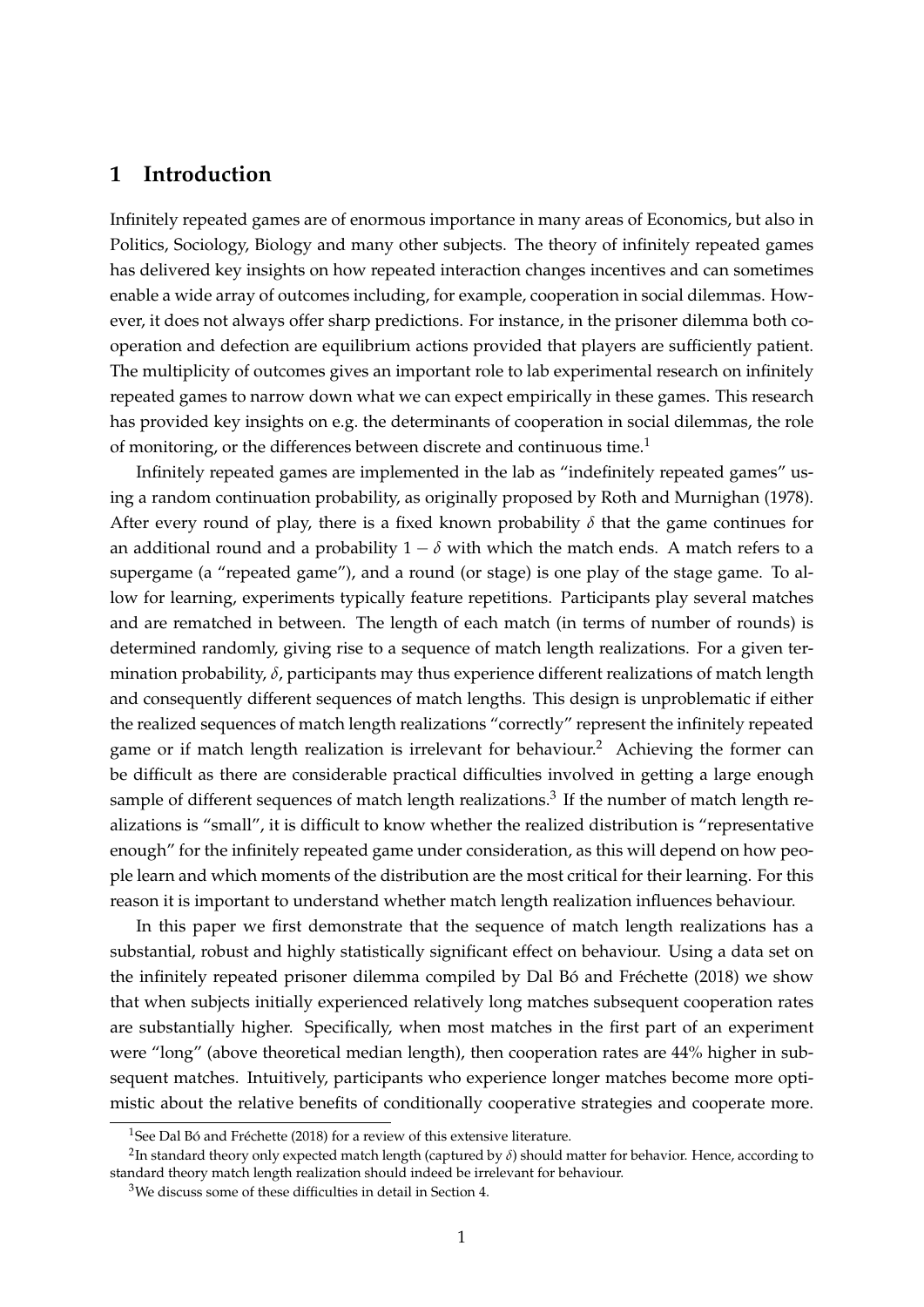Moreover, by comparing the impact of long matches in the first third to the impact of long matches in the middle third of an experiment on cooperation in the final third, we demonstrate that the effect of early matches is as least as important as the one of recent ones. This observation is consistent with the "power law of practice" which describes the phenomenon of initially steep- and then flattening out- learning curves. We show that fairly simple reinforcement learning models in the spirit of Erev and Roth (1998) are consistent with these findings.

Our results hence show that the environment in which early interactions take place matters for subsequent interactions as people learn from match length realizations. As such our results speak to our understanding of what is often termed "cultural differences". They can help explain why people growing up in different social backgrounds (characterized by more or less stable interactions) or people coming from different work environments (characterized by more or less turnover) might show different behaviour in the exact same situation. Our results also show that we would not expect these groups to behave differently in *all* situation. If the environment is very unfavorable to cooperation we would not expect a behaviour difference between these groups based on our results in this paper. The results also have implications for evidence based policy making. If a policy (e.g. designed to increase cooperative behavior) is evaluated over a certain fixed period, it is possible that the results of the evaluation are affected by early match length realizations even if they are exogenous to the policy evaluated.

Our findings do not only yield insights into how people learn in indefinitely repeated games, they also have important methodological implications for experimental design. The length of each match is typically drawn at the session level, meaning that all subjects in a given session experience the same sequences of match length draws. In fact, all papers in the Dal Bó and Fréchette (2018) meta study use this or a very similar design. The number of different sequences of match length realizations for a given treatment ranges between 1 and 10 across the different papers contained in the meta-study. Given our results discussed above we would expect that - with such small numbers of match length realizations - treatment comparisons can be affected. We provide three case studies of papers from the existing literature, which were not part of the Dal Bó and Fréchette (2018) meta study: a continuous time prisoner's dilemma (Bigoni, Casari, Skrzypacz, & Spagnolo, 2015), a public good game (Lugovskyy, Puzzello, Sorensen, Walker, & Williams, 2017) and oligopoly games (Embrey, Mengel, & Peeters, 2019). We show that - for each of them - treatment effects differ depending on match length realization. We also run our own experiments and show that in some cases the conclusions drawn from the research might have been different for different match length realizations.

Our paper contributes to a substantial and active literature on indefinitely repeated games, much of it summarized by Dal Bó and Fréchette (2018). Several researchers have documented a positive effect of the length of the immediately preceding match on cooperation (see e.g. Camera and Casari 2009, Dal Bó and Fréchette 2011; 2018, Fréchette and Yuksel 2017, Bernard, Fanning, and Yuksel 2018).<sup>4</sup> In the context of infinitely repeated trust games, Engle-Warnick and Slonim (2006) find some evidence that there is more trust and trustworthiness in sessions that initially featured long matches as compared to sessions starting out with short ones. As they observe, this gap could have been due to individual subject or session effects since there

 $4A$  similar positive effect is document for the behaviour of the previous opponent, in the sense that subjects are more likely to cooperate when they have been previously matched with somebody starting out with cooperation.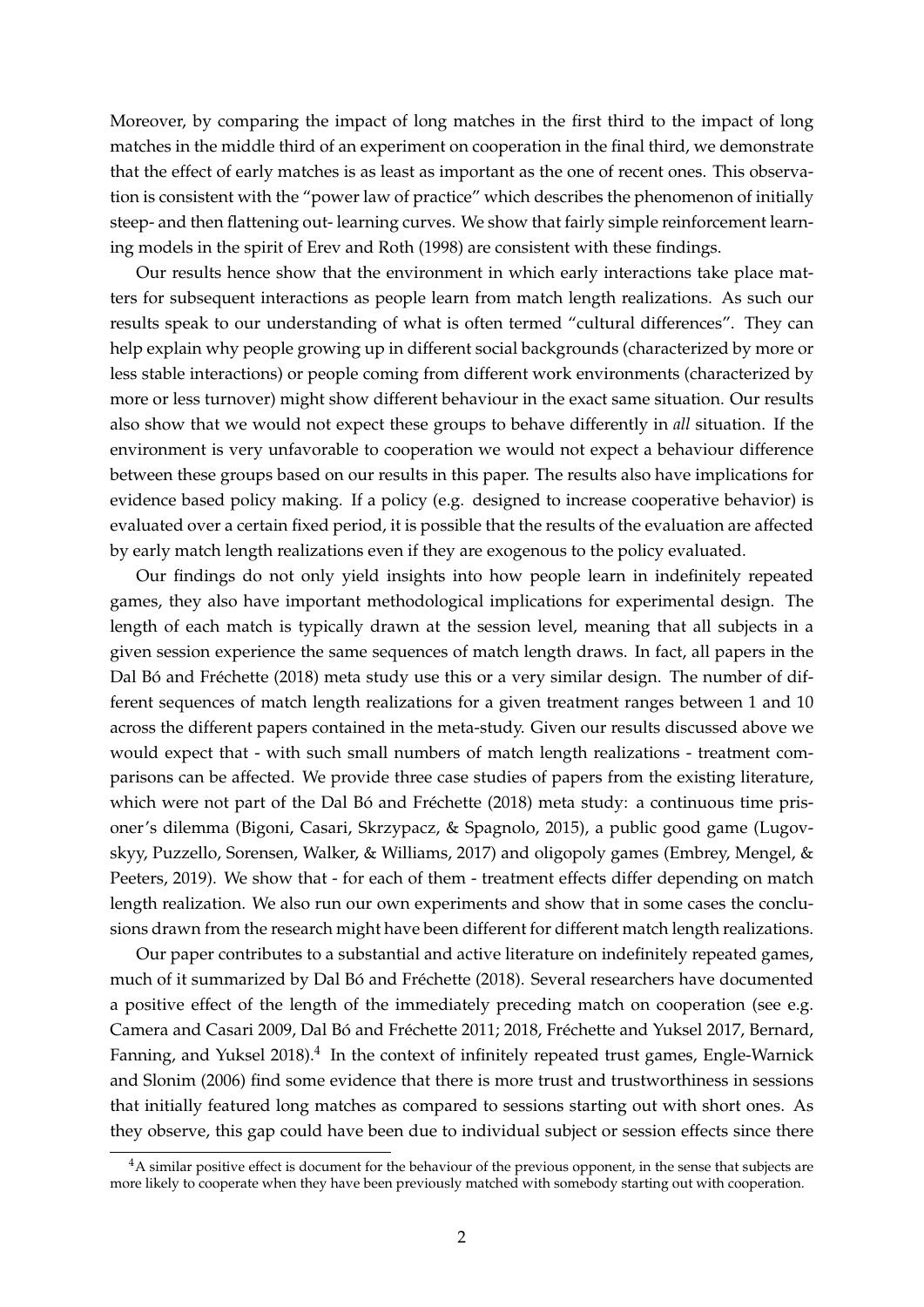was already more trust and trustworthiness in the beginning of the initially long sessions. We add to this literature by providing the first comprehensive analysis of the long lasting effects of (the entire sequence of) match length realization on cooperation in infinitely repeated social dilemmas. To the best of our knowledge our paper is also the first to discuss in detail the potential implications of these findings for measuring cooperation levels and for experimental design.

The paper is organized as follows. In Section 2 we demonstrate the main empirical finding of an effect of match length realization on cooperation. We also introduce the learning models and show that it can be explained by learning. Section 3 contains our discussion of the casestudies and Section 4 concludes. Additional theory, tables, figures and information on our own experiments can be found in an Appendix.

## **2 The Effect of Match Length Realizations**

### **2.1 The prisoner's dilemma**

We consider agents who play a  $2 \times 2$  indefinitely repeated prisoner's dilemma like the one illustrated in the left panel of Figure 1. Payoffs satisfy  $T > R > P > S$  and  $T + S < 2R$  such that mutual defection is the only Nash equilibrium of the stage game but mutual cooperation maximizes joint payoffs. Following Dal Bó and Fréchette (2018) we can normalize payoffs so that we only have two parameters, see middle panel of figure 1. The continuation probability  $\delta$  indicates the probability with which the game continues for one more round. The number of stages in the indefinitely repeated game is hence a random variable *T*. It is common in modern experiments to play several such indefinitely repeated games. Usually participants are rematched at the end of one repeated game and play a new game with a new partner. Each such repeated game is often referred to as a "match". Typical experiments differ in the number *M* of such matches implemented, the expected length of a match (given by  $\mathbb{E}[T] = \frac{1}{1-\delta}$ ) as well as the realized match length. We index the round of play within a match by *t* and the match by *m*. *T <sup>m</sup>* is the realized match length of match *m*, i.e. the number of stages in match *m*.



Figure 1: Left: Prisoner's dilemma (PD) game with payoff parameters  $T > R > P > S$  and  $T + S < 2R$ . Middle: Normalized game where joint defection payoff P is subtracted from each cell and all payoffs are divided by  $R - P$  (difference between mutual cooperation and defection payoffs). Right: Payoffs in the game induced by Grim-Trigger and Always Defect. GT played against GT yields a payoff of 1 in all **E**[*T*] stages. AD (GT) played against GT (AD) yields once a payoff of  $1 + g(-l)$  and zero in the remaining  $E[T] - 1$  stages.

A substantial experimental literature has studied how payoff parameters affect coopera-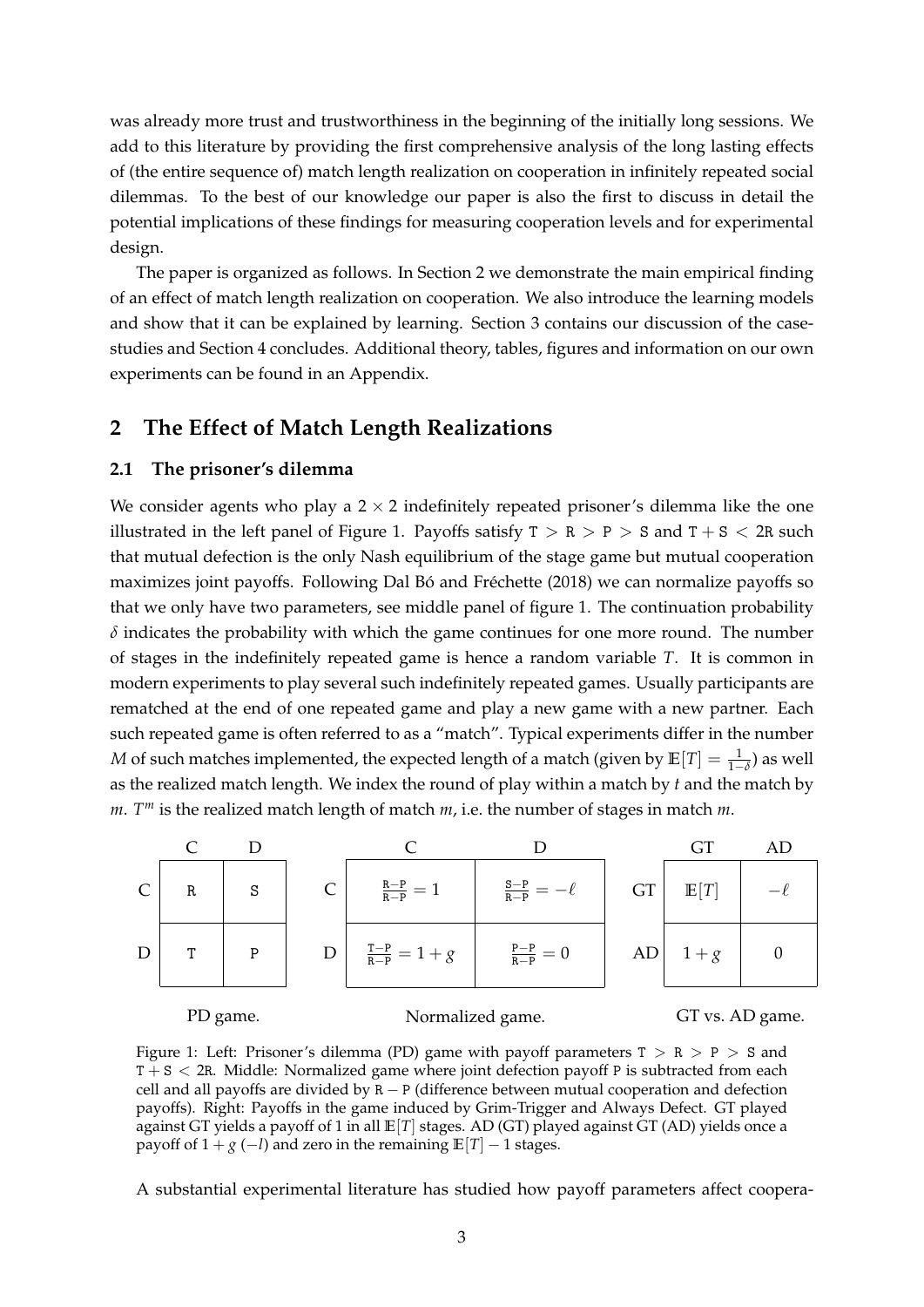tion in the prisoner's dilemma.<sup>5</sup> One particularly successful approach, proposed by Blonski and Spagnolo (2015), analyzes a setting where agents can only choose among the repeated game strategies "Grim-Trigger" (GT) and "Always Defect" (AD) and payoffs are given by the expected sum of payoffs of the induced indefinitely repeated game shown in the right panel of Figure 1 (see also Blonski, Ockenfels, and Spagnolo (2011) and Dal Bó and Fréchette (2011)). Provided "Grim-Trigger" can sustain cooperation in a subgame perfect Nash equilibrium ( $\mathbb{E}[T] > 1 + g$ ), the resulting game constitutes a coordination game. The size of the basin of attraction of AD, denoted by SizeBAD, is defined as the threshold probability of choosing GT that has to be exceeded to make GT a best response.<sup>6</sup> Formally,

$$
\text{SizeBAD} = \begin{cases} 1 & \text{if } E[T] < 1 + g \\ \frac{\ell}{E[T] + \ell - g - 1} & \text{otherwise} \end{cases} \tag{1}
$$

Note that SizeBAD is decreasing in  $\mathbb{E}[T]$  (respectively  $\delta$ ), conveying the intuitive idea that cooperation is easier to sustain under longer expected match durations. Dal Bó and Fréchette (2018) show that SizeBAD indeed predicts cooperation rates very well in a meta-study of indefinitely repeated prisoner's dilemma experiments. They also show that the length of the immediately preceding match has an effect on cooperation rates in the subsequent match. They suggest that this is either due to a minority of participants who may not understand how match lengths are determined or due to how participants update their overall evaluation of the value of cooperation through experience. They write "there is an interesting - as yet unexplored - question regarding the way that humans learn in infinitely repeated games. Is the impact of the realized length constant throughout or is the impact more important early on?"

The remainder of this section is dedicated to answering this question. Doing so will not only yield valuable insights into how people learn, but it will also make an important methodological point regarding how indefinitely repeated games should be implemented in the lab. As we will see below not only does the length of the immediately preceding match matter, but the entire sequence of match length realizations is important. Further, addressing the question posed by Dal Bó and Fréchette (2018), the impact of realized match length is not constant throughout. Early matches matter at least as much as later matches and sometimes more. We will now demonstrate these patterns empirically (Section 2.2) and then show that they are in line with several simple learning models (Section 2.3).

### **2.2 Empirical Analysis**

To study empirically whether there exists a persistent effect of match length in early matches we use the data collected by Dal Bó and Fréchette (2018). They use data from 141 different sessions of indefinitely repeated prisoner's dilemma experiments with 2415 participants (see Table 3 in Dal Bó and Fréchette (2018)). In all papers contained in their data set the sequences of match length realizations is drawn at session level, i.e. all subjects in a given session faced the same sequence of match length realizations. Figure 2 shows the distribution of the difference

 $5$ See e.g. Embrey, Fréchette, and Yuksel (2017) and Mengel (2018) for contributions analyzing finitely repeated PD games and Dal Bó and Fréchette (2018) for a survey of the literature on the indefinitely repeated version.

<sup>6</sup>This corresponds to the probability of *AD* in the mixed strategy equilibrium of the game in the right panel of Figure 1.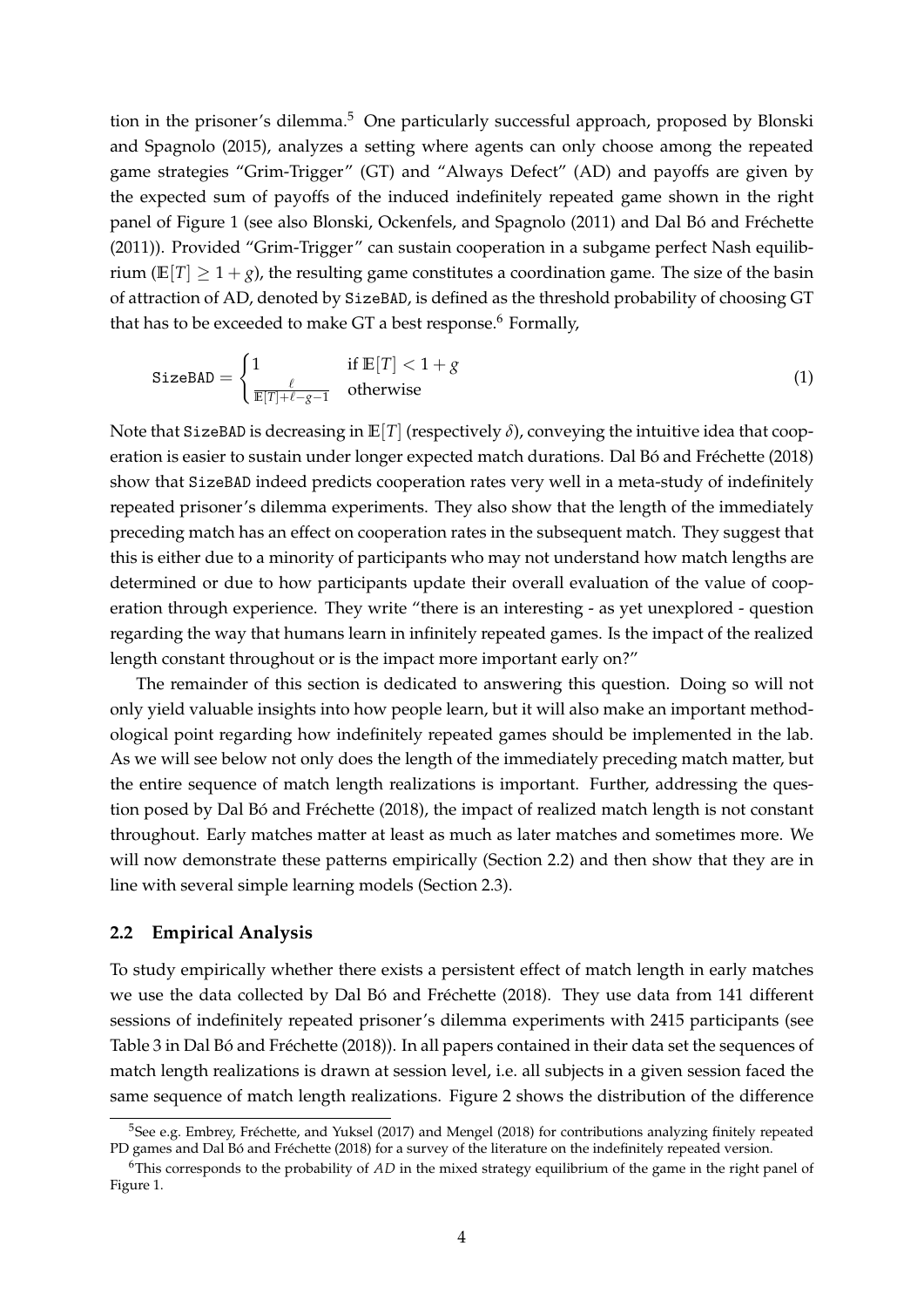between theoretical median match length and realized match length in the meta-study.<sup>7</sup> The left panel aggregates games with different discount factors. It can be seen that match lengths are, as expected, concentrated around the median with a good amount of variation on both sides. The right panel shows separate graphs for the three most common discount factors  $\delta$  = 0.5, 0.75 and  $\delta$  = 0.9. The figure shows that for the longer games with  $\delta$  = 0.75 and  $\delta$  = 0.9 most matches are somewhat shorter than what we would expect. However, in all cases, there is a good amount of variation.



Figure 2: Distribution of the difference between theoretical median match length and realized match length overall (left panel) and separately for  $\delta = 0.5, 0.75$  and  $\delta = 0.9$ .

We use this variation to study how match length realization in early matches affects subsequent cooperation. We define early matches as the 1st third of matches in a session and create a dummy variable  $\Delta_{above}^{1st}$  indicating whether more than  $\frac{2}{3}$  out of these early matches were (weakly) longer than the theoretical median length.<sup>8</sup> The dummy takes the value 1 in 44% of sessions. Analogously, we can also define dummies ∆ 2*nd above* and ∆ 3*rd above* which take the value 1 in 42% and 47% of sessions, respectively.

Table 1 shows the results of regressing cooperation in the final third of matches on ∆ 1*st above* as well as SizeBAD and an interaction. Early match length has a substantial impact on cooperation in later matches. If at least  $\frac{2}{3}$  of these early matches are "long", then cooperation rates are higher for the remainder of the experiment as shown by the positive coefficient on the dummy  $\Delta_{above}^{1st}$  in column (1). The effect size is substantial, with cooperation rates being 44% higher when initial matches were long as compared to when they were short. As expected, the table also shows a negative impact of SizeBAD on cooperation rates (columns (2)-(3)). Interestingly, there is also an interaction effect between SizeBAD and ∆ 1*st above*. If early matches are long than the detrimental effect of SizeBAD is more pronounced. This is intuitive as longer early matches could allow

<sup>&</sup>lt;sup>7</sup> Appendix Figure D.1 shows kernel density estimates.

 $8$ The reasoning behind these choices is the following. We split matches in three groups (early, middle and late) rather than e.g. two is that it allows us to compare the effect of early (1st third) and middle (2nd third) matches on cooperation in late (3rd third) matches. This allows to address the question whether early experience or recent experience is more important for cooperation. Appendix Table C.1 shows results for alternative splits. The reason we use a dummy is that (i) theoretical medians differ with  $δ$ , which means that we cannot just use match length directly, and that (ii) it makes regression results more easily interpretable. Appendix Table C.5 shows results when we use the share of matches above median instead. Last, the reason that we use  $\frac{2}{3}$  as a cutoff for the share of long matches is that it produces relatively balanced groups, though some other cutoffs would have produced that too. Appendix Tables C.6-C.7 show the results with alternative cutoffs.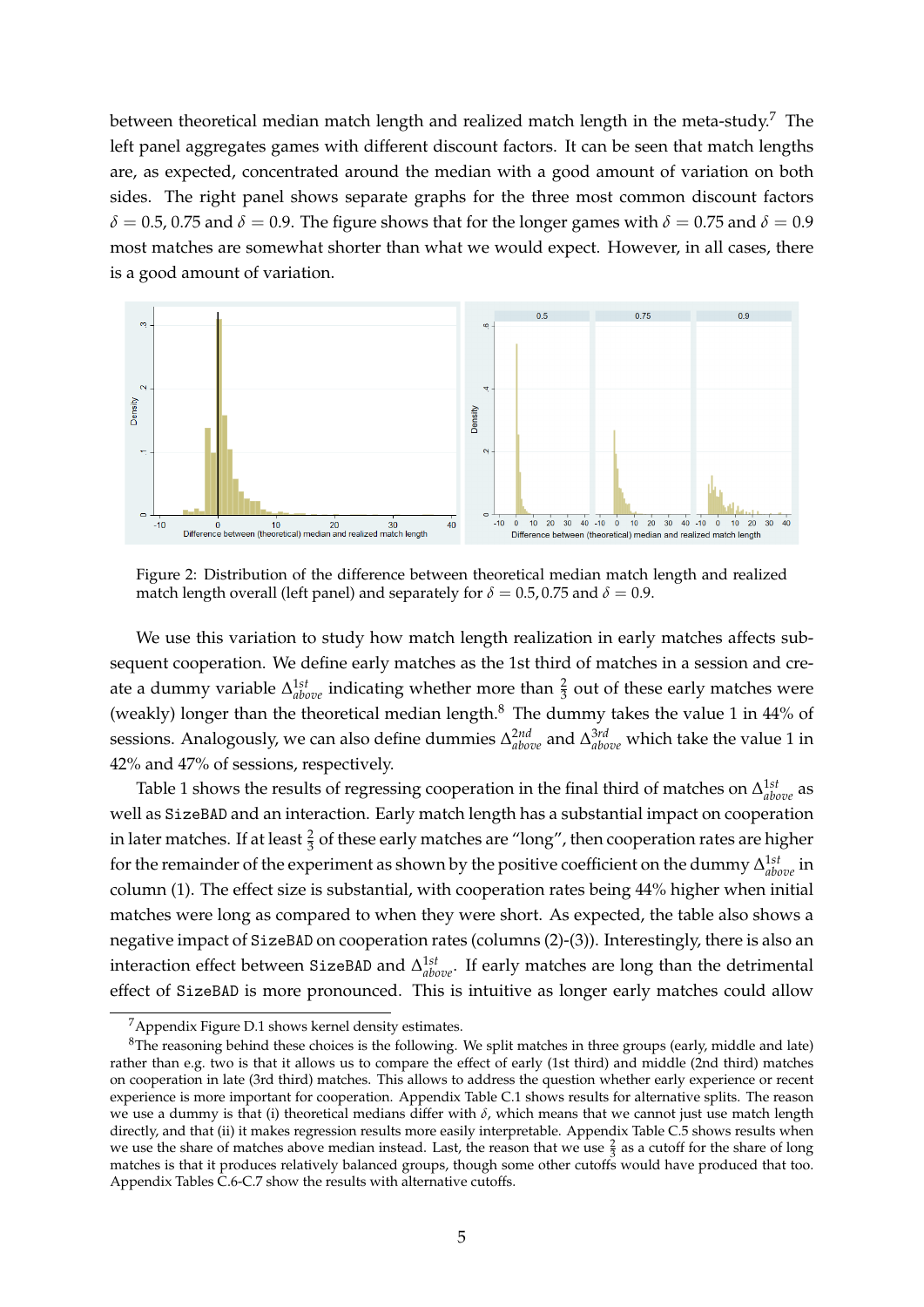|                                                    |            |             |                                        |            | Effect of Match Length Realization on subsequent cooperation |             |
|----------------------------------------------------|------------|-------------|----------------------------------------|------------|--------------------------------------------------------------|-------------|
|                                                    | (1)        | (2)         | (3)                                    | (4)        | (5)                                                          | (6)         |
|                                                    |            |             |                                        |            |                                                              |             |
| $\Delta_{above}^{1st}$                             | $0.142***$ | $0.101**$   | $0.226***$                             | $0.125**$  | $0.101**$                                                    | $0.207***$  |
|                                                    | (0.053)    | (0.039)     | (0.056)                                | (0.058)    | (0.041)                                                      | (0.062)     |
| $\Delta^{2nd}_{above}$                             |            |             |                                        | 0.085      | $0.069*$                                                     | 0.032       |
|                                                    |            |             |                                        | (0.060)    | (0.039)                                                      | (0.068)     |
| SizeBAD                                            |            | $-0.765***$ | $-0.539***$                            |            | $-0.809***$                                                  | $-0.659***$ |
|                                                    |            | (0.069)     | (0.094)                                |            | (0.068)                                                      | (0.149)     |
| SizeBAD $\times$ $\Delta^{1st}_{above}$            |            |             | $-0.296***$                            |            |                                                              | $-0.241**$  |
|                                                    |            |             | (0.094)                                |            |                                                              | (0.104)     |
| SizeBAD $\times$ $\Delta^{2nd}_{above}$            |            |             |                                        |            |                                                              | 0.048       |
|                                                    |            |             |                                        |            |                                                              | (0.144)     |
| Constant                                           | $0.321***$ | $0.974***$  | $0.747***$                             | $0.294***$ | $0.994***$                                                   | $0.844***$  |
|                                                    | (0.028)    | (0.074)     | (0.098)                                | (0.032)    | (0.074)                                                      | (0.153)     |
|                                                    |            |             |                                        |            |                                                              |             |
| $\delta$ f.e.                                      | NO         | <b>YES</b>  | <b>YES</b>                             | NO         | <b>YES</b>                                                   | <b>YES</b>  |
| Test $\Delta^{1st}_{above} = \Delta^{2nd}_{above}$ |            |             |                                        | 0.6903     | 0.6063                                                       | 0.0989      |
|                                                    |            |             |                                        |            |                                                              |             |
| Observations                                       | 34,319     | 34,319      | 34,319                                 | 18,536     | 18,536                                                       | 18,536      |
| R-squared                                          | 0.021      | 0.219       | 0.223                                  | 0.034      | 0.251                                                        | 0.255       |
|                                                    |            |             | Robust standard errors in parentheses  |            |                                                              |             |
|                                                    |            |             | *** $p<0.01$ , ** $p<0.05$ , * $p<0.1$ |            |                                                              |             |

Table 1: Columns (1)-(3): Initial (first stage) cooperation rate in the 2nd and 3rd third of matches explained by dummy  $\Delta_{above}^{1st}$  indicating whether more than  $\frac{2}{3}$  of matches in the 1st third of the experiment were longer than the theoretical median match length. Columns (4)-(6): Initial (first stage) cooperation rate in the 3rd third of matches explained by dummies  $\Delta_{above}^{1st}$  and  $\Delta_{above}^{2nd}$ . Standard errors clustered at session level. Observations stem from 141 sessions spread across 15 papers.

participants to better learn the incentives coming from the game parameters. Conversely, the interaction term also shows that the positive effect of early match length realization is stronger the more favorable the climate is for cooperation. In fact according to Table 1, the effect is positive if and only if sizeBAD is smaller than 0.77.

**Robustness** Appendix C.1 contains tables showing that these results are qualitatively robust to the inclusion of paper fixed effects (Table C.4), to considering different thresholds (Tables C.6- C.8) or to using the share of matches above median instead of a dummy variable (Table C.5). A placebo test shown in Appendix Table C.3 where we regress cooperation in the 1st third of matches on  $\Delta^{3rd}_{above}$  shows that the results in Table 1 are fundamental and not e.g. driven by correlations of match lengths within sessions or observed or unobserved heterogeneity across papers or treatments, e.g. caused by different ways researchers implement match length draws.<sup>9</sup>

**Early vs Recent Matches** Next we ask what is more important for cooperation in the final third of the experiment, early experience, i.e. match length in the 1st third, or recent experience, i.e. match length in the 2nd third of matches? Columns (4)-(6) in Table 1 show the results of regressing cooperation in the final third of matches on both dummies ∆ 1*st above* and ∆ 2*nd above*. The table shows very clearly that early experience in the 1st third of matches is very important. In all specifications the coefficient on  $\Delta^{1st}_{above}$  is at least as large as that for  $\Delta^{2nd}_{above}$  and exhibits a higher level of statistical significance. The interaction effect with SizeBAD is also more important for

 $9$ We would not expect realized match length of final matches, which have not yet been played, to affect cooperation in the beginning of the experiment. Hence we would expect zero coefficients on ∆ 3*rd above* and the corresponding interaction term. We do indeed find that these coefficients are close to zero and statistically not significant.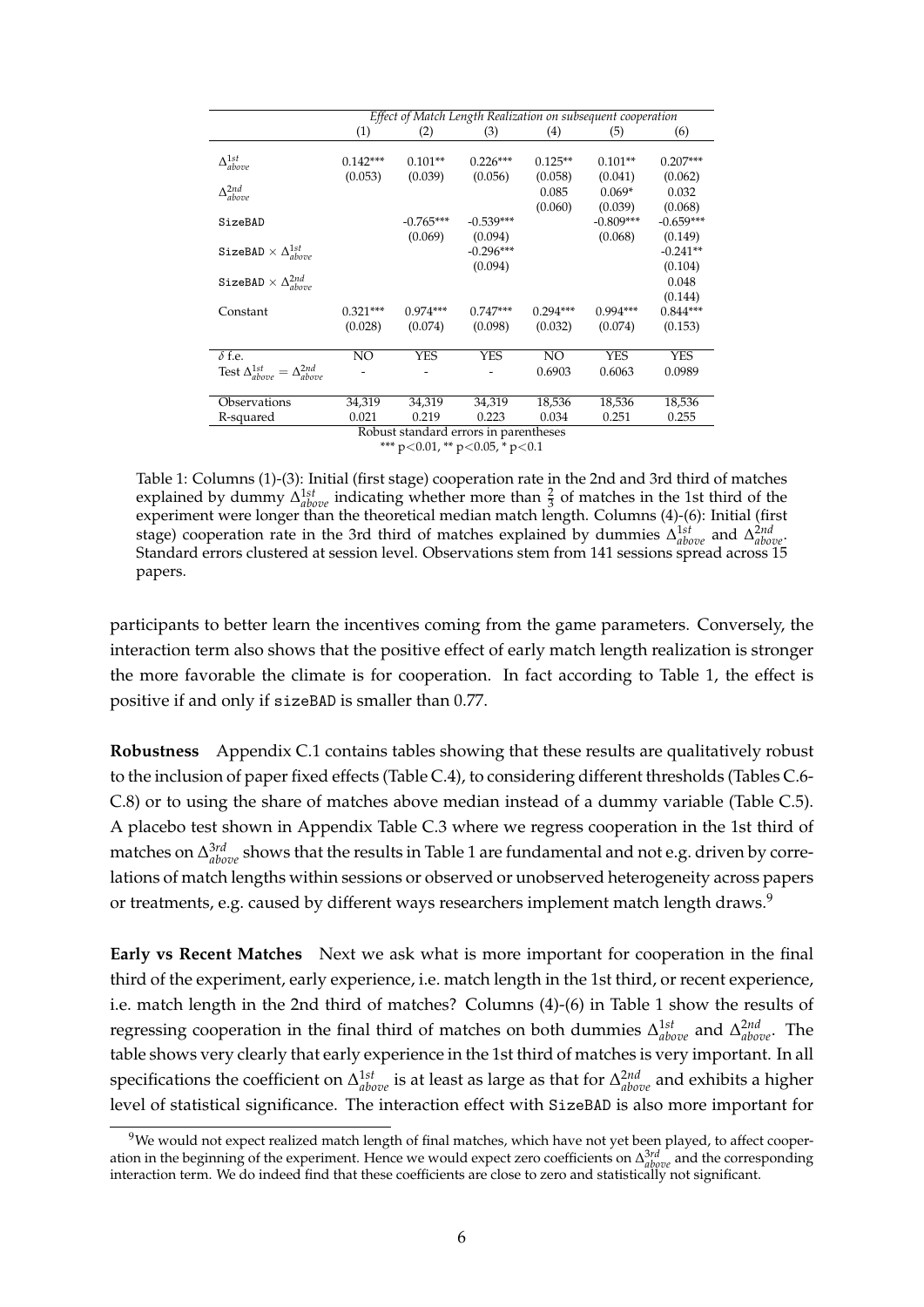these matches. Early matches seem at least as important as recent matches and potentially, more important.<sup>10</sup>

**Experience** Does the effect vanish with more experience, i.e. if enough matches are played in the experiment? To answer this question we rerun specification (1) of Table 1 restricting the sample to sessions with (i) at most 12 matches in total, (ii) 12-24 matches, (iii) 24-36 matches etc.<sup>11</sup> Appendix Figure D.2 shows that a positive effect size can be found even in sessions that feature at least 72 matches in a session. The figure also shows a possible downward trend in coefficient sizes as more matches are played, but if at all the trend is slow and suggests that at the very least 80 matches would have to be played in a session for the coefficient to vanish. This can quickly become infeasible especially if the discount factor  $\delta$  is high. Note also that there is a compositional effect in this analysis as sessions with more matches tend to have smaller *δ* in the meta-study (t-test,  $p < 0.0001$ ). As with the geometric distribution we would expect more extreme outliers in match length realizations when  $\delta$  is higher, the compositional effect should artificially exacerbate the effect of experience, i.e. make it seem that with more matches there is less of an effect of match length realization. That we see very little in terms of a downward trend despite this suggests that adding more matches will not easily eliminate the impact of early match length realizations.

To sum up, the results in this section have shown that there can be substantial and nontrivial effects of realized early match length on cooperation rates in the rest of the experiment. Hence, which match length realizations are drawn can potentially affect research results. This is particularly likely if few draws are made (e.g. only one draw per session or treatment). In Section 3 we will study three case studies highlighting this point.

We have also seen that early matches matter at least as much as recent matches. This is in line with a substantial body of evidence on both human and animal learning which shows that learning curves tend to be steeper initially and then flatter. This observation is known as "power law of practice" and according to Erev and Roth (1998) dates back to at least Blackburn (1936). In the next subsection we will outline a class of learning models that implies this property and show that the results above can be explained by such a learning model.

### **2.3 Learning**

To study how match lengths can affect learning we discuss several simple learning models which display the "power law of practice". These are straightforward adaptations of previously studied models to an environment where payoffs depend on stochastic realizations of match length. To this end, we consider a set of agents which are recurrently matched to play a series of indefinitely repeated PD games. Following much of the literature (Dal Bó & Fréchette,

 $10$ Appendix Table C.2 compares the importance of early and recent matches for more different splits. Specifically the table compares the impact of match length realization in the first X-th, second X-th, third X-th...of matches on cooperation in the last X-th of matches, where X ranges from 2,...,10. For all X=2,...,9 the coefficient on the first X-th of matches is larger than that of the (X-1)th Xth of matches.

 $11$ We choose multiples of 12 to cut the sample as (i) they are close to the 25th, 50th and 75th percentile of match numbers in the overall sample (25th percentile is 11, 50th is 23 and 75th is 34) and (ii) 12 divides by 2, 3 and 4 without remainder allowing us to split the total number of matches in halfs, thirds and quarters as in Appendix Figure D.2.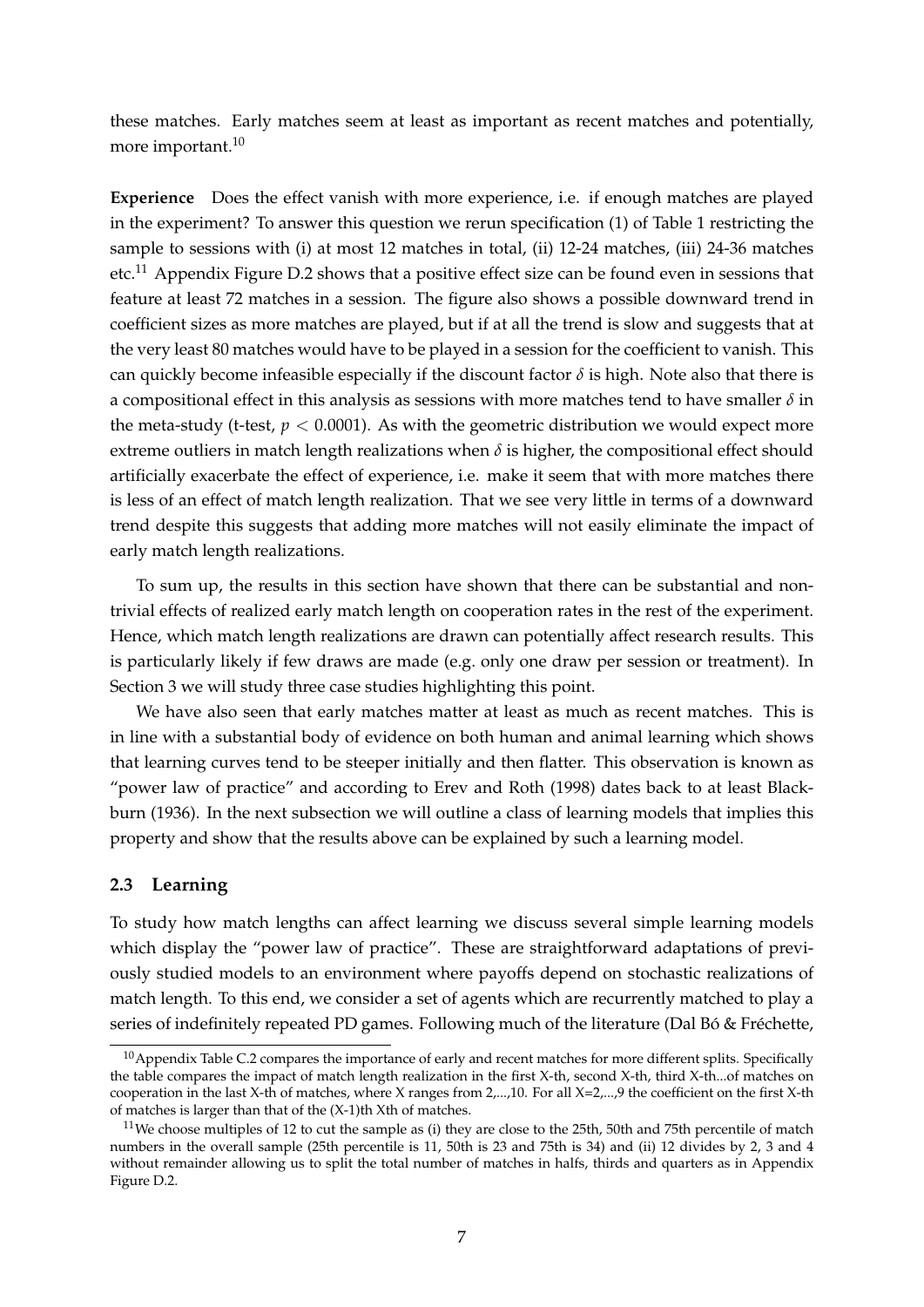2018; Embrey et al., 2017), we restrict attention to the *GT* and *AD* strategies.<sup>12</sup> The payoffs of the game induced by these strategies are given in the right panel of figure 1, where the expected match length **E**[*T*] is now replaced by the actual match length realization *T <sup>m</sup>*. In the learning models the choices of agents are determined by propensities which are updated after each match. Propensities can be interpreted as beliefs (as in fictitious play, see e.g. Mookherjee and Sopher 1997) but can also incorporate a much wider set of feelings, such as e.g. familiarity or habituation (as in reinforcement learning, see e.g. Erev and Roth 1998, Boergers and Sarin 1997). Each agent *i* is endowed with an initial propensity for each strategy, denoted by  $\psi_s^{i,0}$  for strategies  $s \in \{GT, AD\}$ , which may capture pre-game experience, initial prepositions as well as initial beliefs. The models we study differ only in how these propensities are updated after each match.

Under *reinforcement learning without counterfactuals* (see e.g. Erev and Roth (1998) and Roth and Erev (1995)) agents increase the propensity of the strategy chosen by the payoff received, i.e.

$$
\psi_s^{i,m+1} = \psi_s^{i,m} + \mathbb{1}(s^{i,m} = s)\pi(s, s^{-i,m}, T^m),
$$

where *s* <sup>−</sup>*i*,*<sup>m</sup>* denotes the strategy of *i*'s opponent in match *m*, **1**(*s <sup>i</sup>*,*<sup>m</sup>* = *s*) indicates whether agent *i* uses strategy *s* in match *m* or not, and  $\pi(s, s^{-i,m}, T^m)$  gives the payoff earned with strategy *s* in this case.<sup>13</sup> Note that the propensity for strategies not chosen does not change. This can be seen as a pretty simplistic way of learning which is solely driven by ones' own experience. Match length realizations influence learning through their role in determining payoffs in the game. Note that this form of reinforcement learning features what Erev and Roth (1998) call "force of habit" where frequently chosen actions are reinforced more frequently. This is not the case under *reinforcement learning with counterfactuals* (see e.g. Vriend 1997 and Rustichini 1999 and the special cases in Erev and Roth 1998 and Camerer and Ho 1999) where also strategies that have not been played are reinforced and propensities for all strategies evolve according to

$$
\psi_s^{i,m+1} = \psi_s^{i,m} + \pi(s, s^{-i,m}, T^m).
$$

In environments were payoffs are stable, in the sense that they do not feature an exogenous stochastic element, reinforcement learning with counterfactuals is very closely related to (smooth) fictitious play (see e.g. Fudenberg and Kreps 1993 and Fudenberg and Levine 1998) where agents play a (smooth) best response to the belief that future play will follow the past empirical distribution (see e.g. Cheung and Friedman 1997 and Camerer and Ho 1999). The equivalence holds because looking back to previous earnings of strategies is equivalent to forming beliefs based on past behaviour and then computing expected payoffs based on these beliefs. In order to specify (smooth) *fictitious play* in the present environment we need to specify beliefs about play of the others as well as beliefs about match length realizations. Here we show a version where agent *i* simply uses the average previous match length realization, given by  $\bar{T}^m = \frac{1}{m} \sum_{k=1}^m T^k$ , and the share of her opponents previously choosing grim trigger, given by

 $12A$  theoretical justification for why it is sensible to restrict to these strategies is provided in Blonski and Spagnolo (2015) and Blonski et al. (2011).

 $13$ While this cumulative formulation of reinforcement learning is more common in the learning literature, some authors have used average payoffs instead (Bigoni et al., 2015). We chose the former because it is more common. With the linear choice rule (see below) both choices will produce similar results.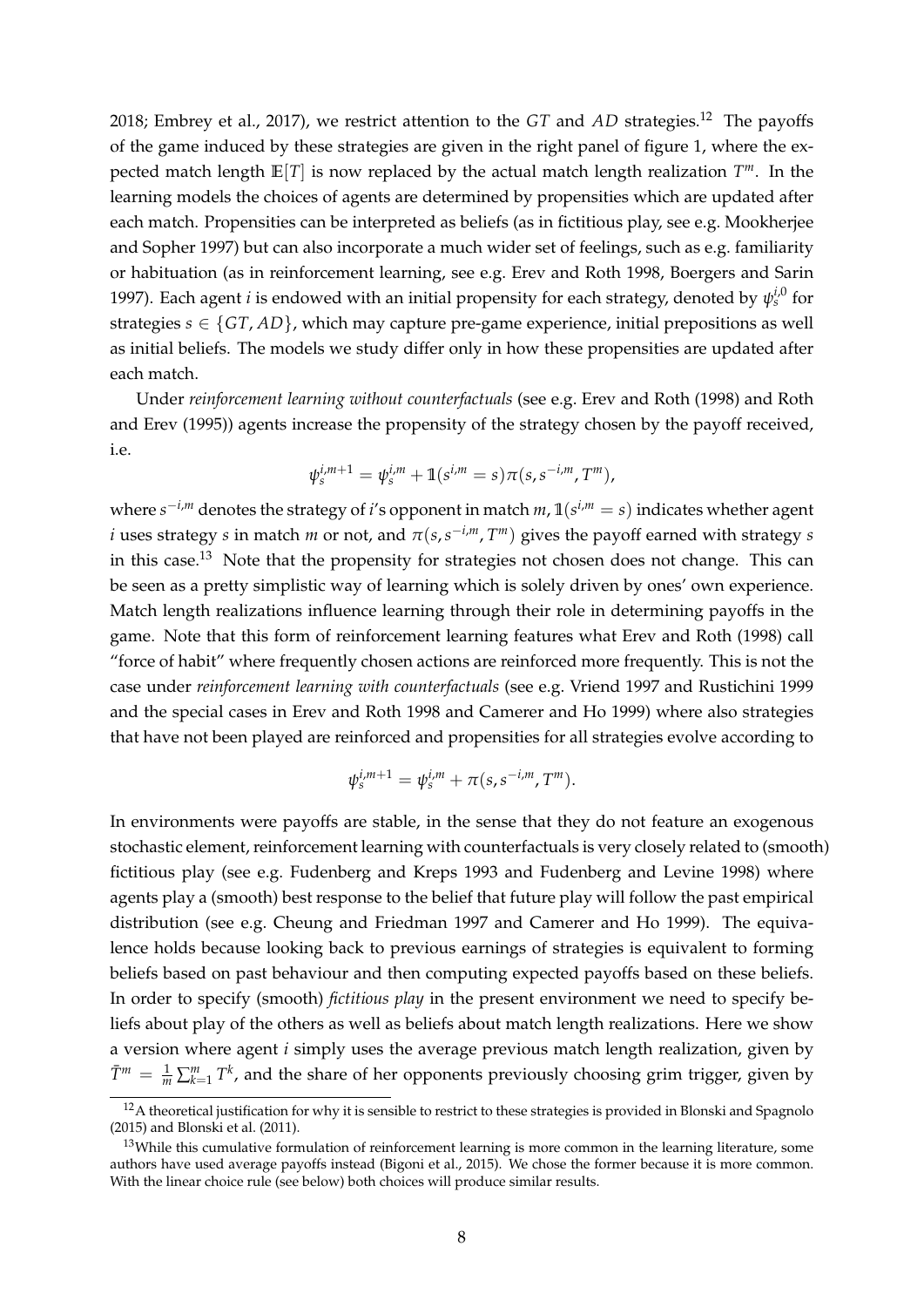$\sigma^{-i,m} = \frac{1}{m} \sum_{k=1}^{m} \mathbb{1}(s^{-i,k} = GT)$ , where  $\mathbb{1}(s^{-i,k} = GT)$  equals one if agent *i*'s opponent had chosen *GT* in period *k* and is zero otherwise. We adopt a propensity based formulation of fictitious play as in Camerer and Ho (1999) and Hopkins (2002) where propensities are simply given by the expected payoffs  $\hat{\pi}$  given these beliefs, i.e.

$$
\psi_s^{i,m+1} = \hat{\pi}(s, \sigma^{-i,m}, \bar{T}^m).
$$

It remains to specify how these propensities translate into choices. For all three models we use Luce's linear probability choice rule where choice probabilities are linearly proportional to propensities.<sup>14</sup> More formally agent *i*'s probability to choose GT in match *m* is given by

$$
p_{GT}^{i,m} = \frac{\psi_{GT}^{i,m}}{\psi_{GT}^{i,m} + \psi_{AD}^{i,m}}
$$
 (2)

and AD is chosen with the remaining probability, i.e.  $p_{AD}^{i,m} = 1 - p_{GT}^{i,m}$ .

To quantify the effect of match length realizations on cooperation rates in these models, we have run several simulations for each of these three learning models, using key game parameters from the meta dataset of Dal Bó and Fréchette (2018)'s data. The payoff parameters of the underlying PD games were chosen to correspond to the 25th, 50th and 75th percentile of the distribution of SizeBAD. In each simulation run, 16 agents were matched against each other in a round robin tournament and match length realizations were drawn at the session level using the discount factor  $\delta = 0.75$ , thus targeting the median group size and the most frequent discount factor in Dal Bó and Fréchette (2018). Our exercise contains 4000 simulated experiments played over 15 matches for each of the three payoff configuration leading to 960,000 indefinitely repeated PD games for each of the three learning models. More details can be found in Appendix A.2.



Figure 3: Left Panel: Effect Size for ∆ 1*st above* in simulated data for the three models (bars) compared to effect size in Dal Bó and Fréchette (2018) data (dashed line) in two samples: below median values of SizeBAD (left three bars and thick dashed line) and above median values of SizeBAD (right three bars and thick dashed line). Right Panel: Relative Effect size of ∆ 1*st above* and ∆ 2*nd above* in simulated data for the three models (bars) in two samples: below median values of SizeBAD (left three bars) and above median values of SizeBAD (right three bars). The dashed line indicates  $\Delta_{above}^{1st} = \Delta_{above}^{2nd}$ .

 $14$ This is a special case of the power probability form and is the most frequently used in the reinforcement learning literature. Under fictitious play the exponential or logit choice rule is more commonly used. Its main advantage lies in being able to be directly deduced from the maximization of an underlying perturbed payoff function (see e.g. Fudenberg and Levine (1998)).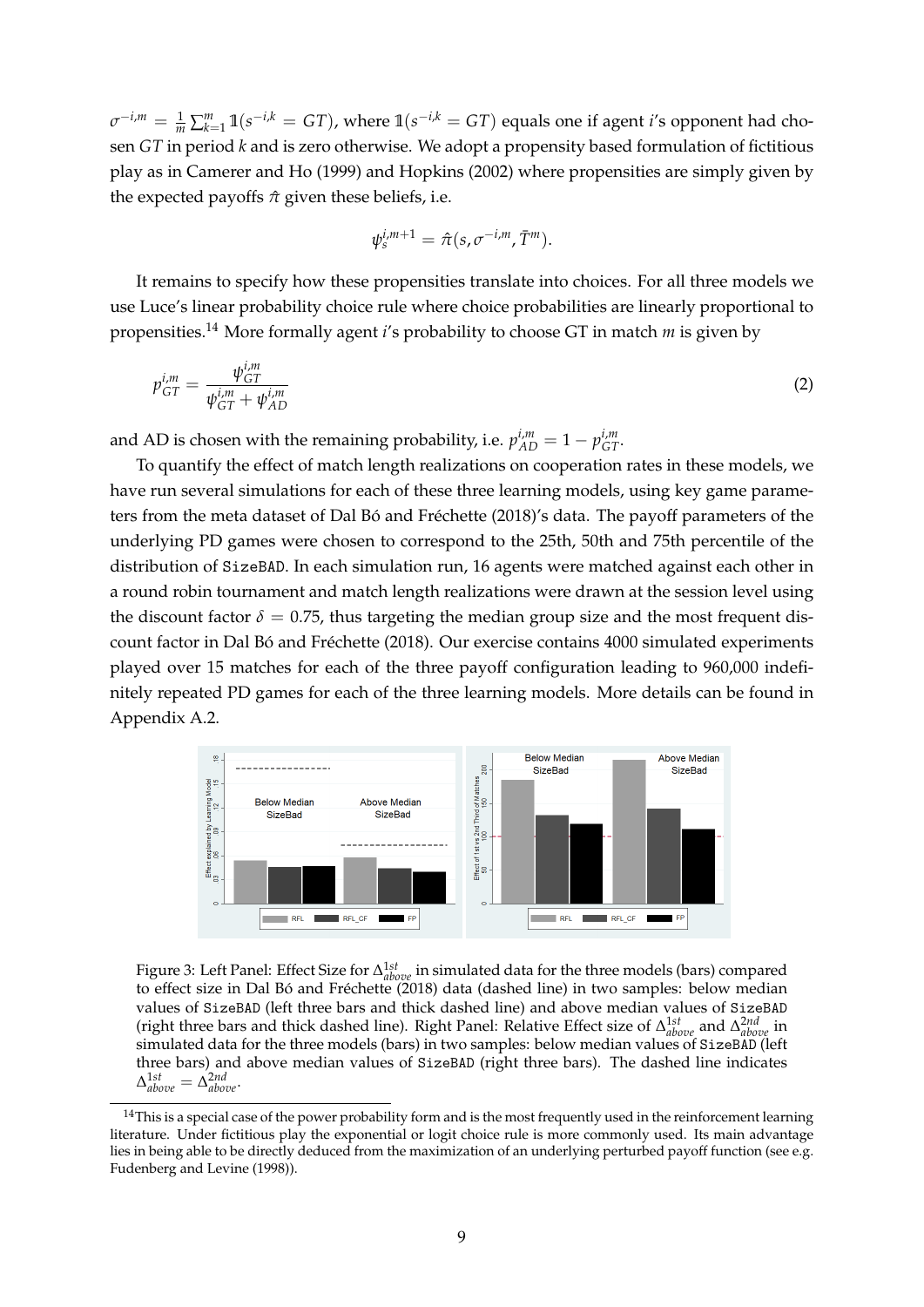For each of these three datasets we run regressions identical to the one shown in column (1) of Table 1, thus measuring the impact of long match length realizations in the first third of matches on initial cooperation rates in the remainder of matches. Standard errors are clustered at the run level. We then compare the effect size obtained in these regressions to the empirically observed one. As we have seen that there is an interaction effect between SizeBAD and the effect of early match length realization (Table 1) we also split the sample in below and above median SizeBAD.

The left panel of Figure 3 shows the results. Reinforcement learning (without counterfactuals) shows a slightly larger effect compared to the other models.<sup>15</sup> For all models the effect size does not differ across the two subsamples of low and high SizeBAD ( $p > 0.1$ ). This differs from the human data, where for small values of SizeBAD early match length realization has a much larger effect size, though the difference is just outside of conventional levels of statistical significance ( $p = 0.1753$ ). In this sample the effect size obtained purely through the learning models is about a third of the overall effect size. In the sample where defection is relatively attractive (high SizeBAD), the simulated effect size is about 80% of the empirical effect size with human players.

The right panel of Figure 3 shows the ratio between ∆ 1*st above* and ∆ 2*nd above* for our three learning models. It can be seen that this ratio is always above 100%, i.e. ∆ 1*st above* > ∆ 2*nd above*. This illustrates the consequences of the "power law of practice", which implies that early realizations of match lengths may be more important for cooperation rates than later experience.<sup>16</sup> To understand why this is the case,<sup>17</sup> note that in all models the probability of choosing *GT* and *AD* are determined by the ratio of their propensities. In the case of the reinforcement learning models these propensities are generally increasing over time and consequently higher in later matches. Thus, the impact of a long match and of the associated high payoffs on the choice probabilities will be larger early on when propensities are small than later when they are large (keeping the ratio of propensities and the play of the opponent constant). Thus, whatever happens early on shifts the pattern of play in a more pronounced way than later experiences.<sup>18</sup>

We have seen that all three learning models can explain the direction of the empirically observed effect of match length realization. However, we have also seen that effect sizes are larger empirically than what we would expect from the models. This is particularly the case when sizeBAD is small, i.e. when cooperation is relatively attractive. One possible explanation why effect sizes are larger with human players is that they may stop learning after some rounds, while the simulated learning models keep learning. Hence for the simulated learners the effect of initially long matches is (partially) corrected when later matches are shorter.

 $15$ Given the substantial sample size in the simulations all the effects obtained are highly statistically significant  $(p < 0.0001)$ .

<sup>&</sup>lt;sup>16</sup>This figure does not show effect sizes from human players as they are much larger than the scale of the figure if sizeBAD is small (below median). In this case the estimated effect size of ∆ 1*st above* is 0.169∗∗∗ and for <sup>∆</sup> 2*nd above* it is 0.001. When sizeBAD is above median these effect sizes are much closer.

<sup>&</sup>lt;sup>17</sup>We explore these arguments more formally in the appendix.

<sup>&</sup>lt;sup>18</sup> Appendix Tables C.9 and C.10 contain the corresponding regression tables and show that indeed early matches are more important than recent matches in these models. There is no statistically significant difference, though, in the importance of early and more recent matches in the fictitious play model (Table C.11).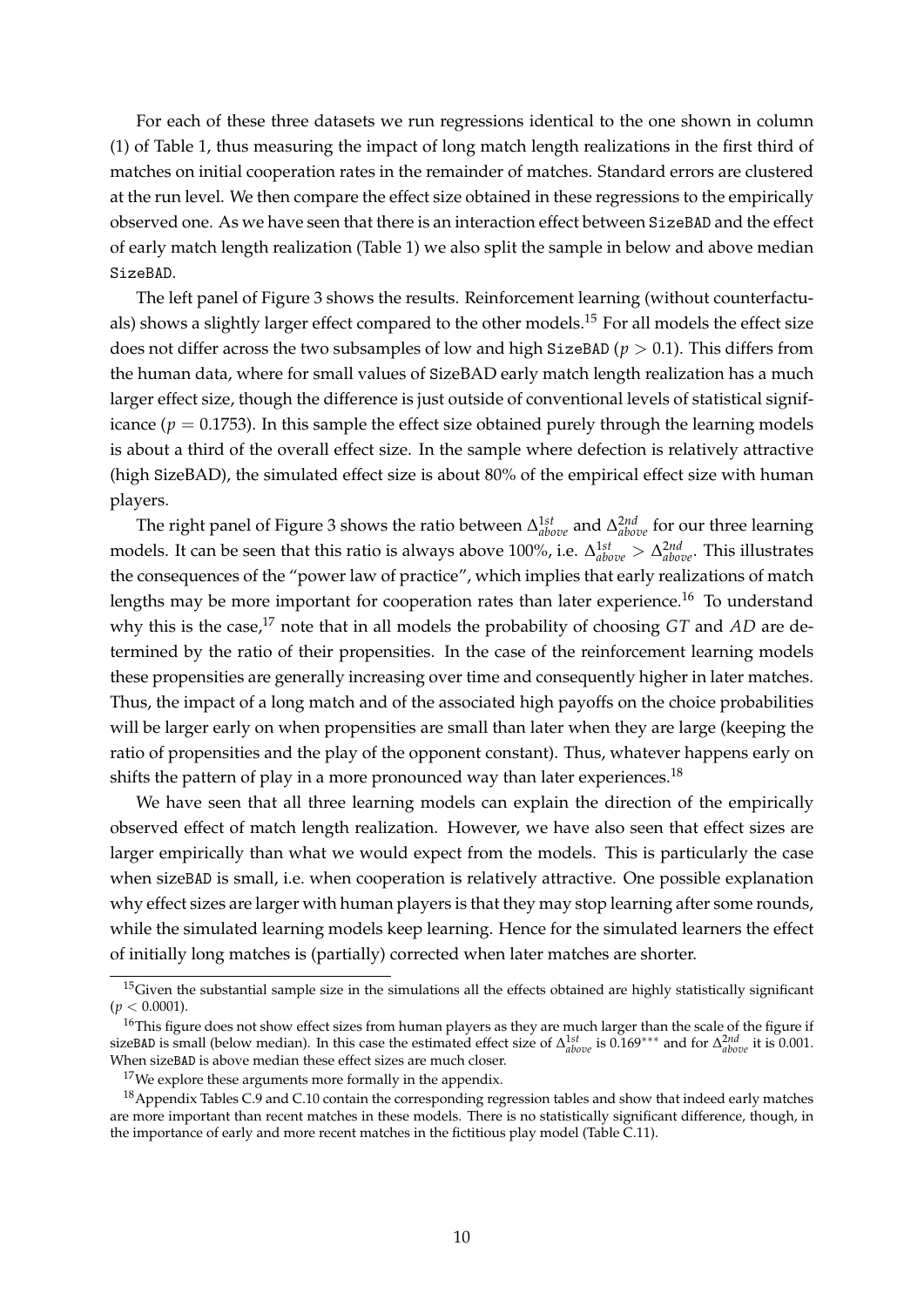## **3 Case Studies**

We will discuss three applications to illustrate how match length realizations can affect treatment comparisons when indefinitely repeated games are compared with finitely repeated games (subsections 3.1 and 3.2) or when indefinitely repeated games are compared with other indefinitely repeated games (subsection 3.3). The three cases highlighted are not part of the Dal Bó and Fréchette (2018) meta-study data used in Section 2.2 and feature a continuous time prisoner's dilemma (subsection 3.1), a public good game (3.2) and oligopoly games (3.3).<sup>19</sup>

## **3.1 Cooperation in Continuous Time**

Our first case study is the paper "Time Horizon and Cooperation in Continuous Time" by Bigoni et al. (2015) published in *Econometrica*. Bigoni et al. (2015) compare cooperation rates in a prisoner's dilemma played in deterministic and stochastic continuous time.<sup>20</sup> They consider games of short (20 seconds) and long (60 seconds) expected length, where here we focus on the short games (which is where they find a treatment effect). The deterministic short game lasts 20 seconds. The stochastic short game has a continuation probability of  $\delta = \frac{992}{1000}$  and every 0.16 seconds it ends with probability  $1 - \delta$ . This means that the expected match length in the continuous game is 20 seconds just as in the deterministic game. The expected median length is 13.86 seconds. Bigoni et al. (2015) focus on average cooperation rates in a match. They find that in short games cooperation is higher under deterministic than under the stochastic horizon.



Figure 4: Kernel density estimates of the difference between theoretical median match length and realized match length overall (left panel) and for the 1st third of matches. 58% of all matches and 81% of matches in the 1st third were shorter than theoretical median match length.

We now study how this result might be affected by match length realizations. Bigoni et al. (2015) conduct two sessions for each treatment condition. In each session there are 24 participants who play 23 matches. Match length is drawn at the session level, i.e. all participants face the same sequence of match lengths. Figure 4 shows kernel density estimates of the difference

<sup>19</sup>Our selection of case studies followed four criteria: (i) the paper should *not* be already included in the metastudy used in Section 2; (ii) it should be on an indefinitely repeated social dilemma; (iii) it has to feature different match length realizations across sessions and (iv) data are publicly available or were made available to us.

 $^{20}$ This important research programm combines elements from Dal Bó (2005) studying the role of deterministic vs. stochastic horizon in discrete time and Friedman and Oprea's (2012) study of discrete vs. continuous time under a deterministic horizon.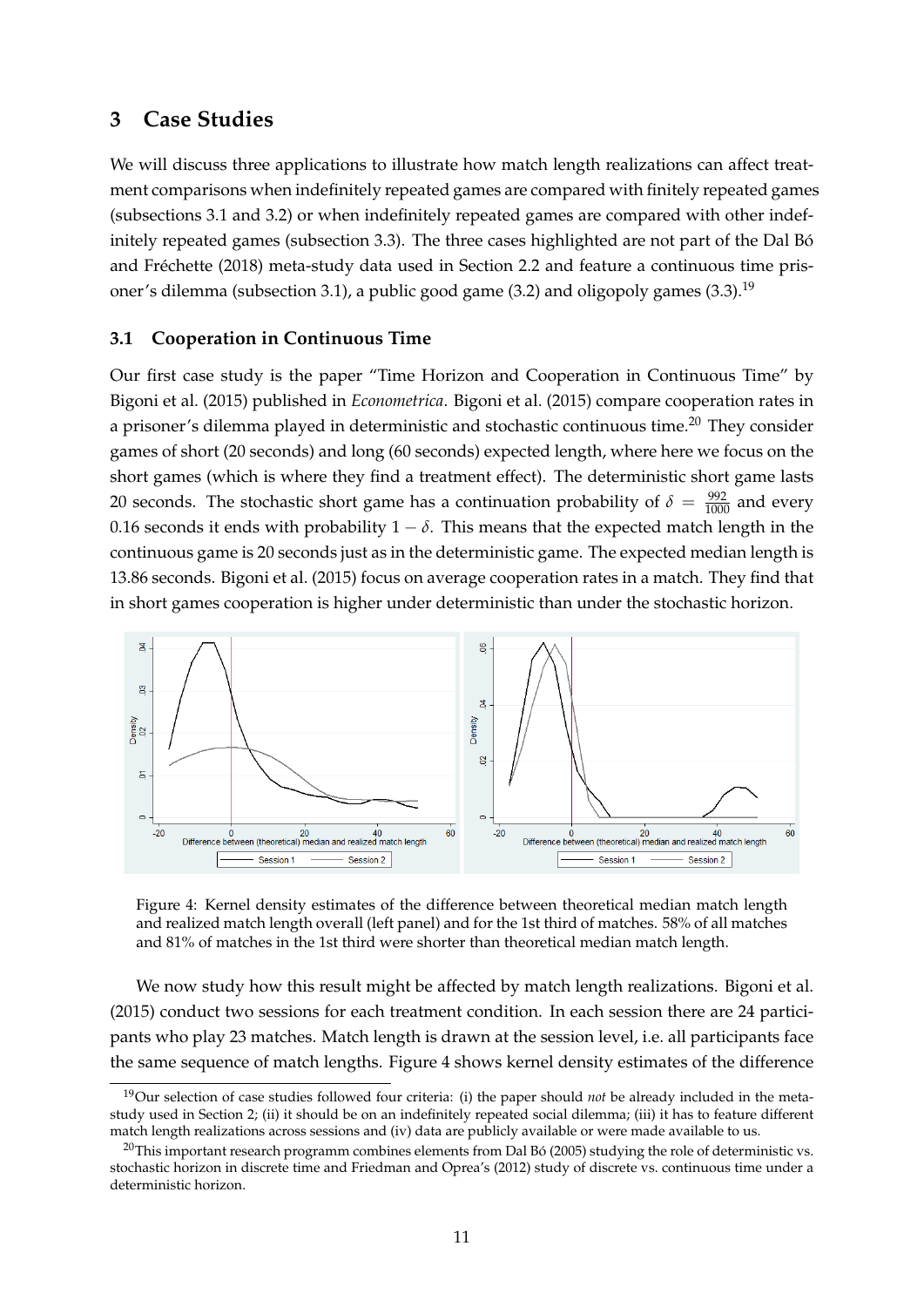between theoretical median match length and realized match length for the two sessions. The left panel shows the entire session and the right panel only the 1st third of the experiment, specifically the first 8 matches (out of 23). It can be seen that in both sessions the vast majority of matches (81%) at the beginning of the experiment (right panel) were shorter than theoretical median length.

|                        | S             | N            | Avg ML         | Avg ML<br>1st third | Median ML      | Median ML<br>1st third | Avg Coop            | Avg Coop<br>Initial |
|------------------------|---------------|--------------|----------------|---------------------|----------------|------------------------|---------------------|---------------------|
| Deterministic          | 4             | 2208         | 20             | 20                  | 20             | 20                     | 54.04               | 73.95               |
| Replication<br>Inverse | $\mathcal{P}$ | 1104<br>1104 | 22.94<br>17.86 | 17.6<br>24.0        | 11.04<br>17.56 | 8.48<br>21.66          | $39.58***$<br>50.90 | $51.90***$<br>73.36 |
| Match Stoch            | 4             | 2208         | 19.97          | 19.57               | 13.44          | 13.52                  | 47.40               | $61.18**$           |

Table 2: Summary Statistics of the different treatments conducted to replicate Bigoni et al. (2015) . Number of Sessions (S) and observations (N) in the different conditions. Average Match Length (Avg ML), average match length in the 1st third of the experiment (Avg ML 1st third), median match length and median match length in the 1st third, average cooperation rate (avg coop) and average initial cooperation rate (avg coop initial). Stars indicate statistical significance (∗∗∗ 1%, ∗∗ 5%, <sup>∗</sup> 10 %) of the difference to the deterministic case in random effects OLS regression with standard errors clustered at session level (see Appendix Tables C.12 and C.13).

To study whether this realization of match lengths could have affected the treatment effect we first replicated Bigoni et al. (2015)'s experiment. We conducted four sessions of the deterministic condition and then two sessions with the same match-length realizations as Bigoni et al. (2015) ("Replication"). Those sessions were conducted as exact replications of their study. See Appendix B for further details. We further conducted two sessions with inverse match length realizations ("Inverse"). For the inverse sessions we determined a sequence of match lengths  $(T^m)_{m=1}^{23}$  as follows. For each realized match length  $T^m$  in the Replication we compute  $Pr(x \leq T^m)$  and then replace the *m*-th entry in the sequence by the value  $T'$  that satisfies  $Pr(x \leq T') = 1 - Pr(x \leq T<sup>m</sup>)$ . Appendix Figure D.3 illustrates how the "inverse" match length sequences are constructed. Last, we conducted 4 sessions where we randomize the sequence of match lengths at the match level ("Match Stoch"). Hence in this treatment we have 96 different realized match length sequences as opposed to just two.

Table 2 gives an overview of the different treatments we conducted as well as the average and median match lengths. The table shows that - compared to the deterministic case - both average and median match length are short in the replication treatments, particularly in the 1st third of the experiment. There the median match length is only 8.48 seconds, much shorter than the 20 seconds in the deterministic case or than the theoretical median of 13.86 seconds. In the inverse condition these match length realizations are naturally longer with the median match length in the 1st third being 21.66, just above the deterministic condition. Last, as expected, when match lengths are drawn at the match level, then, by the law of large numbers, both average and median lengths are close to the theoretical averages and medians.

How does match length realization affect average cooperation rates and the treatment comparison? First, it should be noted that we manage to replicate Bigoni et al. (2015)'s result quite closely. Between the deterministic and replication treatment there is a 14.46 percentage point difference in average cooperation (Table 2) compared to Bigoni et al. (2015)'s 10.9 percentage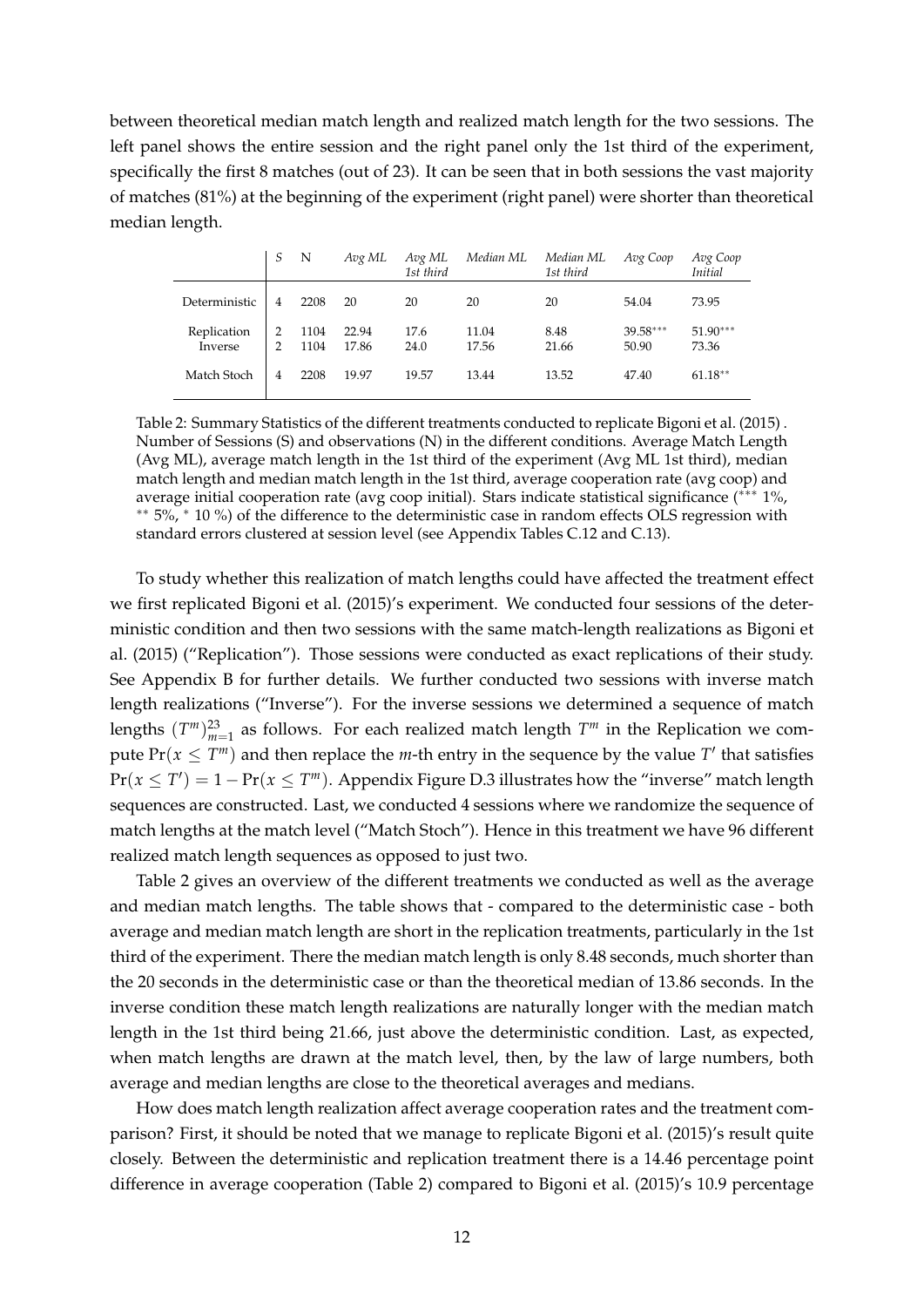point difference (Table II in Bigoni et al. (2015)). We fail to replicate the result, though, when we use inverse match lengths. Here the difference in average cooperation rates to the deterministic case is only 3.14 percentage points and not statistically different from zero. With match level draws (Match Stoch) we find a difference to the deterministic case of 6.64 percentage points which is less than half of the effect size than in the replication, but more than twice the effect size of the inverse condition. The difference between the match stochastic condition and the deterministic case is not statistically significant at the  $10\%$  level.<sup>21</sup> Having a closer look at the data, we do find, however, that average *initial* cooperation rates (in the first stage of each match) do differ significantly between the Match Stoch and deterministic environments with an effect size of about half of that found in the replication.



Figure 5: Different effect sizes obtained for the treatment differences between deterministic and stochastic treatments in average cooperation rates (left panel) and initial cooperation rates (right panel) depending on match length realizations. Bigoni et al: original effect size in Bigoni et al. (2015); Replication: replication treatment; Inverse: inverse treatment; MatchStoch: treatment with match length realization drawn at match level; MinMatch: only individuals from Match-Stoch who had the smallest number of matches 1-7 above median (specifically 1) in this treatment; MaxMatch: only individuals from MatchStoch who had the largest number of matches 1-7 above median (specifically 6) in this treatment;

Figure 5 illustrates the different effect sizes that can be obtained for the comparison between the deterministic and stochastic game depending on match length realizations. The largest effect size is obtained in our replication of Bigoni et al. (2015)'s original study where we use the same match length realizations as them. This is true for both average cooperation rates (left panel) and initial cooperation rates (right panel). It can also be seen, though, that the treatment difference for average cooperation rates is not statistically significant for any other match length realization. For initial cooperation rates the treatment difference is smaller in the treatment with match-level randomization and statistically not different from zero for the inverse treatment. We also analyzed two sub-groups from the match-stochastic treatments: those with the smallest and those with the largest share of early matches with above median length. For the latter (MaxMatch) we even find a statistically significant negative treatment effect, specifically higher initial cooperation rates in the stochastic game. This exercise illustrates how treatment comparisons can yield entirely different conclusions depending on match length realization.

 $^{21}$ In this treatment we use twice the number of observations as in Bigoni et al. (2015). It is still possible that this effect becomes statistically significant with a larger sample size.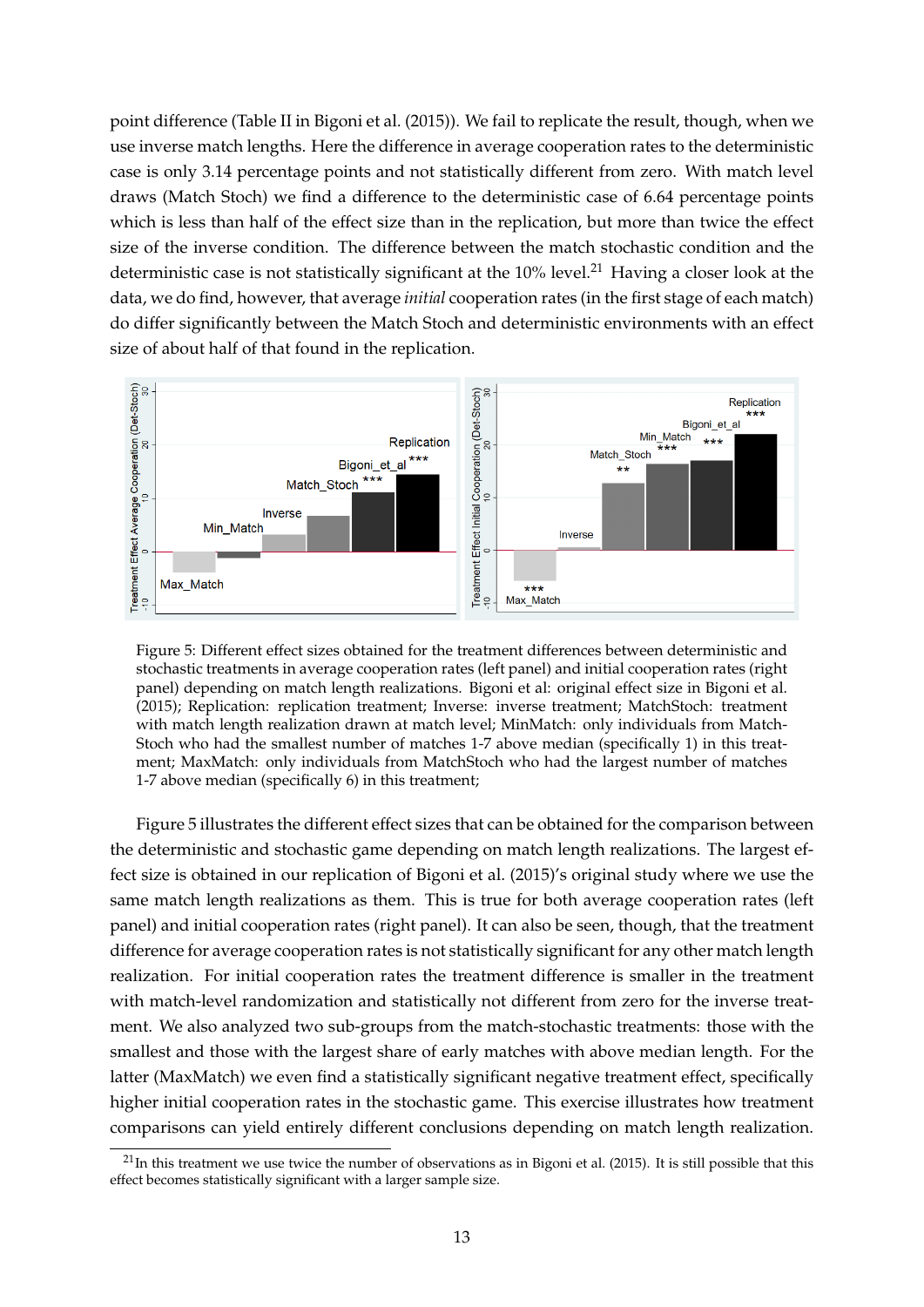We should also note that - despite the fact that treatment effects can be strongly impacted by match length realizations - we do not consider this an overall unsuccessful replication. Our exact replication was very successful in the treatment with "many match length realizations" (MatchStoch) the direction of the effect always goes in the same direction as in the original study.<sup>22</sup>

We will get back to the question of how to measure the "correct" treatment effect in Section 4. Before we do so, we study two more applications showing how treatment comparisons can be affected by match length realizations.

### **3.2 Finite and Indefinitely Repeated Linear Public Good Games**

Our second case study is the paper "An experimental study of finitely and infinitely repeated linear public goods games" by Lugovskyy et al. (2017) published in *Games and Economic Behavior*. The finitely repeated games they study all have a match length of 5 rounds, while for the indefinitely repeated public good games they draw three sequences of match lengths (using discount factor  $\delta = 0.8$ ). Average match length in the 1st third of sequence 1 is below the mean of 5 used in the finite sessions, specifically 4.4 rounds. By contrast, in sequences 2 and 3 it is above, specifically 6 and 6.6, respectively. Hence initial matches are substantially shorter in sequence 1 compared to the other sequences. Overall, however, the three sequences are very similar with average match length across all 15 matches equalling 5.3, 5.4 and 5.7, respectively. In both the finite and indefinitely repeated sessions participants play 15 matches.

The first hypothesis Lugovskyy et al. (2017) test is that "contributions in repeated games with sequences that have probabilistic end rounds will be greater than or equal to those in repeated games with sequences that have known end rounds". They evaluate this hypotheses by comparing behavior in finite and probabilistic settings for four different pairs of treatments which differ in group size, MPCR and whether participants make a binary contribution choice or not.

Table 3 shows the results of this analysis. The first two columns ("Finite" and "Prob All") reproduce the analysis in Table 3 in Lugovskyy et al. (2017). The analysis shows that in two of the four treatments cooperation is higher in the finitely repeated game and in the other two it is higher in the indefinitely repeated (probabilistic) game. One each of these comparisons is statistically significant. These and other analysis lead Lugovskyy et al. (2017) to conclude "We do not, however, find consistent evidence that overall cooperation rates are affected by whether the number of decision rounds is finite or determined probabilistically."

When we split out the sessions in those with initially short and those with initially long matches, though, we might have reached a different conclusion. The column "Prob S1" shows cooperation rates as well as comparisons in the session with initially shorter matches. In this case all four comparisons point into the same direction: more cooperation in the finitely repeated game. Only one of the comparisons is statistically significant. It should be noted, however, that the first ( $N = 4$ , MPCR= 0.3) and third comparisons ( $N = 2$ , MPCR= 0.6) are both just outside 10 percent statistical significance ( $p = 0.150$ ,  $p = 0.102$ ) in a comparison that is

 $^{22}$ Appendix Figure D.4 shows different treatment effects when median cooperation frequencies are compared. Here again, the replication shows the biggest effect and the treatment difference is not statistically significant for the Inverse and MaxMatch condition.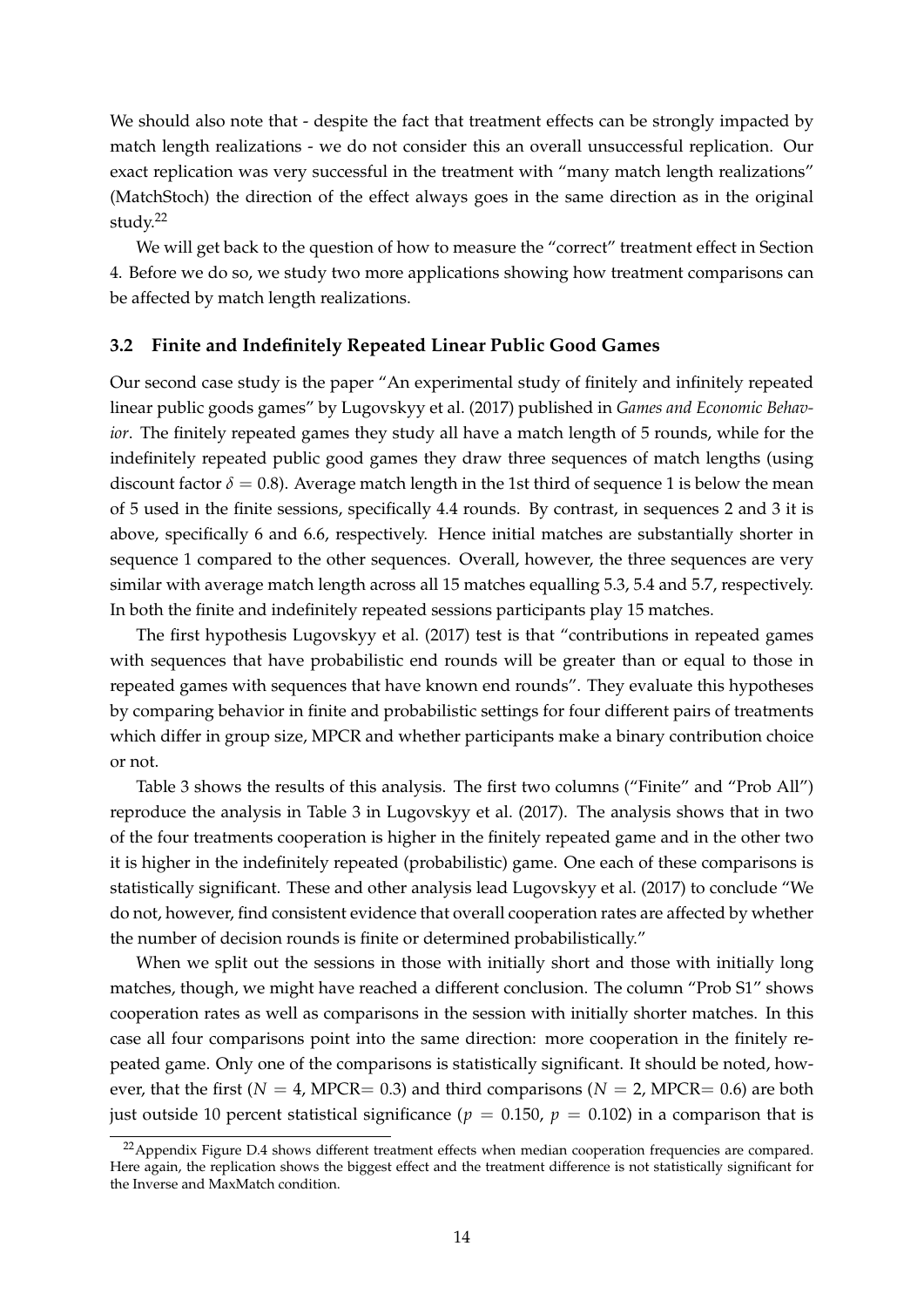|                             |        |                        | All Rounds Cooperation Rate |                             |             |
|-----------------------------|--------|------------------------|-----------------------------|-----------------------------|-------------|
| Decision Setting            | Finite | Prob All               | Prob <sub>S1</sub>          | Prob <sub>S23</sub>         | S1 vs S23   |
| $N = 4$ , MPCR= 0.3         | 15.0   | 22.4<br>$<^{\ast\ast}$ | 10.36<br>>                  | 28.41<br>$\checkmark^{***}$ | $p = 0.000$ |
| $N = 4$ , MPCR= 0.6         | 39.4   | 44.3<br>$\,<\,$        | 33.52<br>>                  | 48.39<br>$\,<\,$            | $p = 0.088$ |
|                             |        |                        |                             |                             |             |
| $N = 2$ , MPCR= 0.6         | 41.1   | 38.3                   | 31.71                       | 42.64                       |             |
|                             |        | $\rm{>}$               | $\rm{>}$                    | $\,<\,$                     | $p = 0.084$ |
| $N = 2$ , MPCR= 0.6, Binary | 54.5   | 41.2<br>$\searrow$ *** | 36.84<br>$\searrow$ **      | 42.65<br>$>***$             | $p = 0.398$ |

Table 3: Average cooperation rates across all rounds in the finite sessions (column (1)) and across all sessions with a probabilistic ending (column (2)) as in Table 3 in Lugovskyy et al. (2017). We further split the sessions with probabilistic ending in those with initially short matches (S1) and those with initially long matches (S23). Below each cooperation rate we show how the finite setting compares to the rate in question (as in Lugovskyy et al. (2017)). The last column shows the p-value when comparing initially short and long sequences. Following Lugovskyy et al. (2017) standard errors are clustered at the participant level in all regressions.

somewhat underpowered.

In the sessions with initially long matches the picture is very different. In this case three out of four comparisons point towards less cooperation in the finitely repeated game. Out of the statistically significant comparisons one each is pointing towards more and one towards less cooperation in the finitely repeated game. Hence while the sessions with initially long matches show more of a similar picture than the overall sample, the sessions with initially short matches behave quite differently and would lead to a different conclusion. It should also be noted that, except for the last comparison ( $N = 2$ , MPCR= 0.6, Binary), the differences in average cooperation rates across the initially short and long sessions are always statistically significant.<sup>23</sup> Appendix Table C.14 shows that similar conclusions hold when we consider first round cooperation rates only.

While on balance it seems to us that Lugovskyy et al. (2017)'s overall conclusion is likely to be robust once "many" match length realizations are considered, the case study shows again how easily different conclusions could have been reached with different match length realizations.

### **3.3 Strategy Revision Opportunities**

Our third case study is the paper "Strategy Revision Opportunities and Collusion" by Embrey et al. (2019) published in *Experimental Economics*. Embrey et al. (2019) explore how the possibility of being able to change a repeated game strategy during the course of play (i.e. to use "behaviour" strategies) affects cooperative behaviour in stylized oligopoly experiments. Their main treatment variations compare games of strategic substitutes and strategic complements with and without revision opportunities (RO). They find that without RO (when strategies have to be encoded upfront) there is more cooperation in games of substitutes than in games of

<sup>&</sup>lt;sup>23</sup>This difference is not driven by the shorter matches themselves. If we restrict attention to cooperation rates in the last third of matches only we find a difference (S1-S23) of  $-18.03$ ,  $p = 0.000$  for treatment  $N = 4$ , MPCR= 0.3, of −17.55, *p* = 0.082 for treatment *N* = 4, MPCR= 0.6, of −7.66, *p* = 0.260 for treatment *N* = 2, MPCR= 0.6 and of −16, 42, *p* = 0.133 in treatment *N* = 2, MPCR= 0.6, Binary.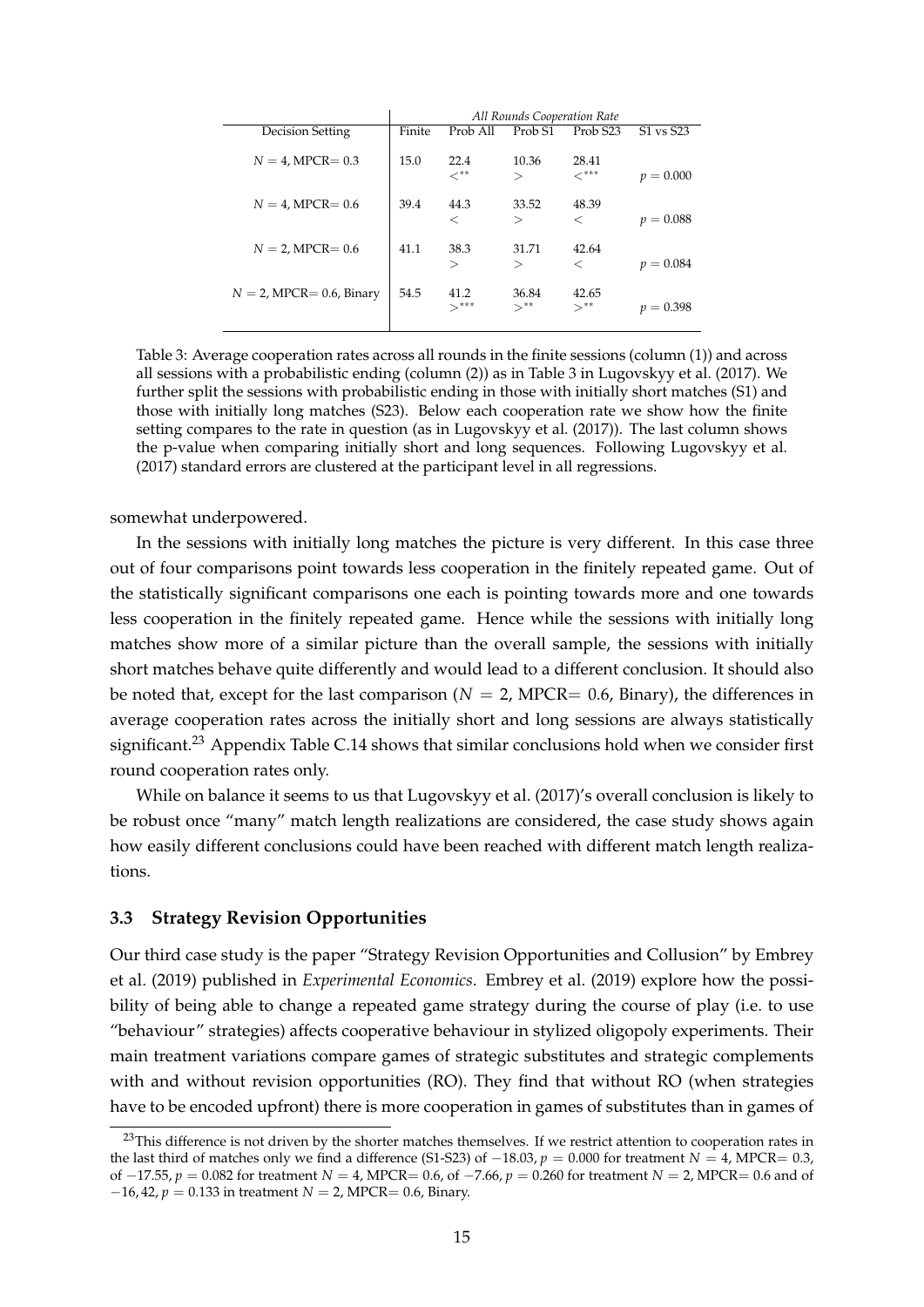complements. With RO there is more cooperation in games of strategic complements than with substitutes, but the latter difference is not statistically significant. The column "All groups" in Table 4 shows their main treatment effects in terms of efficiency, i.e. in terms of the percentage of the difference between joint profit maximizing payoff and Nash equilibrium payoff realized in the stage game.

| with RO          | All groups | <b>Short First Matches</b> | Other Groups | <b>Short vs Others</b> |
|------------------|------------|----------------------------|--------------|------------------------|
|                  |            |                            |              |                        |
| Substitutes      | 21.0       | 7.7                        | 28.2         |                        |
| Complements      | 26.4       | 44.2                       | 16.9         |                        |
|                  |            |                            |              |                        |
| Treatment Effect | $-5.4$     | $-36.4***$                 | $11.3***$    | $p = 0.0030$           |
|                  |            |                            |              |                        |
|                  |            |                            |              |                        |
| without RO       | All groups | <b>Short First Matches</b> | Other Groups | Short vs Others        |
|                  |            |                            |              |                        |
| Substitutes      | 22.7       | 30.9                       | 18.2         |                        |
| Complements      | 9.4        | 13.8                       | 7.0          |                        |
|                  |            |                            |              |                        |
| Treatment Effect | $13.3***$  | 17.1                       | 11.2         | $p = 0.6888$           |

Table 4: Efficiency measure from Embrey et al. (2019). Treatment Effect is the difference between substitutes and complements. The two rightmost columns split out the groups with short initial matches from the rest. As in Embrey et al. (2019)'s main analysis matches 7-10 are considered. Stars are from t-tests with standard errors clustered at group level.<sup>\*\*\*</sup> $p$  < 0.01, \*\*,  $p$  < 0.05,  $* p < 0.1.$ 

Embrey et al. (2019) use a discount factor of 0.875 implying a median match length of 7 stages. There are six different matching groups with different match length realizations. We will group those into two categories: (i) those where first matches are short, specifically where the first three (out of ten) matches all have a below median match length and (ii) all other matches. Table 1 in Embrey et al. (2019) shows that two matching groups (groups 2 and 6) fall into category (i). It should be noted that these matching groups do not have fewer stages overall than others. In fact group 6 has the most stages overall of all groups.<sup>24</sup>

Table 4 shows the average efficiency, defined as the percentage of the difference between joint profit maximizing payoff and Nash equilibrium payoff realized in the stage game. In all cases we follow Embrey et al. (2019) and focus on the average efficiency across matches 7-  $10<sup>25</sup>$  We then compare average efficiency in games of strategic substitutes and complements separately for games with and without revision opportunities (RO).

The table shows that treatment effects depend on match length realizations. The overall negative, but statistically insignificant treatment effect (difference between substitutes and complements) with revision opportunities seems driven by the groups with short initial matches, where the effect is almost seven times larger and statistically highly significant. In the other groups the treatment effect reverses sign and is also statistically significant. The difference between groups with short initial matches and other groups is statistically significant at the 1% level. In this case, hence, diametrically opposite conclusions could be reached when matches with short or long initial realizations are studied. This is also illustrated in the left panel Appendix Figure D.5 which shows the treatment effect for all possible selections of two match

<sup>&</sup>lt;sup>24</sup> Alternatively we could split the sample into two equal sized categories by focusing on the length of the first two matches only, as there are three groups were both the first and second match are below median length. In this case qualitatively the same conclusions do hold.

<sup>25</sup>Appendix Table C.15 shows all matches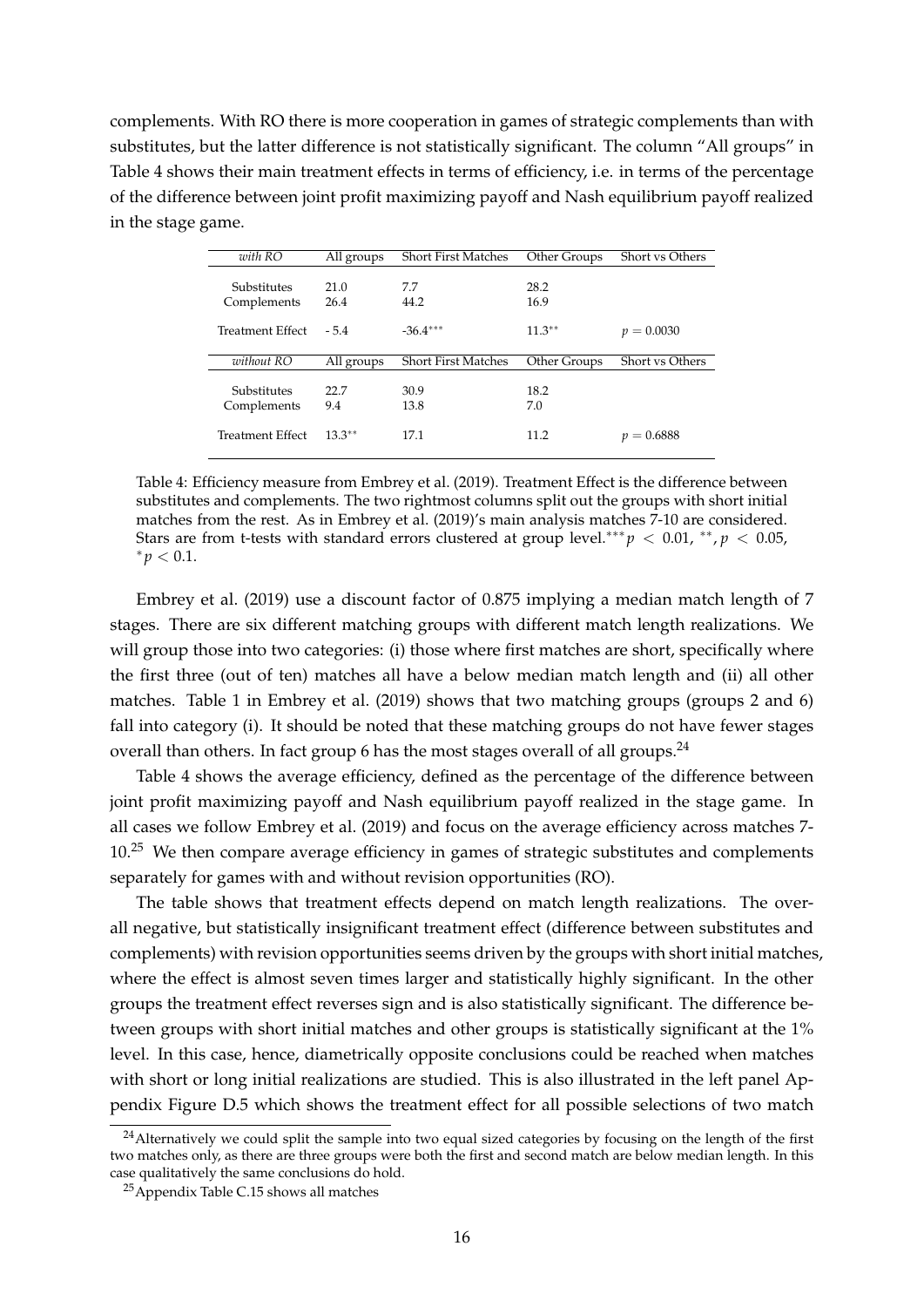length realizations.

Without revision opportunities we see a slightly different pattern. There is an overall positive and statistically significant treatment effect. The effect is somewhat larger with short first matches and somewhat smaller in the other groups, but both are positive. The effect is not significant in either of the subgroups, presumably due to lower sample size. Hence in this case the treatment comparison seems robust to match length realizations as is also illustrated in the right panel of Appendix Figure D.5.

Note that when revision opportunities are ruled out then all updating has to take place across (as opposed to within) matches. The analysis in this Section and the fact that match length realization seems to have a stronger impact with revision opportunities could suggest that within match learning might also play an important role for the effect of match length realizations. This could be an additional reason why the effect sizes observed with human players in the Dal Bó and Fréchette (2018) meta study are larger than with computer simulated learners who learn only across matches (see Section 2.3). In the next section we will discuss implications for learning and experimental design in more detail.

## **4 Discussion and Conclusions**

We have seen that the realized match length of early matches in indefinitely repeated games has a substantial impact on cooperation rates in subsequent matches. We also studied three cases from the literature where realized match length has a strong impact on treatment comparisons, both in terms of the size and the direction of the treatment effect. As discussed in the Introduction our results have implications for policy evaluation and can shed some light on what is often termed "cultural differences". They can help explain why people growing up in different social backgrounds (characterized by more or less stable interactions) or people coming from different work environments (characterized by more or less turnover) might show different behaviour in the exact same situation. Our results also have important implications for our understanding of how people learn in infinitely repeated games as well as for experimental design. We now discuss these in turn.

Our results have shown that people do learn and what they learn is affected by match length realization. Models displaying the "power law of practice" are able to explain the key patterns in our results quite well and can explain part of the empirical effect of match length realization. One interesting question is which moment of the distribution of match length realizations is most important for learning. Indefinitely repeated games are implemented using a mean expected match length that derives from the discount factor in the infinitely repeated game considered. Appendix Table C.16 shows, however, that the median match length realization seems a more important determinant for participants' behaviour than the mean.<sup>26</sup> This raises the question of which sequence of indefinitely repeated games "correctly" represents the infinitely repeated game one ultimately has in mind. This question has been answered theo-

<sup>&</sup>lt;sup>26</sup>There is research in other contexts suggesting that the median experience might be relevant and that people understand information based on median/rank better especially when there is a lot of skewness in the distribution, which is also the case with match length realizations (Aldrovandi, Brown, & Wood, 2015; Wood, Brown, & Maltby, 2012). One example is consumption of alcohol, where people seem to have a good sense of how their consumption compares to the median, but not to the mean (Wood et al., 2012).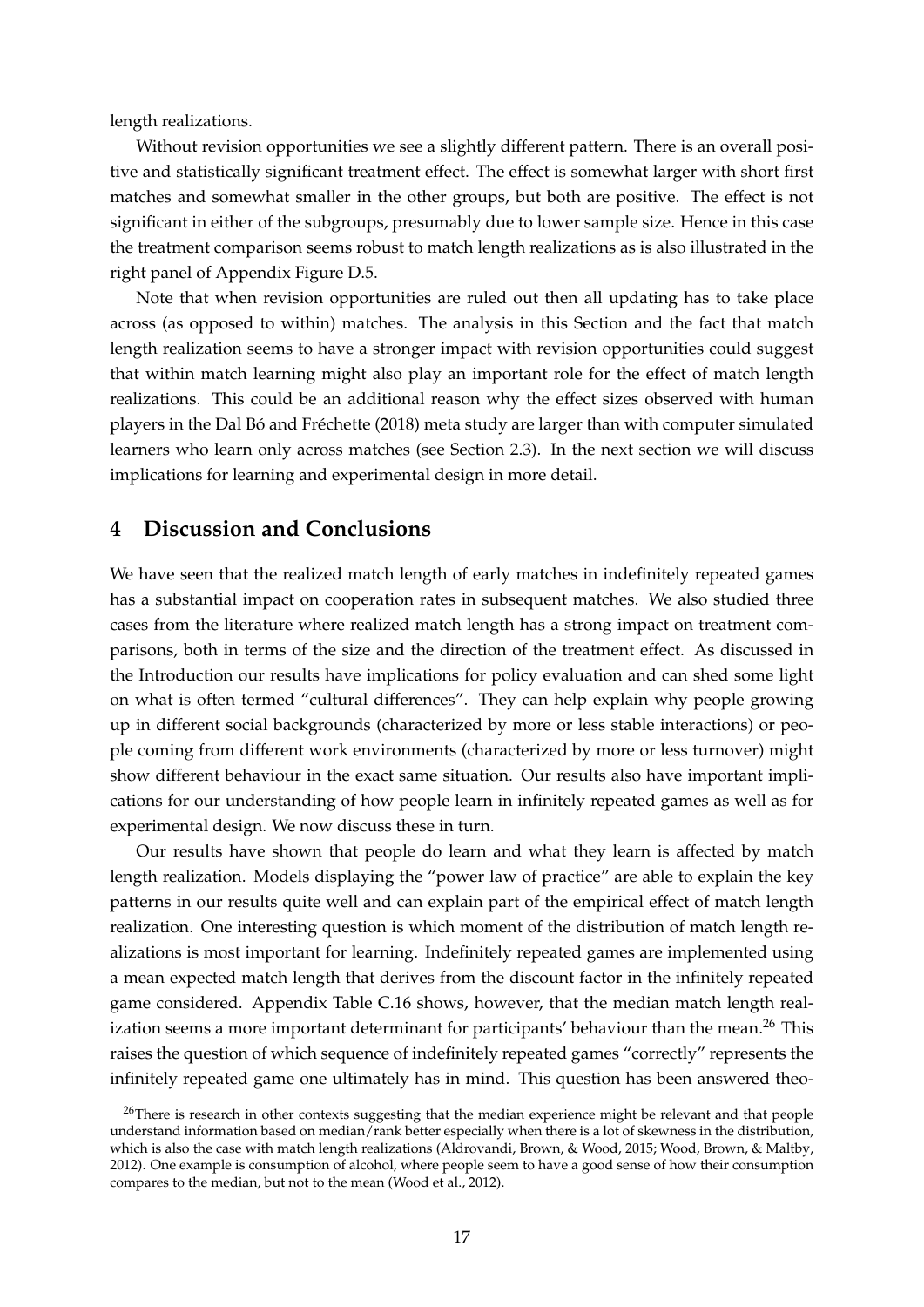retically under standard game theoretic assumptions. But, given how people seem to learn in these games, it might be necessary to rethink this question. For example, in our first case study (subsection 3.1), it is the match stochastic treatment, which as expected, closely matches the mean match length of the deterministic case. The median match length of the deterministic case is better matched by the inverse treatment, though. Which of those is the more relevant comparison depends on which of these moments is more important for how people learn. If it indeed turns out that median match length is the key statistic determining learning, then future research in both theory and experiments is needed to build and test new models of learning which can accommodate this fact.

We now discuss the consequences for experimental design when treatment comparisons can be affected by match length realizations. First note that drawing the same sequence of match length realizations for all treatments does not solve the issue. Both Lugovskyy et al. (2017) and Embrey et al. (2019) do exactly that, i.e. draw one set of sequences and use it for all treatments. As both of these case studies have illustrated this does not solve the issue, as there can be interactions of the treatment effect with match length realization.

The most obvious solution to the problem is to simply use as many match length realizations as possible, e.g. by randomizing match length at the match level, as we did in our "Match-Stoch treatment". The main downside of this approach is that it can induce waiting times as all participants in a session or matching silo have to wait for the longest match to end before being rematched. This also restricts the total number of matches that can be played overall. As the overall effect on length is increasing in the number of matched subjects, the effect on expected length can be potentially mitigated by matching silos at either the cost of shorter matches or possibly allowing for rematching of the same individuals. Instead of using many match length realization one could try and use many matches and hope that the effect of early match length realization washes out over time. As our analysis in Section 2.3 has shown this does not seem to be the case for match numbers that can reasonably fit in a two-hour experimental session.

What could be other possible solutions? Fréchette and Yuksel (2017) studied three alternatives to the standard random termination method used to examine infinitely repeated games in the laboratory. In a method used e.g. by Sabater-Grande and Georgantzis (2002), Cabral, Ozbay, and Schotter (2014) or Vespa (2019), a fixed (known) number of rounds are played with certainty, and payoffs in these rounds are discounted at a known rate  $\delta$ . After the rounds with certainty are played, there is a fixed known probability *δ* that the match continues for an additional round, and payoffs in these rounds are no longer discounted. Andersson and Wengstroem (2012) and Cooper and Kuehn (2014) use a similar method that also starts with a fixed number of rounds with payoff discounting, but is then followed by the coordination game induced by considering only two particular strategies in the infinitely repeated game - namely, the Grim trigger strategy and the strategy of always defecting. Frechette and Yuksel (2017) also ´ propose their own method - block random termination - in which subjects receive feedback about termination in blocks of rounds. Specifically, the play as in the standard method, but in blocks of a pre-announced fixed number of rounds. Within a block, subjects receive no feedback about whether or not the match has continued until that round, but they make choices that will be payoff-relevant, contingent on the match actually having reached that point. Once the end of a block is reached, subjects are told whether the match ended within that block and,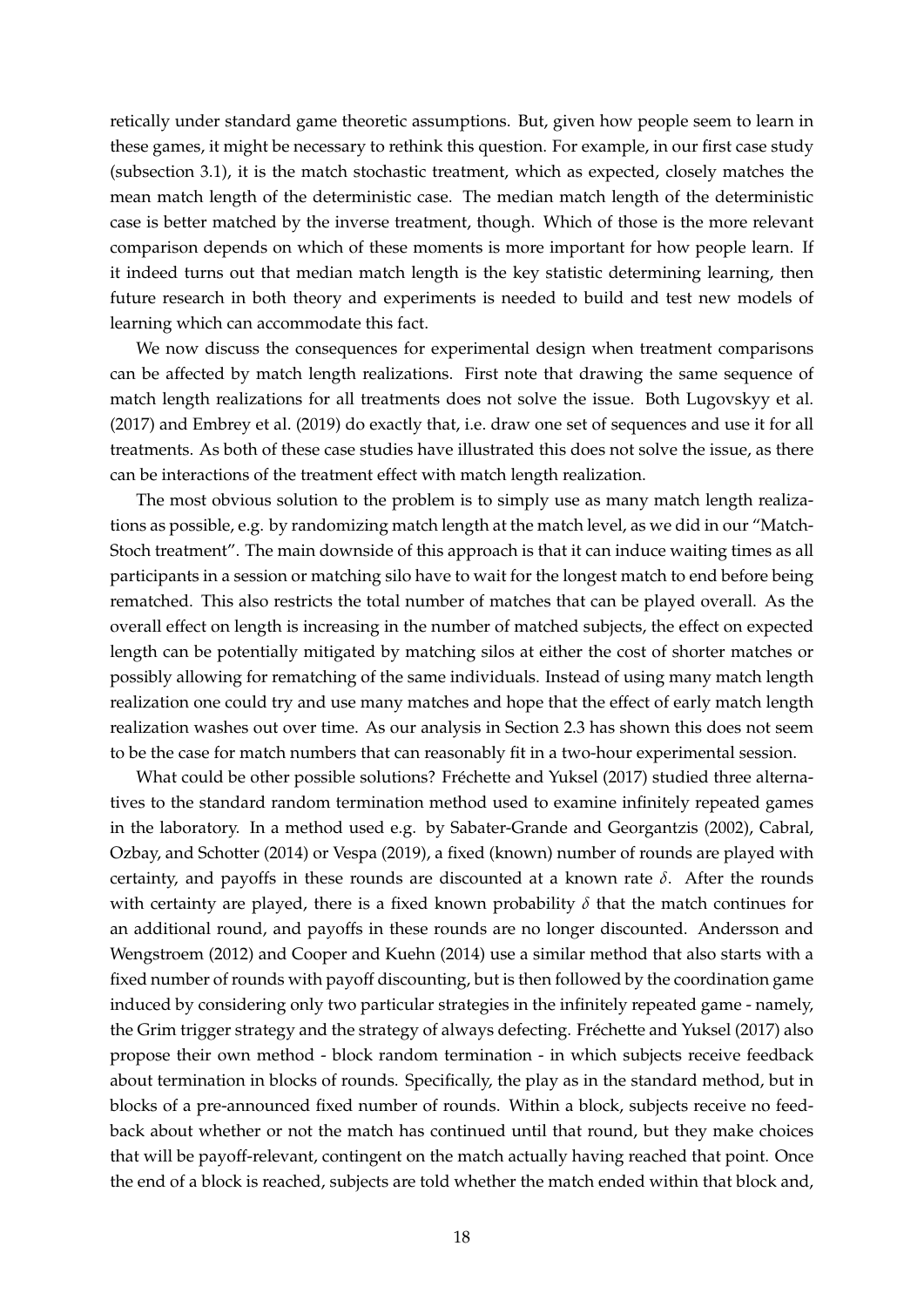if so, in what round; otherwise, they are told that the match has not ended yet, and they start a new block. Subjects are paid for rounds only up to the end of a match, and all decisions for subsequent rounds within that block are void.

Can these methods solve the problem of match length realizations? The first method could possibly mitigate the impact of match length realizations, as at least very short matches are avoided. On the other hand by systematically eliminating short matches, this could distort the results and in a social dilemma e.g. lead towards higher cooperation. In addition, as overall match length is still random, this method does not eliminate the problem. The second method does not have an uncertain match length, but it has the downside that the number of repeated game strategies allowed needs to be restricted ex ante. This can be undesirable in some contexts. Further, Fréchette and Yuksel (2017) found that neither of these methods induces behaviour that is consistent with the presence of dynamic incentives. Last, with block random termination the length of blocks is crucial. If it is very short, then effect of match length realization will at best be mitigated.<sup>27</sup> With long blocks, there is the downside that the experiment lasts "unnecessarily" long and as a consequence only fewer matches can be played. An open question is whether the fact that many stages are played affects behaviour even if participants learn afterwards that some of them were payoff-irrelevant. Similar it could be that participants' behaviour reacts only to information on how many stages were payoff relevant as opposed to how many stages were played.<sup>28</sup> One possibility to address the latter concern might be to use the block random method and give feedback about match length realization only at the very end of the experiment. This, however, would make learning much harder for participants.

How should one then design experiments to get the "correct" treatment effect? By running sessions with "many" match length realizations - as in our match stochastic treatment - we should be able to adequately capture the average effect for the stochastic game. Having many match length realizations also allows to study how sensitive the specific results obtained are to match length realization. In many cases results may be robust to match length realization. If it is not possible to run "many" different sequences, the solution we recommend at the moment is to use "very different" match length realizations (across sessions or matching silos) and attempt to bound the treatment effect by comparing the (initially) shortest with the (initially) longest realizations. This still, of course, requires a good enough sample size for each match length realization. For future research, studying the other possibilities mentioned and finding out which method works best seems a worthwhile programme to us.

## **References**

- Aldrovandi, S., Brown, G., & Wood, A. (2015). Social norms and rank-based nudging: Changing willingness to pay for healthy food. *Journal of Experimental Psychology: Applied*, *21*(3), 242-254.
- Andersson, O., & Wengstroem, E. (2012). Credible communication and cooperation: Experimental evidence from multi-stage games. *Journal of Economic Behavior and Organization*, *81*(1), 207-219.

 $^{27}{\rm If}$  blocks are of length one the method is the same as the standard method

 $^{28}$ Some indication that this might be the case is given by Fréchette and Yuksel (2017) themselves. They find that, even when the discount rate is the same, if interactions are expected to be longer defection increases and the use of the Grim strategy decreases.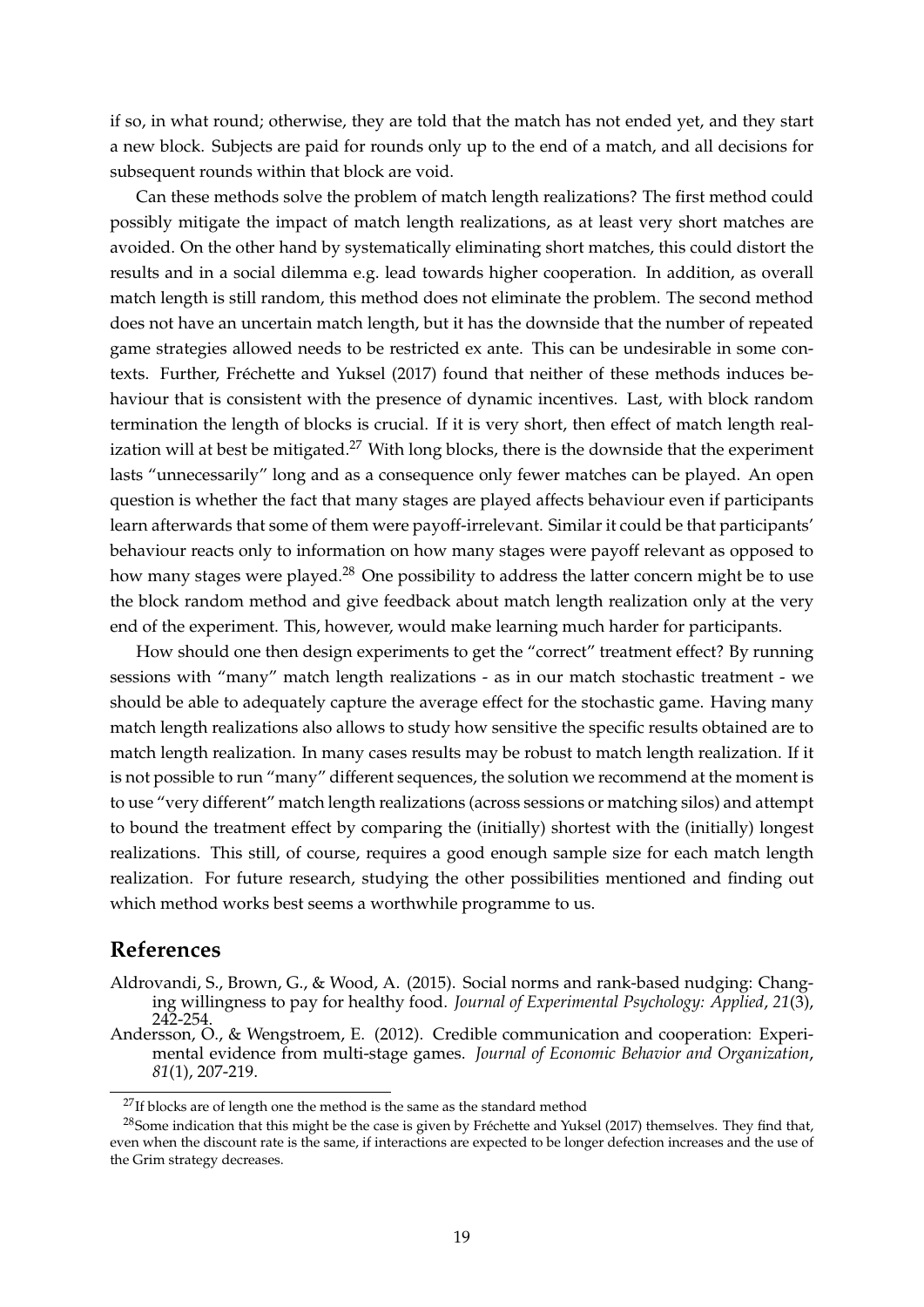- Bernard, M., Fanning, J., & Yuksel, S. (2018). Finding cooperators: Sorting through repeated interaction. *Journal of Economic Behavior and Organization*, *147*, 76–94.
- Bigoni, M., Casari, M., Skrzypacz, A., & Spagnolo, G. (2015). Time horizon and cooperation in continuous time. *Econometrica*, *83*, 587-616.
- Blackburn, J. (1936). Acquisition of skill: An analysis of learning curves. *IHRB Report*, *73*.
- Blonski, M., Ockenfels, P., & Spagnolo, G. (2011). Equilibrium selection in the repeated prisoner's dilemma: Axiomatic approach and experimental evidence. *American Economic Journal: Microeconomics*, *3(3)*, 164-192.
- Blonski, M., & Spagnolo, G. (2015). Prisoners' other dilemma. *International Journal of Game Theory*, *44*, 61-81.
- Boergers, T., & Sarin, R. (1997). Learning through reinforcement and replicator dynamics. *Journal of Economic Theory*, *77*, 1-14.
- Cabral, L., Ozbay, E., & Schotter, A. (2014). Intrinsic and instrumental reciprocity:an experimental study. *Games and Economic Behavior*, *87*, 100-121.
- Camera, G., & Casari, M. (2009). Cooperation among strangers under the shadow of the future. *American Economic Review*, *99*(3), 979–1005.
- Camerer, C., & Ho, T. (1999). Experience-weighted attraction learning in normal form games. *Econometrica*, *67*(4), 827-874.
- Cheung, Y.-W., & Friedman, D. (1997). Individual learning in normal form games: Some laboratory results. *Games and Economic Behavior*, *19*(1), 46–76.
- Cooper, D., & Kuehn, K. (2014). Communication, renegotiation, and the scope for collusion. *American Economic Journal: Microeconomics*, *6*(2), 247-278.
- Dal Bó, P. (2005). Cooperation under the shadow of the future: experimental evidence from infinitely repeated games. *American Economic Review*, *95*(5), 1591–1604.
- Dal Bó, P., & Fréchette, G. (2011). The evolution of cooperation in infinitely repeated games: Experimental evidence. *American Economic Review*, *101(1)*, 411-429.
- Dal Bó, P., & Fréchette, G. (2018). On the determinants of cooperation in infinitely repeated games: A survey. *Journal of Economic Literature*, *56*(1), 60-114.
- Embrey, M., Fréchette, G. R., & Yuksel, S. (2017). Cooperation in the finitely repeated prisoner's dilemma. *The Quarterly Journal of Economics*, *133*(1), 509–551.
- Embrey, M., Mengel, F., & Peeters, R. (2019). Strategy revision opportunities and collusion. *Experimental Economics*, *22 (4)*, 834-856.
- Engle-Warnick, J., & Slonim, R. L. (2006). Learning to trust in indefinitely repeated games. *Games and Economic Behavior*, *54*(1), 95–114.
- Erev, I., & Roth, A. (1998). Predicting how people play in games: Reinforcement learning in experimental games with unique mixed strategy equiloibria. *The American Economic Review*, *88*(4), 848-881.
- Fréchette, G., & Yuksel, S. (2017). Infinitely repeated games in the laboratory: Four perspectives on discounting and random termination. *Experimental Economics*, *20*(2), 279-308.
- Friedman, D., & Oprea, R. (2012). A continuous dilemma. *American Economic Review*, *102*(1), 337–63.
- Fudenberg, D., & Kreps, D. M. (1993). Learning mixed equilibria. *Games and Economic Behavior*, *5*(3), 320–367.
- Fudenberg, D., & Levine, D. K. (1998). *The theory of learning in games* (Vol. 2). MIT press.
- Hopkins, E. (2002). Two competing models of how people learn in games. *Econometrica*, *70*(6), 2141-2166.
- Lugovskyy, V., Puzzello, D., Sorensen, A., Walker, J., & Williams, A. (2017). An experimental study of finitely and infinitely repeated linear public goods games. *Games and Economic Behavior*, *102*, 286-302.
- Mengel, F. (2018). Risk and temptation: A meta-study on prisoner's dilemma games. *Economic Journal*, *128*, 3182-3209.
- Mookherjee, D., & Sopher, B. (1997). Learning and decision costs in experimental constant sum games. *Games and Economic Behavior*, *19*, 97-132.
- Roth, A. E., & Erev, I. (1995). Learning in extensive-form games: Experimental data and simple dynamic models in the intermediate term. *Games and Economic Behavior*, *8*(1), 164–212.
- Roth, A. E., & Murnighan, J. K. (1978). Equilibrium behavior and repeated play of the prisoner's dilemma. *Journal of Mathematical Pyschology*, *17*(2), 189-198.
- Rustichini, A. (1999). Optimal properties of stimulus—response learning models. *Games and Economic Behavior*, *29*(1-2), 244–273.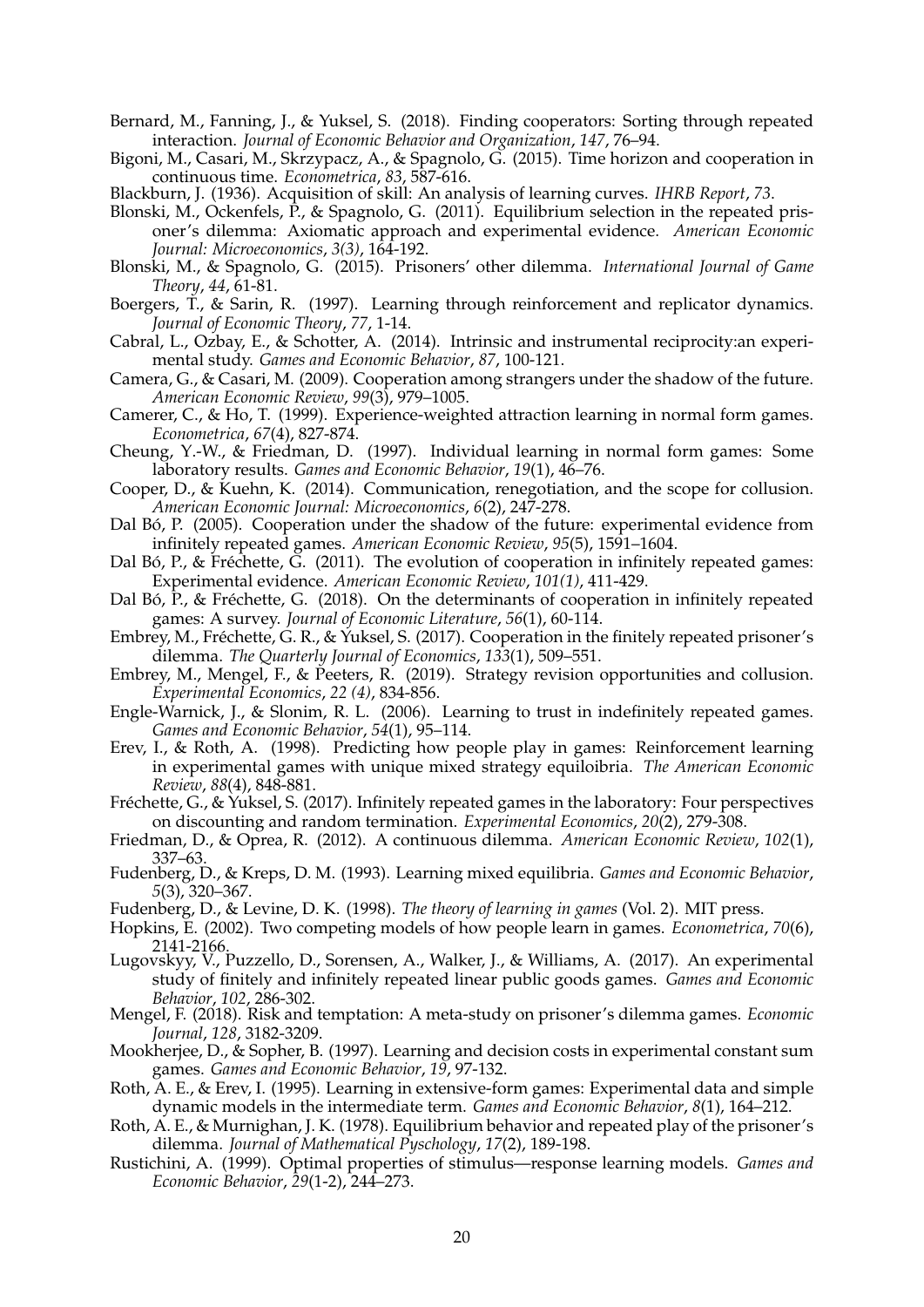- Sabater-Grande, G., & Georgantzis, N. (2002). Accounting for risk aversion in repeated prisoners' dilemma games: an experimental test. *Journal of Economic Behavior and Organization*, *48*(1), 37-50.
- Vespa, E. (2019). An experimental investigation of cooperation in the dynamic common pool game. *International Economic Review*, *61*(1), 417-440.

Vriend, N. J. (1997). Will reasoning improve learning? *Economics Letters*, *55*(1), 9–18.

Wood, A., Brown, G. D., & Maltby, J. (2012). Social norm influences on evaluations of the risks associated with alcohol consumption: Applying the rank-based decision by sampling model to health judgments. *Alcohol and Alcoholism*, *47*(1), 57-62.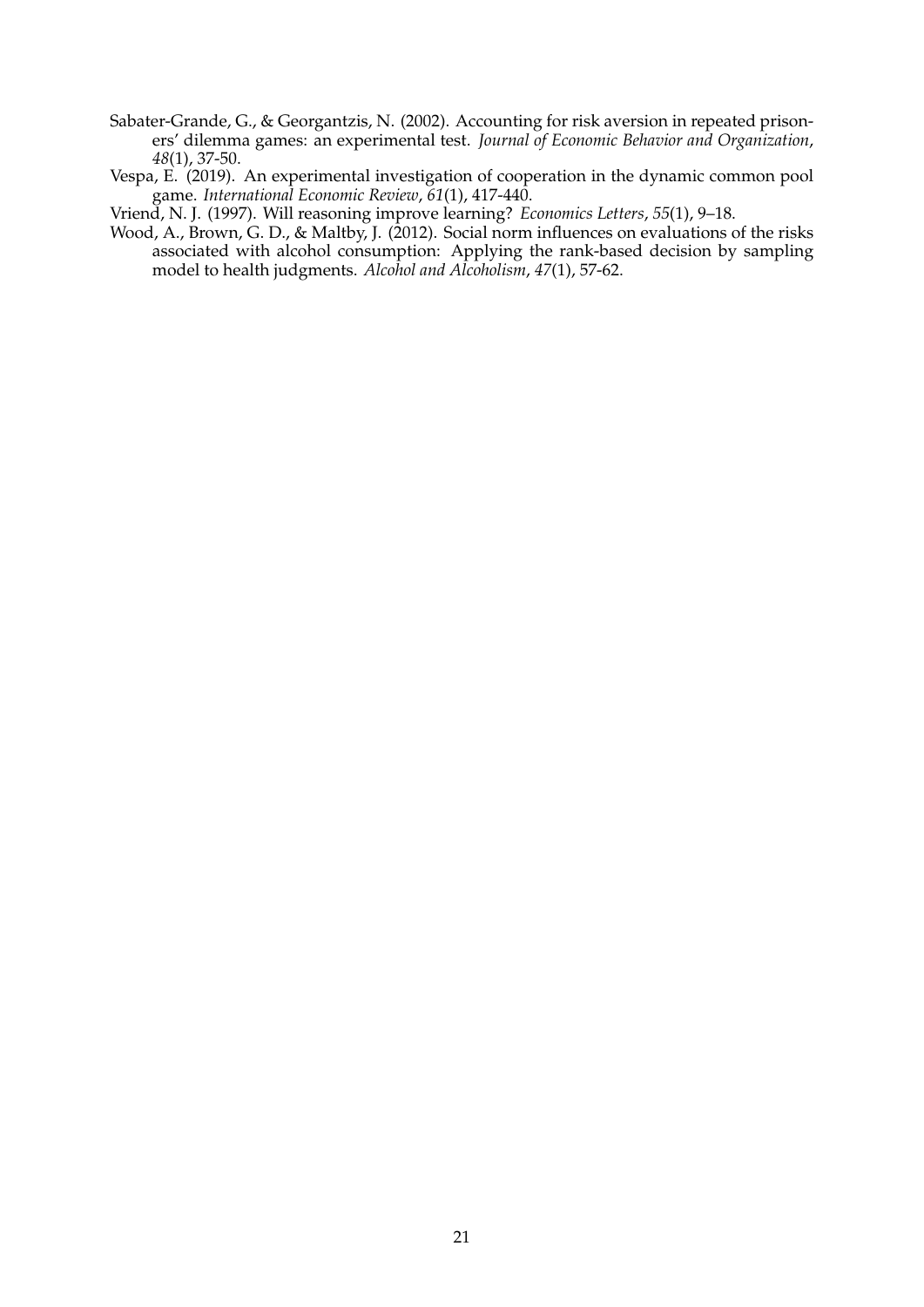# **Online Appendix for "History Matters: Match Length Realizations and Cooperation in Indefinitely Repeated Games"**

**F. Mengel, L. Orlandi, S. Weidenholzer**

## **Contents**

| A Additional details learning models        | 2  |
|---------------------------------------------|----|
|                                             |    |
|                                             |    |
| <b>B</b> Additional Information Experiments | 5  |
| <b>Additional Tables</b>                    | 6  |
|                                             |    |
|                                             |    |
|                                             |    |
|                                             |    |
|                                             |    |
|                                             |    |
| D Additional Figures                        | 17 |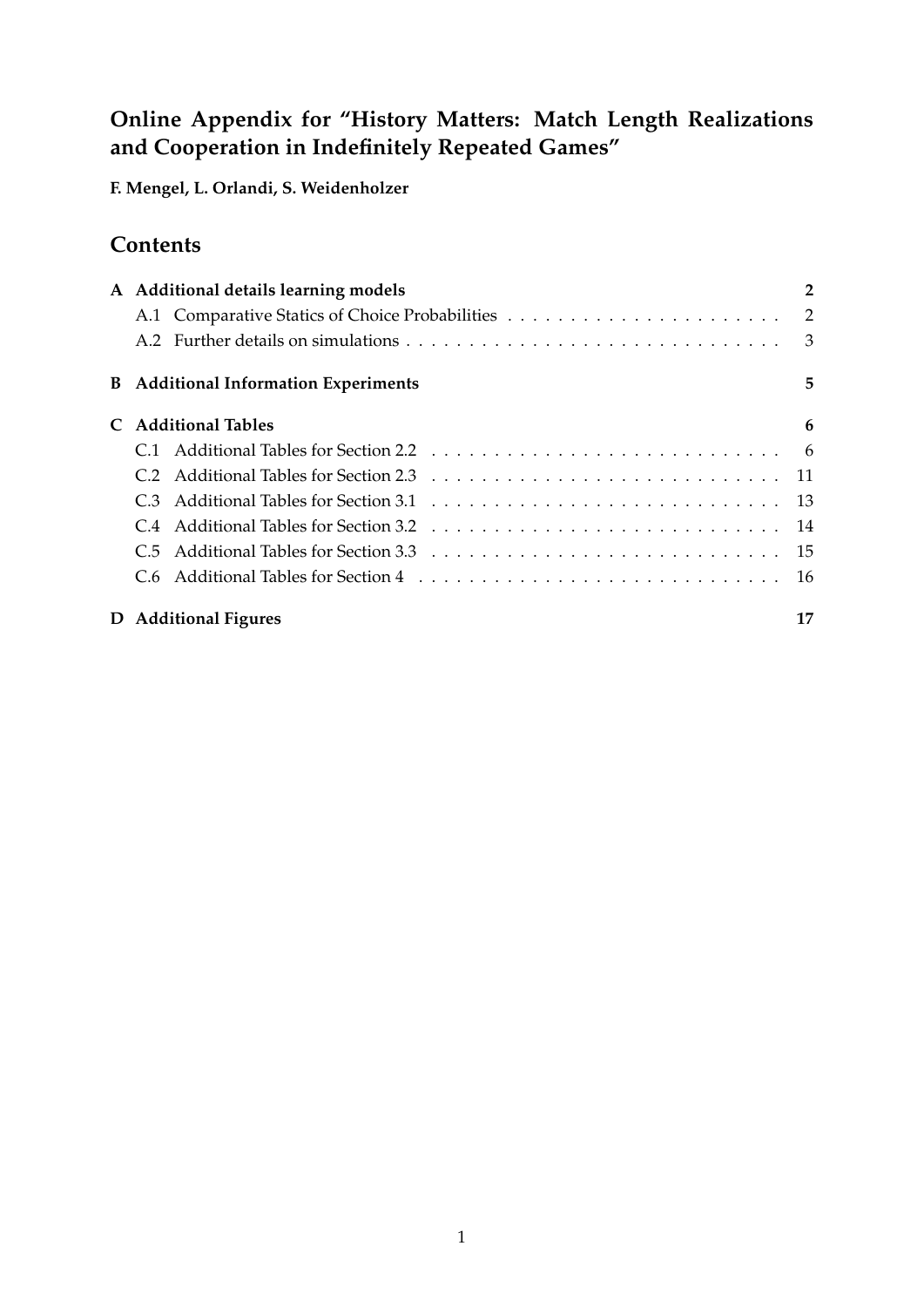## **A Additional details learning models**

In this Appendix we provide additional results for the learning models discussed in Section 2.3 as well as more details on the simulations discussed in that Section.

### **A.1 Comparative Statics of Choice Probabilities**

In a first step consider the reinforcement model without updating of counterfactuals. Assume that agent *i* chooses *GT* in match *m* and consequently earns a payoff of  $\pi^{i,m}(GT, s^{-i,m}, T^m)$ . Then the change in choice probabilities from match  $m$  to match  $m + 1$  is given by:

$$
\Delta p_{GT}^{i,m} = p_{GT}^{i,m+1} - p_{GT}^{i,m} = \frac{\psi_{GT}^{i,m} + \pi (GT, s^{-i,m}, T^m)}{\psi_{GT}^{i,m} + \psi_{AD}^{i,m} + \pi (GT, s^{-i,m}, T^m)} - \frac{\psi_{GT}^{i,m}}{\psi_{GT}^{i,m} + \psi_{AD}^{i,m}}
$$

We are interested in comparing the impact in early matches to later matches, keeping the environment constant. Thus, we keep the ratio of propensities fixed by setting  $\psi_{AD}^{i,m} = \lambda \psi_{GT}^{i,m}$  where  $\lambda > 0$  is a constant. Thus,

$$
\Delta p_{GT}^{i,m} = \frac{\lambda \pi (GT, s^{-i,m}, T^m) \psi_{GT}^{i,m}}{\left(\psi_{GT}^{i,m} + \lambda \psi_{GT}^{i,m}\right) \left(\psi_{GT}^{i,m} + \lambda \psi_{GT}^{i,m} + \pi (GT, s^{-i,m}, T^m)\right)}
$$

Generally, propensities will be larger in later matches. Thus, in order to compare the impact of earning some payoff early to earning the same payoff later on (for a fixed ratio of propensities), we consider the change in  $\Delta p_{GT}^{i,m}$  as the level of propensities  $\psi_{GT}^{i,m}$  varies:

$$
\frac{\partial \Delta p_{GT}^{i,m}}{\partial \psi_{GT}^{i,m}} = -\frac{\lambda \psi_{GT}^{i,m}}{\left((1+\lambda) \psi_{GT}^{i,m} + \pi (GT, s^{-i,m}, T^m)\right)^2} < 0.
$$

Thus, the larger propensities are, the smaller the impact of realized payoffs on choice probabilities will be.

We next turn to reinforcement learning with updating of counterfactuals where *i* also updates the propensity for *AD*. The change in choice probability from match *m* to match  $m + 1$  is now given by:

$$
\Delta p_{GT}^{i,m} = p_{GT}^{i,m+1} - p_{GT}^{i,m} = \frac{\psi_{GT}^{i,m} + \pi (GT, s^{-i,m}, T^m)}{\psi_{GT}^{i,m} + \pi (GT, s^{-i,m}, T^m) + \psi_{AD}^{i,m} + \pi (AD, s^{-i,m})} - \frac{\psi_{GT}^{i,m}}{\psi_{GT}^{i,m} + \psi_{AD}^{i,m}}
$$

Again we set  $\psi_{AD}^{i,m} = \lambda \psi_{GT}^{i,m}$ . Thus,

$$
\Delta p_{GT}^{i,m} = \frac{\lambda \pi (GT, s^{-i,m}, T^m) - \pi (AD, s^{-i,m}, T^m)}{(1+\lambda) \left( \psi_{GT}^{i,m} + \lambda \psi_{GT}^{i,m} + \pi (GT, s^{-i,m}, T^m) + \pi (AD, s^{-i,m}, T^m) \right)}
$$

Note that this change is positive provided that  $\pi (GT, s^{-i,m}, T^m) / \pi (AD, s^{-i,m}, T^m) > 1/\lambda$  $\psi_{GT}^{i,m}/\psi_{AD}^{i,m}$  and is non-positive otherwise. Thus, for an agent to increase her probability of choosing *GT* in round *m* + 1, *GT* had to earn proportionally more than *AD* than it previously did (as expressed by the ratio of propensities). We again consider the change in  $\Delta p_{GT}^{i,m}$  as the level of propensities *ψ i*,*m GT* changes:

$$
\frac{\partial \Delta p_{GT}^{i,m}}{\partial \psi_{GT}^{i,m}} = -\frac{\lambda \pi (GT, s^{-i,m}, T^m) - \pi (AD, s^{-i,m}, T^m)}{\left(\psi_{GT}^{i,m} + \lambda \psi_{GT}^{i,m} + \pi (GT, s^{-i,m}, T^m) + \pi (AD, s^{-i,m}, T^m)\right)^2}.
$$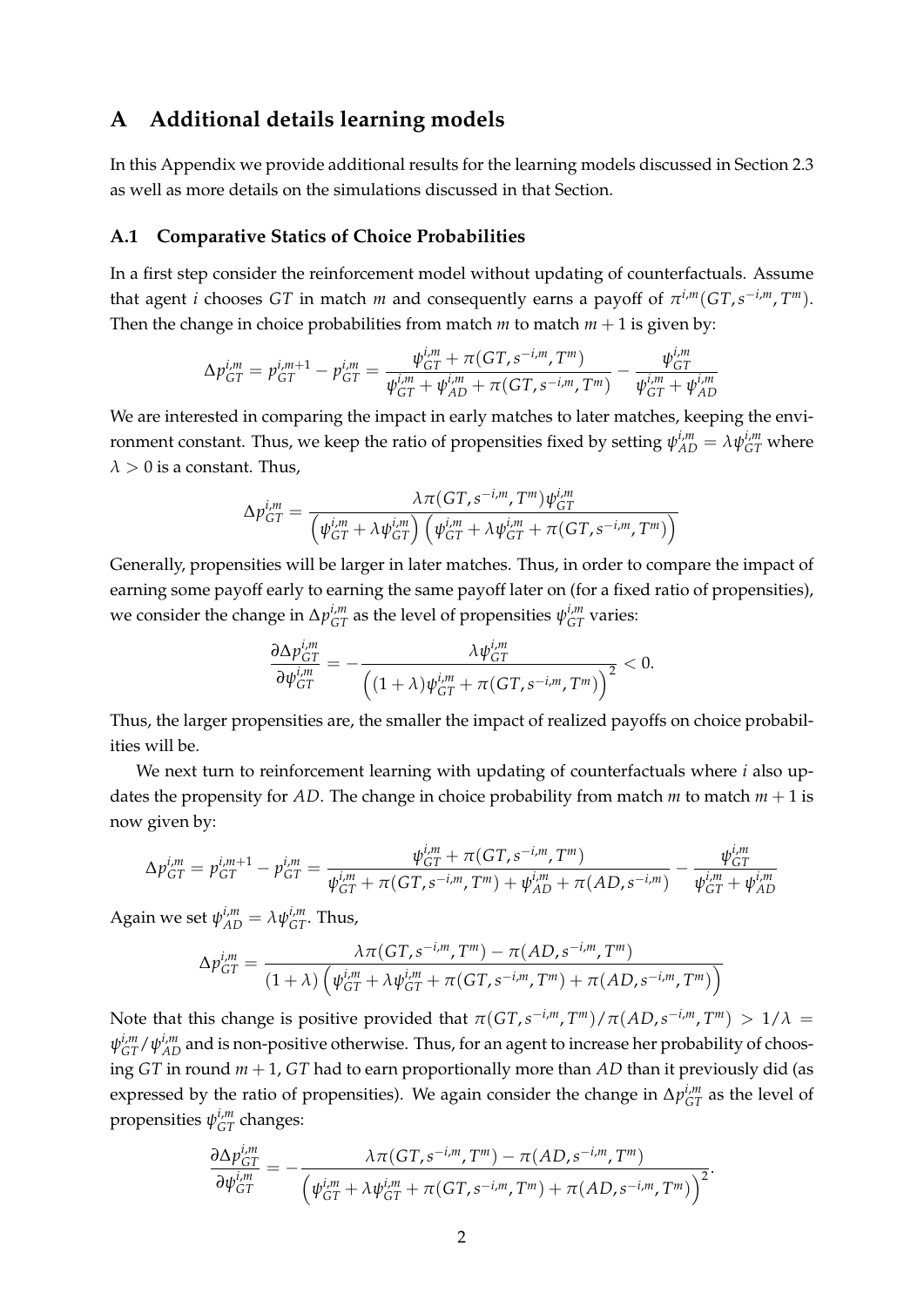Provided that  $\pi(GT, s^{-i,m}, T^m)/\pi(AD, s^{-i,m}, T^m) > 1/\lambda$ , so that the probability of choosing *GT* increases in match *m*, this expression is negative. Thus, later experience will lead to smaller changes in choice probabilities. In the case where  $\pi(GT,s^{-i,m},T^m)/\pi(AD,s^{-i,m},T^m)\leq 1/\lambda$  we  $\Delta p^{i,m}$  ≤ 0 and  $\partial \Delta p^{i,m}_{GT}/\partial \psi^{i,m}_{GT} \geq 0$ . Thus, again later experience leads to less pronounced changes in choice probability.

Finally, consider the case of fictitious play. Unlike the reinforcement learning models propensities are not necessarily increasing over time but are given by the expected payoffs which are determined by beliefs on the play of others,  $\sigma^{-i,m}$ , and beliefs on match length realization,  $\bar{T}^m$ ). Choice probability is then given by

$$
p_{GT}^{i,m+1} = \frac{\hat{\pi}(GT, \sigma^{-i,m}, \overline{T}^m)}{\hat{\pi}(GT, \sigma^{-i,m}, \overline{T}^m) + \hat{\pi}(AD, \sigma-i, m, \overline{T}^m)}
$$

One can verify that  $\partial p_{GT}^{i,m+1}/\partial T > 0$ , implying that agents are more likely to choose *GT* for longer expected match lengths (keeping beliefs on behavior of others fixed). As early matches enter beliefs both directly and indirectly (since they affect what happens in later matches) this model also displays the power law of practice, though, since this is a second order effect, to a lesser extent than the other models.

### **A.2 Further details on simulations**

The payoff parameters of the underlying PD games were chosen to correspond to the 25th, 50th and 75th percentile of the distribution of SizeBAD. We follow Erev and Roth (1998) and have normalized payoffs of the underlying PD games to ensure payoffs and propensities are positive. Table A.1 reports the corresponding parameter values of Dal Bó and Fréchette (2018) alongside the values for R and P when S and T were normalized to 0 and 1, respectively.

In each simulation run, 16 agents were matched against each other in a round robin tournament and match length realizations were drawn at the session level according to the discount factor  $\delta = 0.75$ , thus targeting the median group size and the most frequent discount factor in Dal Bó and Fréchette (2018). Our exercise contains 4000 simulated experiments played over 15 matches for each of the three payoff configuration leading to 960 000 indefinitely repeated PD games for each of the three learning models.



Figure A.1: Match Length Realization in our simulations.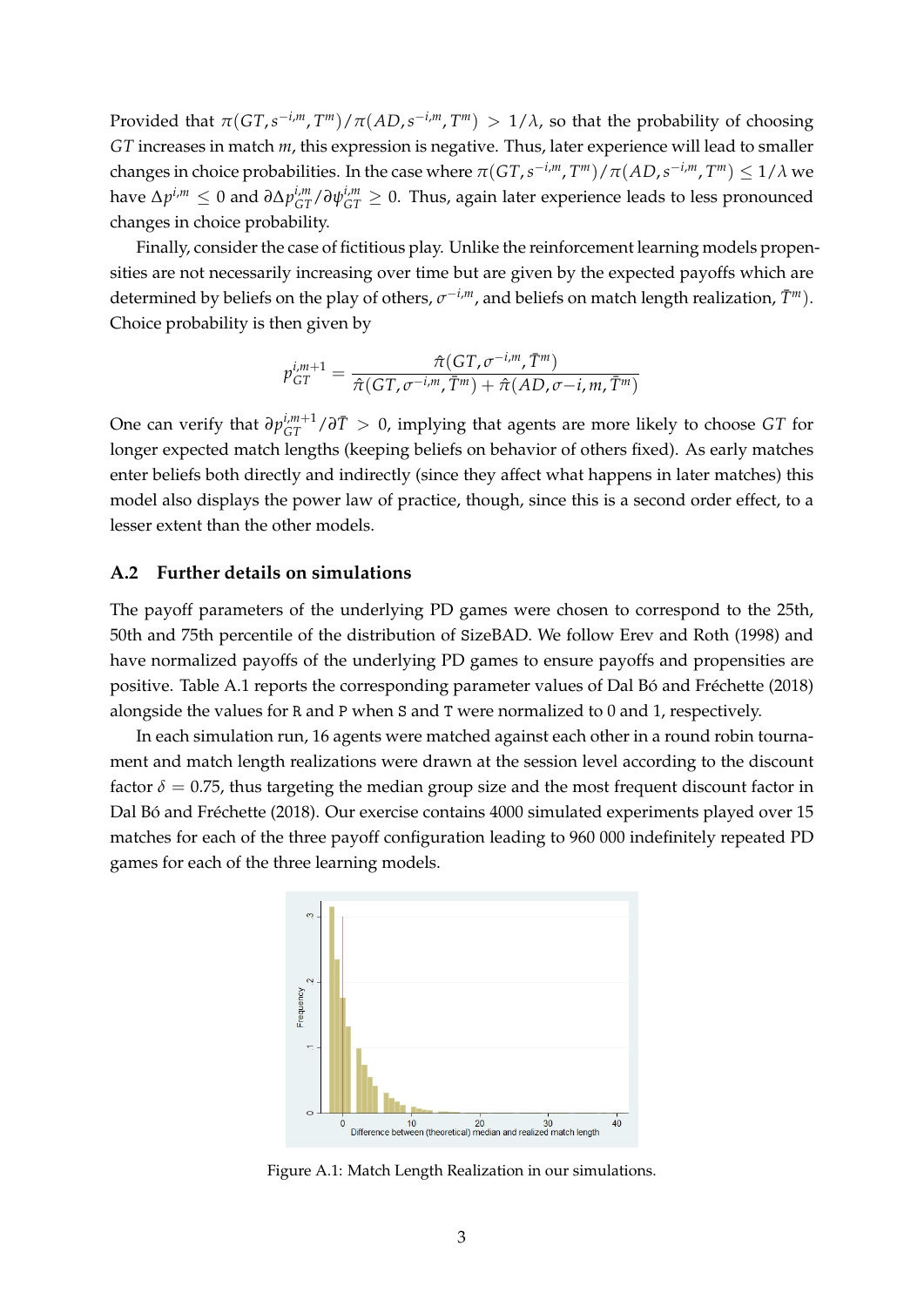The median match length in the simulated data is 3 and the mean 3.99 (as expected). The smallest realization is 1 and the largest 44. Appendix Figure A.1 shows the distribution of match lengths in our simulated data.

| percentile SizeBAD |                  |                | R.                          |  |
|--------------------|------------------|----------------|-----------------------------|--|
| 25.                | 0.1625           |                | $0.5$ $0.4$ $0.789$ $0.263$ |  |
| 50                 | 0.2 <sub>1</sub> | $0.56 \quad 1$ | 0.609 0.219                 |  |
| 75.                | 0.667            | $1.85 \quad 2$ | 0.588 0.381                 |  |

Table A.1: Payoff parameters used for simulations.

In the reinforcement learning models, initial propensities for both strategies were set to the expected payoff when the match length corresponds to its mean and the opponent randomizes with equal probability among the two strategies, averaged across the two strategies, i.e.  $\hat{\psi}_s^{i,0} = (\hat{\pi} (G T, \frac{1}{2}$  $(\frac{1}{2}, T) + \hat{\pi}(AD, \frac{1}{2})$  $(\frac{1}{2}, T)/2$ . Note that for the reinforcement models this implies initial choice probabilities of  $p_{GT}^{i,m} = p_{AD}^{i,m} = \frac{1}{2}$ . Correspondingly, in the fictitious play model we started with initial belief on the strategy of the opponent of  $\sigma^{-i,0} = 1/2$  and with initial belief on the match length of  $\overline{T}^0 = \mathbb{E}[T]$ .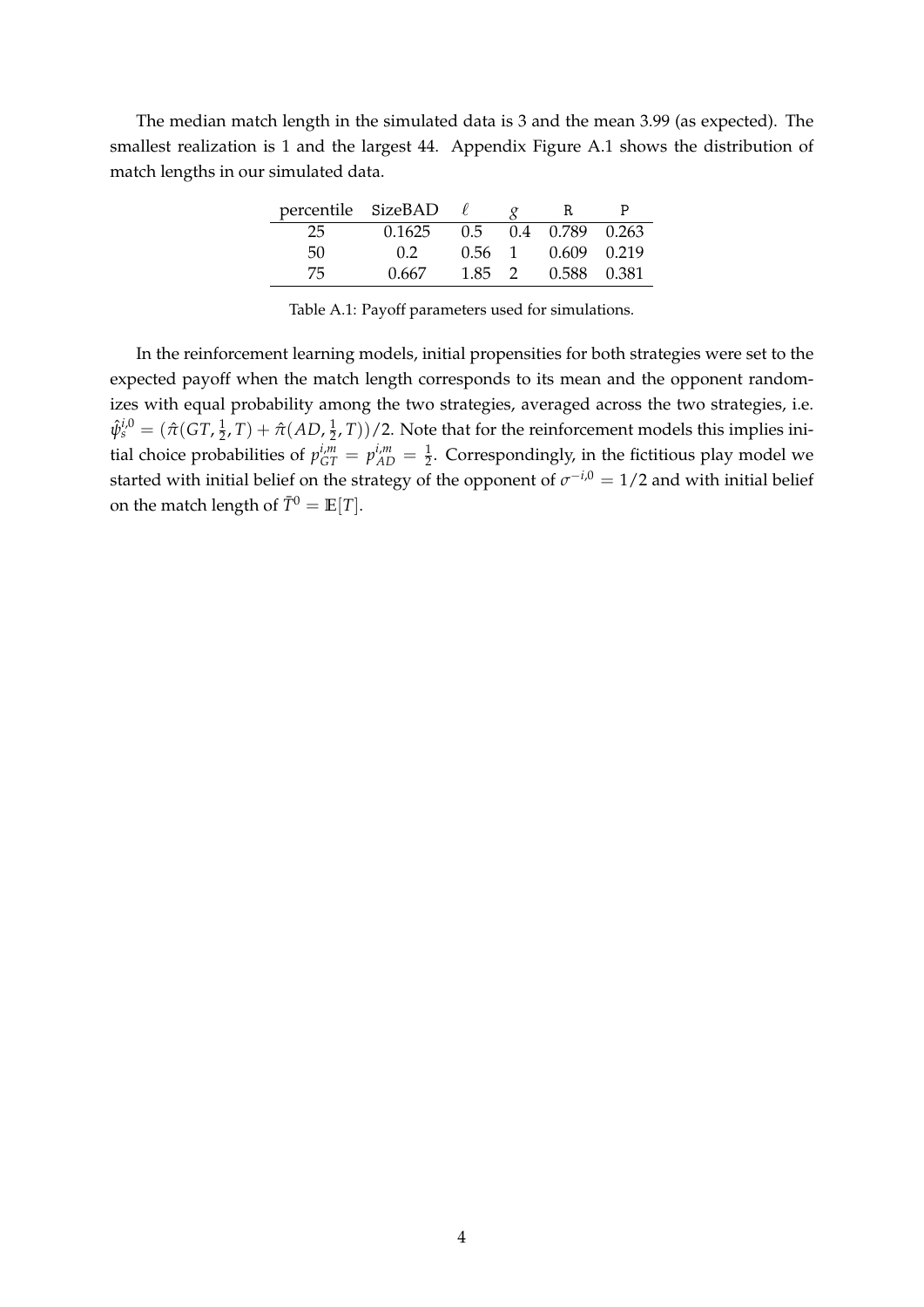## **B Additional Information Experiments**

We conducted our own experiment to complete Case Study I (Section 3.1). In this Appendix we provide additional information on these experiments. Our experiments were conducted at Essex Lab at the University of Essex. The deterministic, replication and inverse treatments were conducted in February/March 2017 and the MatchStoch treatment in May 2019. Participants were students (and some non-students) who signed up for lab experiment at EssexLab at the University of Essex. They were recruited using recruitment software hroot. Table B.1 shows some demographics of our participants as well their answers to a post experimental questionnaire. We used exactly the same questionnaire as Bigoni et al. (2015), but replaced the question about whether people were born in Italy with whether they were born in the UK.

|                      |       |         | Sample Characteristics |       |
|----------------------|-------|---------|------------------------|-------|
|                      | Rep   | Inverse | MatchStoch             | Det   |
| Age                  | 26.54 | 24.25   | 22.76                  | 25.27 |
| From UK $(1 = yes)$  | 0.38  | 0.23    | 0.37                   | 0.44  |
| Gender (1=female)    | 0.47  | 0.44    | 0.42                   | 0.50  |
| Risk Attitude (0-10) | 6.54  | 5.89    | 6.16                   | 6.23  |
| Trust $(0-1)$        | 0.38  | 0.39    | 0.33                   | 0.42  |
| Logic $1(0-1)$       | 0.64  | 0.58    | 0.70                   | 0.67  |
| Logic2 $(0-1)$       | 0.33  | 0.31    | 0.52                   | 0.40  |

Table B.1: Basic Sample Characteristics of Lab Experimental Sample used in Section 3.1. Mean Age, fraction of participants born in UK, fraction female, mean risk attitude (0, most risk averse, 10 least risk averse), fraction displaying high trust, fraction answering Logic 1 question correctly and fraction answering Logic 2 question correctly.

In all the experiments we followed exactly the same procedures used by Bigoni et al. (2015) including using the exact same Instructions and software (translated from Italian to English). The only change made to the software was to change the match length realizations (i) to be drawn at the match level in session MatchStoch and (ii) inversed in treatment "Inverse" (see Figure D.3). While in MatchStoch we draw match lengths within each session as the experiment progresses, we use the draws generated by Bigoni et al. (2015) in the "Replication" and "Inverse" treatments. As the interest of the study is match length realization, there was no other way to conduct an exact replication. Both procedures are in line with what was communicated to participants which is the following: "*How is a period duration established? The period may stop at every tick of 0.16 seconds. This event depends on the results of a random draw...*". No further information was given about when this draw took/will take place.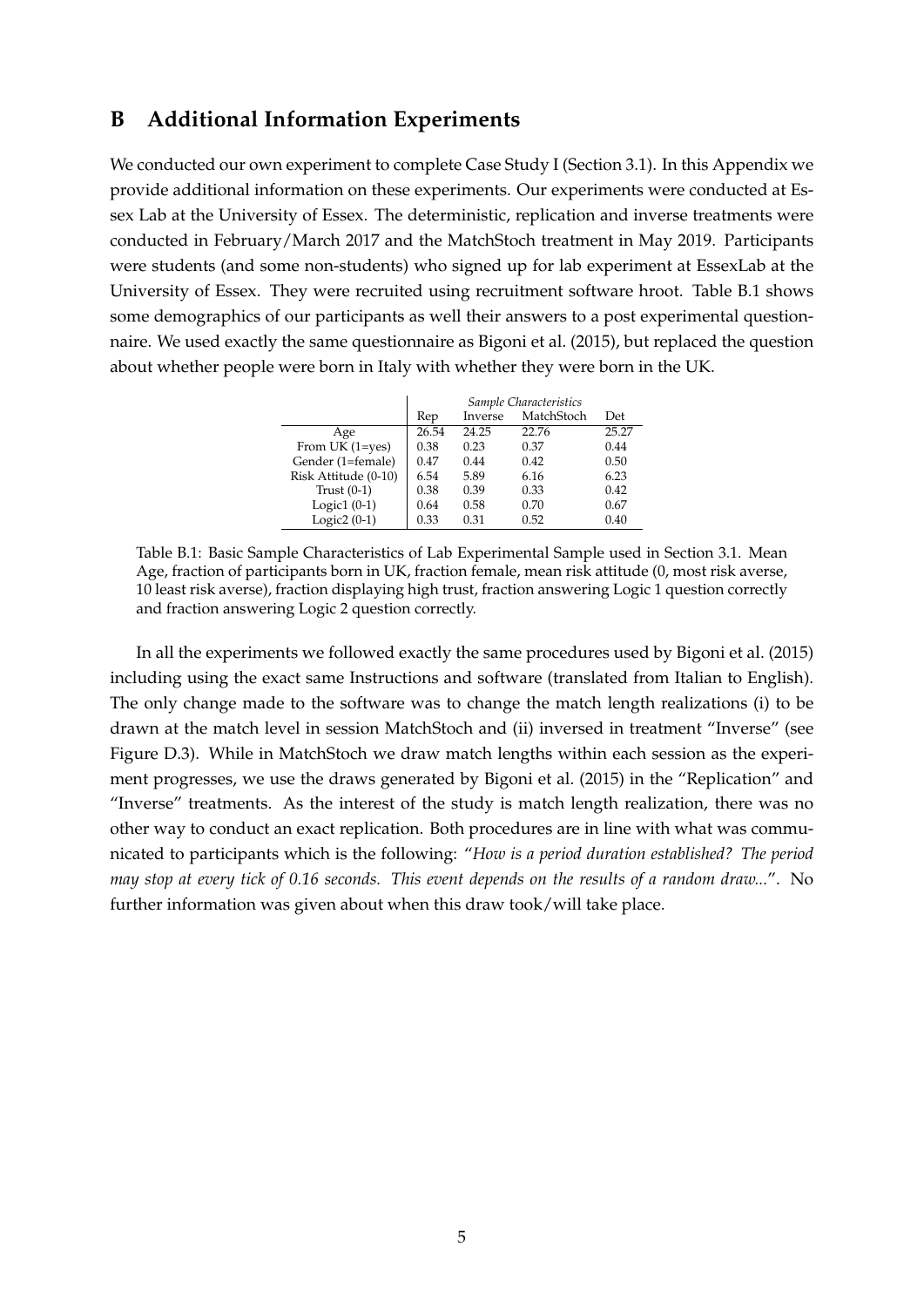## **C Additional Tables**

This Appendix contains additional tables.

### **C.1 Additional Tables for Section 2.2**

In Table C.1 we consider separately the effect of match length realization of the 1st tenth, ninth, eight,..., half of matches on first-stage cooperation rates in the remaining matches. The table shows that there is a positive effect of match length realization in all these cases. However, the effect is smaller for the first tenth, ninth,...,sixth of matches compared to our baseline specification using the first third of matches. This shows that, while the very first matches are very important there is still learning and match length realizations become more important as more early matches are aggregated. Using the 1st half of matches, however, does not lead to a larger effect than using the 1st third.

| (1)         | (2)         | (3)         | (4)                         | (5)         | (6)                 | (7)         | (8)         | (9)         |
|-------------|-------------|-------------|-----------------------------|-------------|---------------------|-------------|-------------|-------------|
| tenth       | ninth       | eight       | seventh                     | sixth       | fifth               | fourth      | third       | half        |
|             |             |             |                             |             |                     |             |             |             |
| $0.125**$   | 0.081       | 0.020       | 0.055                       | 0.023       | 0.078               | $0.181***$  | $0.226***$  | $0.165***$  |
| (0.057)     | (0.059)     | (0.058)     | (0.061)                     | (0.060)     | (0.063)             | (0.061)     | (0.056)     | (0.073)     |
| $-0.592***$ | $-0.692***$ | $-0.781***$ | $-0.815***$                 | $-0.829***$ | $-0.744***$         | $-0.628***$ | $-0.539***$ | $-0.688***$ |
| (0.0726)    | (0.0769)    | (0.0967)    | (0.0964)                    | (0.0867)    | (0.116)             | (0.120)     | (0.0945)    | (0.152)     |
| $-0.189**$  | $-0.056$    | 0.053       | $-0.066$                    | $-0.105$    | $-0.028$            | $-0.212***$ | $-0.296***$ | $-0.103$    |
| (0.081)     | (0.082)     | (0.093)     | (0.077)                     | (0.084)     | (0.116)             | (0.073)     | (0.094)     | (0.163)     |
| $0.852***$  | $0.916***$  | $1.003***$  | $1.038***$                  | $1.051***$  | $0.965***$          | $0.843***$  | $0.747***$  | $0.886***$  |
| (0.0574)    | (0.0750)    | (0.0977)    | (0.0992)                    | (0.0901)    | (0.118)             | (0.123)     | (0.0987)    | (0.155)     |
|             |             |             |                             |             |                     |             |             |             |
|             |             |             |                             |             |                     |             |             | 25,795      |
| 0.188       | 0.188       | 0.189       | 0.195                       | 0.196       | 0.199               | 0.212       | 0.223       | 0.237       |
|             | 45,869      | 45,469      | 44.773<br>$\mathbf{r}$<br>. | 43,955      | 43,481<br>$\cdot$ 1 | 41,873      | 38,778      | 34,319      |

Robust standard errors in parentheses

\*\*\* p<0.01, \*\* p<0.05,  $*$  p<0.1

Table C.1: Initial (first stage) cooperation rate in remaining matches depending on whether at least  $\frac{2}{3}$  of first X-th of matches where above theoretical median length.

Table C.2 compares the impact of match length realization in the first X-th, second X-th, third X-th,... of matches on cooperation in the last X-th of matches, where X ranges from 2,...,10. The coefficient Δ<sup>1st</sup><sub>above</sub> is statistically significant in seven out of these nine different splits while all other dummies are statistically significant in fewer than 50 percent of the cases where they are included.  $\Delta_{above}^{1st}$  also has the biggest coefficient size in all cases  $X = 2, ..., 6$  and the secondbiggest coefficient size when  $X = 7, ..., 10$ , though it should be noted that these differences are not always statistically significant. Furthermore for all  $X = 2, ..., 9$  the coefficient corresponding to the first *X*-th of matches is bigger than the one corresponding to the most recent (the *X* − 1th) *X*-th of matches. As the finer splits often involve only very few matches in each group we consider the cases  $X = 2, ..., 6$  to be more meaningful. The table hence emphasizes the point that early match length realization is at least as important or more important than match length realization in more recent matches.

Table C.3 shows the results of a placebo test, where we regress cooperation in the 1st third of matches on ∆ 3*rd above* (as well as SizeBAD and an interaction). We would not expect realized match length of final matches, which have not yet been played, to affect cooperation in the beginning of the experiment. Hence we would expect zero coefficients on ∆ 3*rd above* and the corresponding interaction term. We do indeed find that these coefficients are close to zero and statistically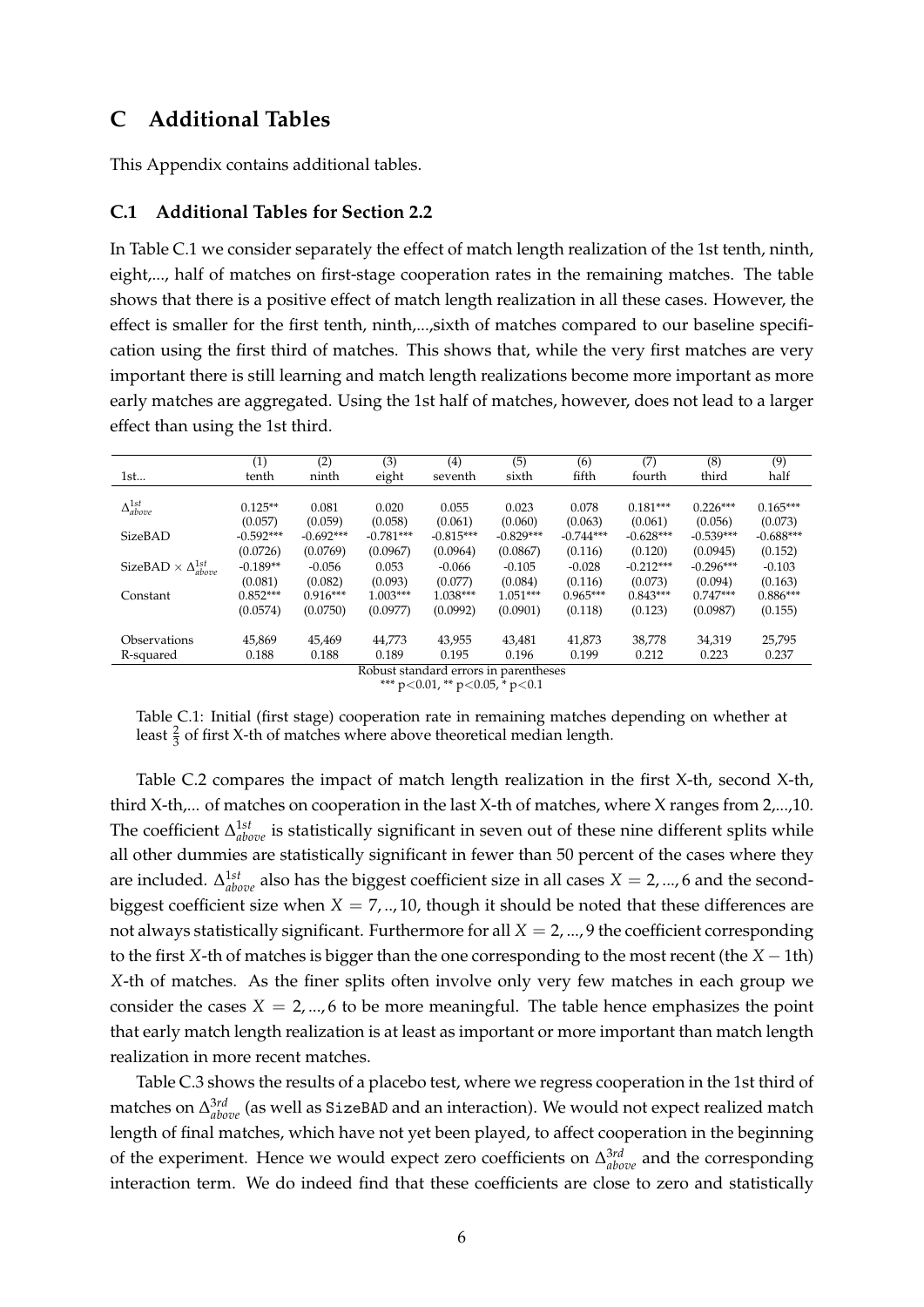| $\Delta_{above}^{1st}$<br>$0.123***$<br>0.010<br>$0.057*$<br>0.048<br>$0.082**$<br>$0.065*$<br>$0.077**$<br>$0.105***$<br>$0.101**$<br>(0.037)<br>(0.033)<br>(0.031)<br>(0.035)<br>(0.034)<br>(0.039)<br>(0.036)<br>(0.041)<br>(0.044)<br>$\Delta^{2nd}_{above}$<br>$0.075**$<br>$0.097**$<br>0.051<br>0.026<br>0.022<br>0.037<br>0.017<br>$0.069*$<br>(0.03)<br>(0.034)<br>(0.041)<br>(0.037)<br>(0.045)<br>(0.036)<br>(0.038)<br>(0.039)<br>$\Delta^{3rd}_{above}$<br>$0.087**$<br>$0.076*$<br>$0.074**$<br>$-0.014$<br>$-0.015$<br>0.019<br>0.048<br>(0.039)<br>(0.039)<br>(0.038)<br>(0.036)<br>(0.040)<br>(0.037)<br>(0.035)<br>$\Delta^{4th}_{above}$<br>$0.070*$<br>$0.103***$<br>0.017<br>0.003<br>0.050<br>$0.075**$<br>(0.038)<br>(0.037)<br>(0.034)<br>(0.037)<br>(0.036)<br>(0.035)<br>$\Delta^{5th}_{above}$<br>$-0.000$<br>0.001<br>$0.091**$<br>0.006<br>0.014<br>(0.035)<br>(0.032)<br>(0.040)<br>(0.045)<br>(0.044)<br>$\Delta^{6th}_{above}$<br>0.033<br>0.044<br>0.047<br>0.001<br>(0.033)<br>(0.043)<br>(0.039)<br>(0.039) |                        | (1)      | (2)   | $\overline{(3)}$ | (4)     | $\overline{(5)}$ | $\overline{(6)}$ | (7)    | (8)   | (9)  |
|------------------------------------------------------------------------------------------------------------------------------------------------------------------------------------------------------------------------------------------------------------------------------------------------------------------------------------------------------------------------------------------------------------------------------------------------------------------------------------------------------------------------------------------------------------------------------------------------------------------------------------------------------------------------------------------------------------------------------------------------------------------------------------------------------------------------------------------------------------------------------------------------------------------------------------------------------------------------------------------------------------------------------------------------|------------------------|----------|-------|------------------|---------|------------------|------------------|--------|-------|------|
|                                                                                                                                                                                                                                                                                                                                                                                                                                                                                                                                                                                                                                                                                                                                                                                                                                                                                                                                                                                                                                                | 1st                    | tenth    | ninth | eight            | seventh | sixth            | fifth            | fourth | third | half |
|                                                                                                                                                                                                                                                                                                                                                                                                                                                                                                                                                                                                                                                                                                                                                                                                                                                                                                                                                                                                                                                |                        |          |       |                  |         |                  |                  |        |       |      |
|                                                                                                                                                                                                                                                                                                                                                                                                                                                                                                                                                                                                                                                                                                                                                                                                                                                                                                                                                                                                                                                |                        |          |       |                  |         |                  |                  |        |       |      |
|                                                                                                                                                                                                                                                                                                                                                                                                                                                                                                                                                                                                                                                                                                                                                                                                                                                                                                                                                                                                                                                |                        |          |       |                  |         |                  |                  |        |       |      |
|                                                                                                                                                                                                                                                                                                                                                                                                                                                                                                                                                                                                                                                                                                                                                                                                                                                                                                                                                                                                                                                |                        |          |       |                  |         |                  |                  |        |       |      |
|                                                                                                                                                                                                                                                                                                                                                                                                                                                                                                                                                                                                                                                                                                                                                                                                                                                                                                                                                                                                                                                |                        |          |       |                  |         |                  |                  |        |       |      |
|                                                                                                                                                                                                                                                                                                                                                                                                                                                                                                                                                                                                                                                                                                                                                                                                                                                                                                                                                                                                                                                |                        |          |       |                  |         |                  |                  |        |       |      |
|                                                                                                                                                                                                                                                                                                                                                                                                                                                                                                                                                                                                                                                                                                                                                                                                                                                                                                                                                                                                                                                |                        |          |       |                  |         |                  |                  |        |       |      |
|                                                                                                                                                                                                                                                                                                                                                                                                                                                                                                                                                                                                                                                                                                                                                                                                                                                                                                                                                                                                                                                |                        |          |       |                  |         |                  |                  |        |       |      |
|                                                                                                                                                                                                                                                                                                                                                                                                                                                                                                                                                                                                                                                                                                                                                                                                                                                                                                                                                                                                                                                |                        |          |       |                  |         |                  |                  |        |       |      |
|                                                                                                                                                                                                                                                                                                                                                                                                                                                                                                                                                                                                                                                                                                                                                                                                                                                                                                                                                                                                                                                |                        |          |       |                  |         |                  |                  |        |       |      |
|                                                                                                                                                                                                                                                                                                                                                                                                                                                                                                                                                                                                                                                                                                                                                                                                                                                                                                                                                                                                                                                |                        |          |       |                  |         |                  |                  |        |       |      |
|                                                                                                                                                                                                                                                                                                                                                                                                                                                                                                                                                                                                                                                                                                                                                                                                                                                                                                                                                                                                                                                |                        |          |       |                  |         |                  |                  |        |       |      |
|                                                                                                                                                                                                                                                                                                                                                                                                                                                                                                                                                                                                                                                                                                                                                                                                                                                                                                                                                                                                                                                |                        |          |       |                  |         |                  |                  |        |       |      |
|                                                                                                                                                                                                                                                                                                                                                                                                                                                                                                                                                                                                                                                                                                                                                                                                                                                                                                                                                                                                                                                | $\Delta^{7th}_{above}$ | $-0.004$ | 0.012 | 0.022            |         |                  |                  |        |       |      |
| (0.041)<br>(0.040)<br>(0.034)                                                                                                                                                                                                                                                                                                                                                                                                                                                                                                                                                                                                                                                                                                                                                                                                                                                                                                                                                                                                                  |                        |          |       |                  |         |                  |                  |        |       |      |
| $\Delta^{8th}_{above}$<br>$-0.025$<br>0.030                                                                                                                                                                                                                                                                                                                                                                                                                                                                                                                                                                                                                                                                                                                                                                                                                                                                                                                                                                                                    |                        |          |       |                  |         |                  |                  |        |       |      |
| (0.033)<br>(0.037)                                                                                                                                                                                                                                                                                                                                                                                                                                                                                                                                                                                                                                                                                                                                                                                                                                                                                                                                                                                                                             |                        |          |       |                  |         |                  |                  |        |       |      |
| $\Delta^{9th}_{above}$<br>0.050                                                                                                                                                                                                                                                                                                                                                                                                                                                                                                                                                                                                                                                                                                                                                                                                                                                                                                                                                                                                                |                        |          |       |                  |         |                  |                  |        |       |      |
| (0.037)                                                                                                                                                                                                                                                                                                                                                                                                                                                                                                                                                                                                                                                                                                                                                                                                                                                                                                                                                                                                                                        |                        |          |       |                  |         |                  |                  |        |       |      |
| $-0.809***$<br>$-0.769***$<br>SizeBAD<br>$-0.824***$<br>$-0.814***$<br>$-0.806***$<br>$-0.806***$<br>$-0.809***$<br>$-0.805***$<br>$-0.805***$                                                                                                                                                                                                                                                                                                                                                                                                                                                                                                                                                                                                                                                                                                                                                                                                                                                                                                 |                        |          |       |                  |         |                  |                  |        |       |      |
| (0.0729)<br>(0.0796)<br>(0.0808)<br>(0.0772)<br>(0.0875)<br>(0.0777)<br>(0.0734)<br>(0.0681)<br>(0.0670)                                                                                                                                                                                                                                                                                                                                                                                                                                                                                                                                                                                                                                                                                                                                                                                                                                                                                                                                       |                        |          |       |                  |         |                  |                  |        |       |      |
| $0.967***$<br>$0.989***$<br>$0.966***$<br>$0.965***$<br>$0.969***$<br>$0.977***$<br>$0.973***$<br>$0.983***$<br>$0.994***$<br>Constant                                                                                                                                                                                                                                                                                                                                                                                                                                                                                                                                                                                                                                                                                                                                                                                                                                                                                                         |                        |          |       |                  |         |                  |                  |        |       |      |
| (0.0940)<br>(0.0789)<br>(0.0836)<br>(0.0926)<br>(0.0852)<br>(0.0823)<br>(0.0798)<br>(0.0747)<br>(0.0736)                                                                                                                                                                                                                                                                                                                                                                                                                                                                                                                                                                                                                                                                                                                                                                                                                                                                                                                                       |                        |          |       |                  |         |                  |                  |        |       |      |
|                                                                                                                                                                                                                                                                                                                                                                                                                                                                                                                                                                                                                                                                                                                                                                                                                                                                                                                                                                                                                                                |                        |          |       |                  |         |                  |                  |        |       |      |
| 7,338<br>Observations<br>5,905<br>7,506<br>8,296<br>9,148<br>11,721<br>13,573<br>18,536<br>25,795                                                                                                                                                                                                                                                                                                                                                                                                                                                                                                                                                                                                                                                                                                                                                                                                                                                                                                                                              |                        |          |       |                  |         |                  |                  |        |       |      |
| 0.257<br>0.273<br>0.265<br>0.251<br>0.236<br>0.266<br>0.269<br>0.262<br>0.268<br>R-squared                                                                                                                                                                                                                                                                                                                                                                                                                                                                                                                                                                                                                                                                                                                                                                                                                                                                                                                                                     |                        |          |       |                  |         |                  |                  |        |       |      |
| Robust standard errors in parentheses                                                                                                                                                                                                                                                                                                                                                                                                                                                                                                                                                                                                                                                                                                                                                                                                                                                                                                                                                                                                          |                        |          |       |                  |         |                  |                  |        |       |      |

\*\*\* p<0.01, \*\* p<0.05,  $*$  p<0.1

Table C.2: Initial (first stage) cooperation rate in remaining matches depending on whether at least  $\frac{2}{3}$  of first X-th, second X-th, third X-th,... of matches where above theoretical median length.

not significant. This shows that the results in Table 1 are fundamental and not e.g. driven by correlations of match lengths within sessions or observed or unobserved heterogeneity across papers or treatments, e.g. caused by different ways researchers implement match length draws.

|                                       |                                        | Placebo test                          |             |  |  |  |  |
|---------------------------------------|----------------------------------------|---------------------------------------|-------------|--|--|--|--|
|                                       | (1)                                    | (2)                                   | (3)         |  |  |  |  |
|                                       |                                        |                                       |             |  |  |  |  |
| $\Delta^{3rd}_{above}$                | 0.038                                  | $-0.054$                              | $-0.053$    |  |  |  |  |
|                                       | (0.055)                                | (0.061)                               | (0.060)     |  |  |  |  |
| SizeBAD                               |                                        | $-0.643***$                           | $-0.650***$ |  |  |  |  |
|                                       |                                        | (0.061)                               | (0.078)     |  |  |  |  |
| SizeBAD $\times \Delta^{3rd}_{above}$ |                                        |                                       | 0.009       |  |  |  |  |
|                                       |                                        |                                       | (0.055)     |  |  |  |  |
| Constant                              | $0.365***$                             | $0.908***$                            | $0.915***$  |  |  |  |  |
|                                       | (0.045)                                | (0.070)                               | (0.085)     |  |  |  |  |
|                                       |                                        |                                       |             |  |  |  |  |
| $\delta$ f.e.                         | NO.                                    | <b>YES</b>                            | YES         |  |  |  |  |
|                                       |                                        |                                       |             |  |  |  |  |
| Observations                          | 29,467                                 | 29,467                                | 29,467      |  |  |  |  |
| R-squared                             | 0.002                                  | 0.141                                 | 0.141       |  |  |  |  |
|                                       |                                        | Robust standard errors in parentheses |             |  |  |  |  |
|                                       | *** $p<0.01$ , ** $p<0.05$ , * $p<0.1$ |                                       |             |  |  |  |  |

Table C.3: Placebo test. Initial (first stage) cooperation rate in the *1st* third of matches explained by dummy  $\Delta^{3rd}_{above}$  indicating whether more than  $\frac{2}{3}$  of matches in the 3rd third of the experiment were longer than the theoretical median match length.

Appendix Table C.4 reproduces our main results reported in Table 1 using paper fixed effects.

In Appendix Table C.5 we use the share of matches above theoretical median length instead of a dummy variable.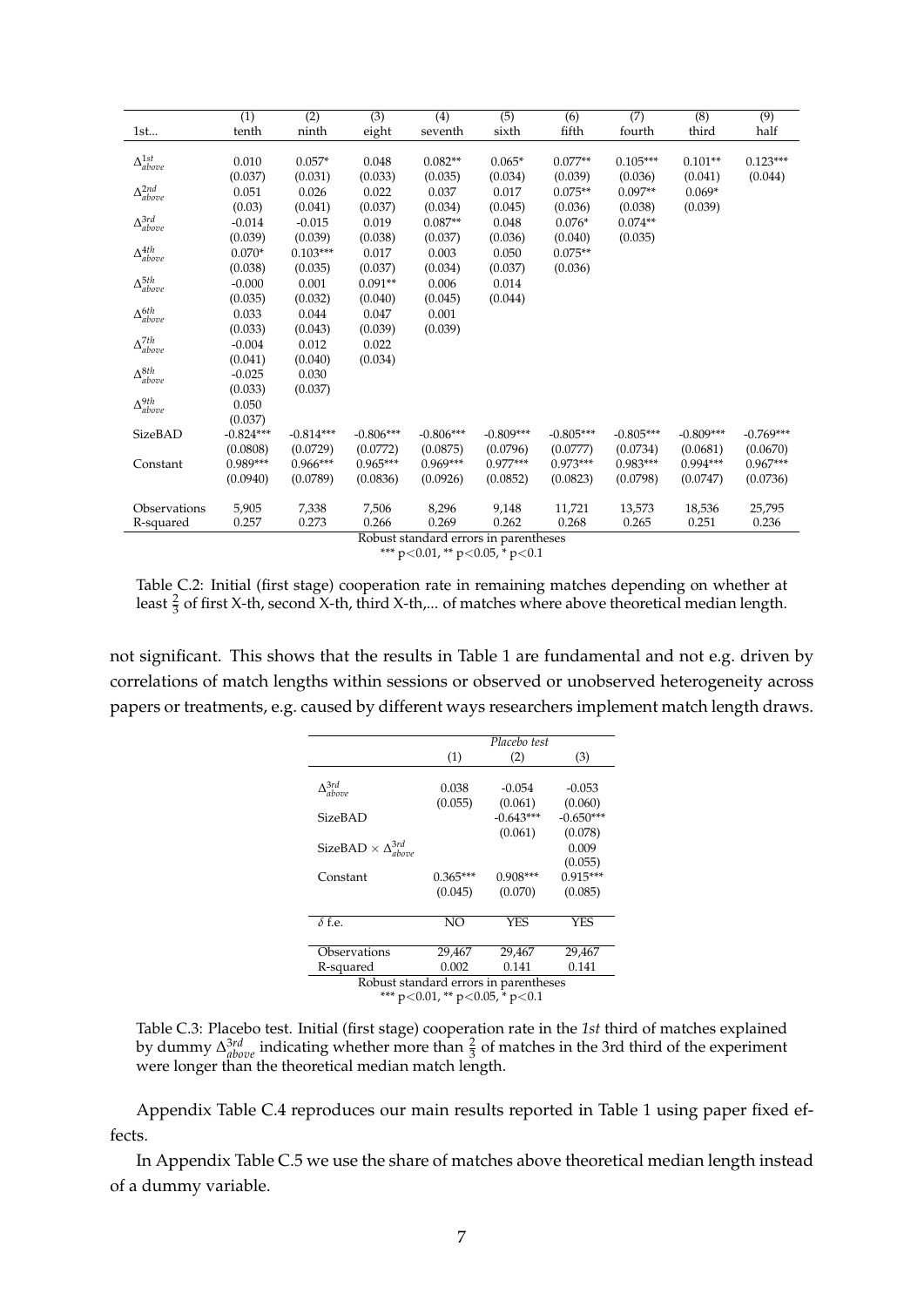|                                                    |            |             | Main Result with paper fixed effects           |            |             |             |
|----------------------------------------------------|------------|-------------|------------------------------------------------|------------|-------------|-------------|
|                                                    | (1)        | (2)         | (3)                                            | (4)        | (5)         | (6)         |
|                                                    |            |             |                                                |            |             |             |
| $\Delta_{above}^{1st}$                             | $0.115**$  | $0.120***$  | $0.267***$                                     | $0.120*$   | $0.119***$  | $0.247***$  |
|                                                    | (0.055)    | (0.040)     | (0.053)                                        | (0.060)    | (0.040)     | (0.058)     |
| $\Delta^{2nd}_{above}$                             |            |             |                                                | 0.025      | 0.068       | 0.058       |
|                                                    |            |             |                                                | (0.067)    | (0.042)     | (0.061)     |
| SizeBAD                                            |            | $-0.746***$ | $-0.497***$                                    |            | $-0.808***$ | $-0.573***$ |
|                                                    |            | (0.075)     | (0.084)                                        |            | (0.075)     | (0.148)     |
| SizeBAD $\times$ $\Delta_{above}^{1st}$            |            |             | $-0.328***$                                    |            |             | $-0.291***$ |
|                                                    |            |             | (0.084)                                        |            |             | (0.094)     |
| SizeBAD $\times$ $\Delta^{2nd}_{above}$            |            |             |                                                |            |             | $-0.015$    |
|                                                    |            |             |                                                |            |             | (0.132)     |
| Constant                                           | $0.826***$ | 1.006***    | $0.757***$                                     | $0.227***$ | $1.101***$  | $0.946***$  |
|                                                    | (0.0147)   | (0.0782)    | (0.0869)                                       | (0.0215)   | (0.120)     | (0.161)     |
|                                                    |            |             |                                                |            |             |             |
| $\delta$ f.e.                                      | NO         | <b>YES</b>  | YES                                            | NO.        | <b>YES</b>  | <b>YES</b>  |
| paper f.e.                                         | <b>YES</b> | YES         | YES                                            | <b>YES</b> | <b>YES</b>  | <b>YES</b>  |
| Test $\Delta^{1st}_{above} = \Delta^{2nd}_{above}$ |            |             |                                                | 0.3477     | 0.4220      | 0.0508      |
|                                                    |            |             |                                                |            |             |             |
| Observations                                       | 34,319     | 34,319      | 34,319                                         | 18,536     | 18,536      | 18,536      |
| R-squared                                          | 0.104      | 0.239       | 0.245                                          | 0.122      | 0.274       | 0.278       |
|                                                    |            |             | Robust standard errors in parentheses          |            |             |             |
|                                                    |            |             | *** $\sim$ 20.01 ** $\sim$ 20.05 * $\sim$ 20.1 |            |             |             |

\*\*\*  $p<0.01$ , \*\*  $p<0.05$ , \*  $p<0.1$ 

Table C.4: Columns (1)-(3): Initial (first stage) cooperation rate in the 2nd and 3rd third of matches explained by dummy  $\Delta_{above}^{1st}$  indicating whether more than  $\frac{2}{3}$  of matches in the 1st third of the experiment were longer than the theoretical median match length. Columns (4)-(6): Initial (first stage) cooperation rate in the 3rd third of matches explained by dummies ∆ 1*st above* and ∆ 2*nd above*. Standard errors clustered at session level. Observations stem from 141 sessions spread across 15 papers. With paper fixed effects.

|                                                        |                       |                                       | Share of matches above median |                       |                         |                      |
|--------------------------------------------------------|-----------------------|---------------------------------------|-------------------------------|-----------------------|-------------------------|----------------------|
|                                                        | (1)                   | (2)                                   | (3)                           | (4)                   | (5)                     | (6)                  |
| $Share^{1st}_{above}$                                  | $0.218***$<br>(0.068) | $0.206**$<br>(0.079)                  | $0.309***$<br>(0.113)         | 0.072<br>(0.112)      | $0.210**$<br>(0.080)    | $0.310**$<br>(0.120) |
| $Share^{2nd}_{above}$                                  |                       |                                       |                               | $0.235**$<br>(0.112)  | 0.151<br>(0.094)        | 0.111<br>(0.130)     |
| SizeBAD                                                |                       | $-0.764***$<br>(0.0759)               | $-0.446$<br>(0.383)           |                       | $-0.813***$<br>(0.0754) | $-0.573$<br>(0.424)  |
| SizeBAD $\times$ Share <sup>1st</sup> <sub>above</sub> |                       |                                       | $-0.441$<br>(0.490)           |                       |                         | $-0.434$<br>(0.498)  |
| SizeBAD $\times$ Share <sup>2nd</sup> <sub>above</sub> |                       |                                       |                               |                       |                         | 0.104<br>(0.281)     |
| Constant                                               | $0.290***$<br>(0.031) | $1.023***$<br>(0.079)                 | $0.706*$<br>(0.384)           | $0.250***$<br>(0.030) | $1.041***$<br>(0.078)   | $0.801*$<br>(0.425)  |
| $\delta$ f.e.                                          | NO                    | YES                                   | YES                           | $\overline{NO}$       | <b>YES</b>              | <b>YES</b>           |
| Test $Share^{1st}_{above} = Share^{2nd}_{above}$       |                       |                                       |                               | 0.4465                | 0.6338                  | 0.2631               |
| Observations                                           | 34,319                | 34,319                                | 34,319                        | 18,536                | 18,536                  | 18,536               |
| R-squared                                              | 0.023                 | 0.236                                 | 0.237                         | 0.044                 | 0.271                   | 0.271                |
|                                                        |                       | Robust standard errors in parentheses |                               |                       |                         |                      |

\*\*\* p<0.01, \*\* p<0.05, \* p<0.1

Table C.5: Columns (1)-(3): Initial (first stage) cooperation rate in the 2nd and 3rd third of matches explained by share of matches in the 1st third of the experiment were longer than the theoretical median match length. Columns (4)-(6): Initial (first stage) cooperation rate in the 3rd third of matches explained by share of matches longer than theoretical median length in 1st and 2nd third of matches. Standard errors clustered at session level. Observations stem from 141 sessions spread across 15 papers.

In Appendix Table C.6 we conduct the same analysis as Table 1 with the only difference that  $\Delta_{above}^{1st}$  takes the value 1 if more than half (rather than  $\frac{2}{3}$ ) of early matches are above median. It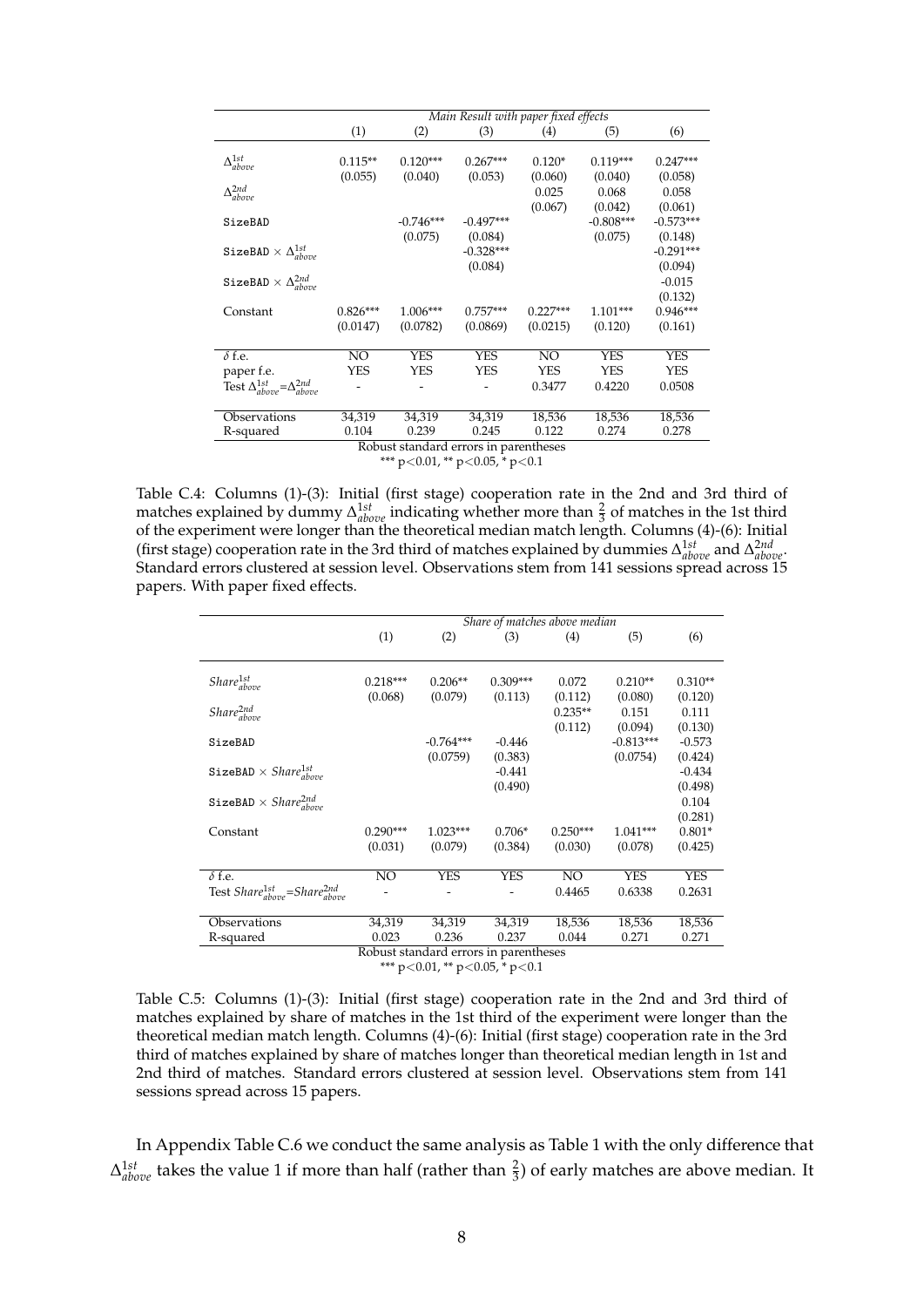is hence a much weaker test as match length realizations with more or less than half of matches above median need not differ by much. In the most extreme case they might differ by one round only, which is not much if matches are long, i.e. *δ* is high. On the other hand it should allow us to better identify the effect of shorter match length when  $\delta = 0.5$ , as there will be more variation in the dummy in this case. Indeed we do find that the dummy defined in this way is more effective in capturing differences when  $\delta = 0.5$ . Overall the effect of shorter matches reported in column (1) is now a 38% increase in cooperation rates compared to the 43% increase identified in Table 1. Table C.7 goes the opposite direction and shows results when a dummy is used indicating whether more than  $\frac{3}{4}$  of early matches were above median. Again results are similar, even though this dummy takes the value 1 much less often.

|                                                    |                 |             |                                       | Reduced Threshold |             |             |
|----------------------------------------------------|-----------------|-------------|---------------------------------------|-------------------|-------------|-------------|
|                                                    | (1)             | (2)         | (3)                                   | (4)               | (5)         | (6)         |
|                                                    |                 |             |                                       |                   |             |             |
| $\Delta_{above}^{1st}$                             | $0.120**$       | $0.142***$  | $-0.095$                              | 0.051             | $0.143**$   | $-0.102$    |
|                                                    | (0.050)         | (0.051)     | (0.085)                               | (0.058)           | (0.057)     | (0.091)     |
| $\Delta^{2nd}_{above}$                             |                 |             |                                       | $0.157**$         | 0.064       | 0.076       |
|                                                    |                 |             |                                       | (0.062)           | (0.054)     | (0.094)     |
| SizeBAD                                            |                 | $-0.792***$ | $-1.967***$                           |                   | $-0.826***$ | $-2.039***$ |
|                                                    |                 | (0.066)     | (0.286)                               |                   | (0.067)     | (0.322)     |
| SizeBAD $\times$ $\Delta^{1st}_{above}$            |                 |             | $1.184***$                            |                   |             | 1.239***    |
|                                                    |                 |             | (0.279)                               |                   |             | (0.321)     |
| SizeBAD $\times$ $\Delta^{2nd}_{above}$            |                 |             |                                       |                   |             | $-0.018$    |
|                                                    |                 |             |                                       |                   |             | (0.163)     |
| Constant                                           | $0.320***$      | $1.000***$  | $2.175***$                            | $0.277***$        | $1.011***$  | $2.225***$  |
|                                                    | (0.032)         | (0.072)     | (0.287)                               | (0.032)           | (0.073)     | (0.324)     |
|                                                    |                 |             |                                       |                   |             |             |
| $\delta$ f.e.                                      | $\overline{NO}$ | YES         | YES                                   | $\overline{NO}$   | <b>YES</b>  | YES         |
| Test $\Delta^{1st}_{above} = \Delta^{2nd}_{above}$ |                 |             |                                       | 0.3178            | 0.2876      | 0.1933      |
|                                                    |                 |             |                                       |                   |             |             |
| Observations                                       | 34,319          | 34,319      | 34,319                                | 18,536            | 18,536      | 18,536      |
| R-squared                                          | 0.014           | 0.219       | 0.223                                 | 0.036             | 0.249       | 0.254       |
|                                                    |                 |             | Robust standard errors in parentheses |                   |             |             |

\*\*\* p<0.01, \*\* p<0.05,  $\frac{*}{7}$  p<0.1

Table C.6: Reduced Threshold. Initial (first stage) cooperation rate in the 2nd and 3rd third of matches explained by dummy  $\Delta_{above}^{1st}$  indicating whether more than  $\frac{1}{2}$  of matches in the 1st third of the experiment were longer than the theoretical median match length.

In Appendix Table C.8 we ask whether unusually short early matches or unusually long early matches have a larger effect. To this end we reproduce Table 1 using now a dummy  $\Delta^{1st}_{below}$ which takes the value 1 if more  $\frac{2}{3}$  of early matches are below the theoretical median length. For the sessions identified by this dummy cooperation rates are 32% lower in specification (1), indicating that the overall effect of match length realizations is broadly symmetric.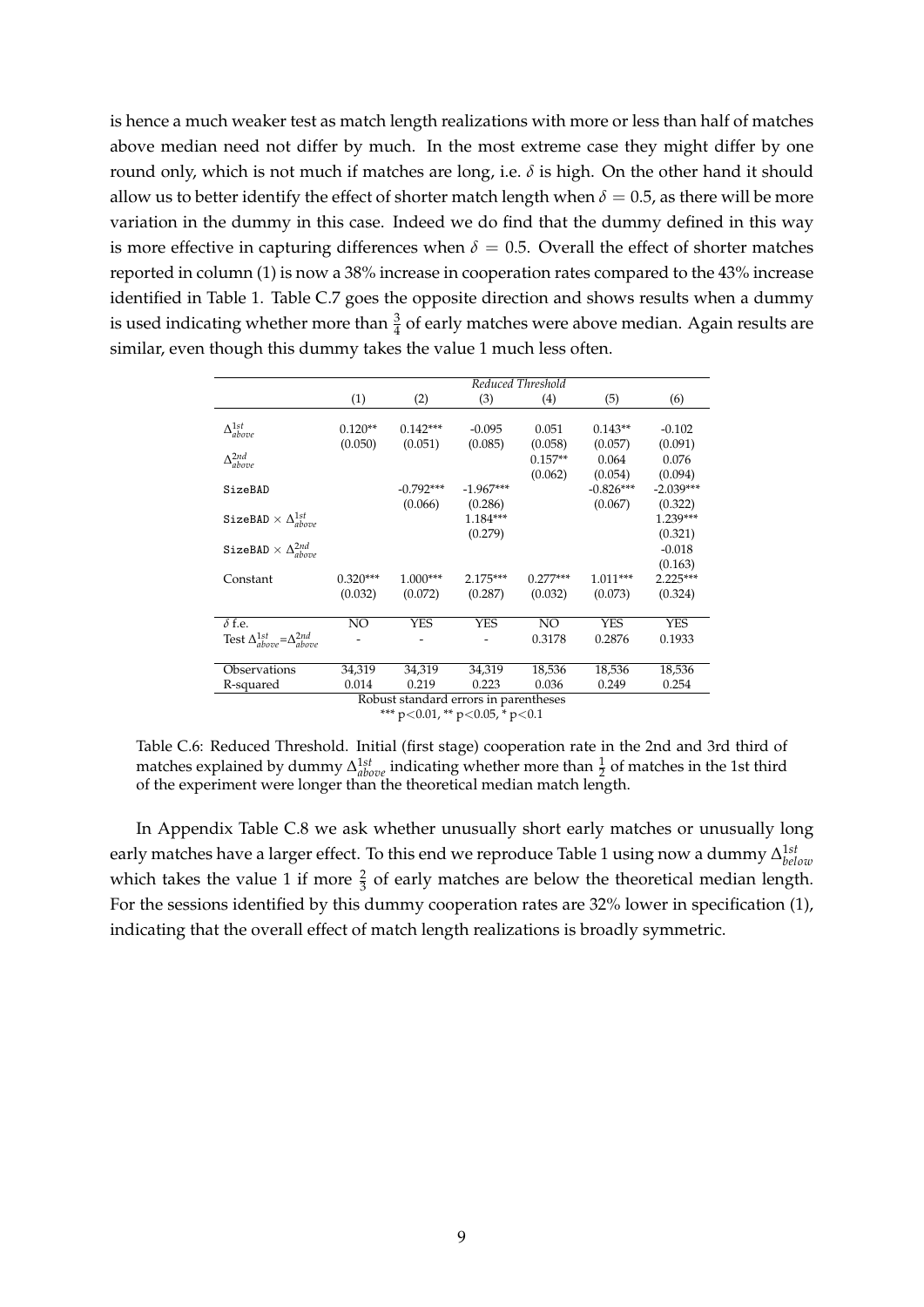|                                                          |            | Increased Threshold |                                       |            |             |             |  |  |  |
|----------------------------------------------------------|------------|---------------------|---------------------------------------|------------|-------------|-------------|--|--|--|
|                                                          | (1)        | (2)                 | (3)                                   | (4)        | (5)         | (6)         |  |  |  |
|                                                          |            |                     |                                       |            |             |             |  |  |  |
| $\Delta_{above}^{1st}$                                   | $0.192***$ | 0.054               | $0.147**$                             | $0.149**$  | 0.044       | $0.139**$   |  |  |  |
|                                                          | (0.067)    | (0.038)             | (0.059)                               | (0.070)    | (0.038)     | (0.059)     |  |  |  |
| $\Delta^{2nd}_{above}$                                   |            |                     |                                       | $0.181***$ | $0.079**$   | $0.112*$    |  |  |  |
|                                                          |            |                     |                                       | (0.062)    | (0.038)     | (0.063)     |  |  |  |
| SizeBAD                                                  |            | $-0.743***$         | $-0.671***$                           |            | $-0.766***$ | $-0.661***$ |  |  |  |
|                                                          |            | (0.067)             | (0.077)                               |            | (0.068)     | (0.090)     |  |  |  |
| SizeBAD $\times$ $\Delta^{1st}_{above}$                  |            |                     | $-0.215***$                           |            |             | $-0.221**$  |  |  |  |
|                                                          |            |                     | (0.081)                               |            |             | (0.085)     |  |  |  |
| SizeBAD $\times$ $\Delta^{2nd}_{above}$                  |            |                     |                                       |            |             | $-0.060$    |  |  |  |
|                                                          |            |                     |                                       |            |             | (0.092)     |  |  |  |
| Constant                                                 | $0.346***$ | $0.951***$          | $0.879***$                            | $0.297***$ | $0.951***$  | $0.846***$  |  |  |  |
|                                                          | (0.030)    | (0.073)             | (0.082)                               | (0.029)    | (0.074)     | (0.095)     |  |  |  |
|                                                          |            |                     |                                       |            |             |             |  |  |  |
| $\delta$ f.e.                                            | NO.        | <b>YES</b>          | <b>YES</b>                            | NO         | <b>YES</b>  | <b>YES</b>  |  |  |  |
| Test $\Delta^{1st}_{above}\!\!=\!\!\Delta^{2nd}_{above}$ |            |                     |                                       | 0.3477     | 0.4220      | 0.050       |  |  |  |
|                                                          |            |                     |                                       |            |             |             |  |  |  |
| Observations                                             | 34,319     | 34,319              | 34,319                                | 18,536     | 18,536      | 18,536      |  |  |  |
| R-squared                                                | 0.031      | 0.215               | 0.218                                 | 0.064      | 0.249       | 0.252       |  |  |  |
|                                                          |            |                     | Robust standard errors in parentheses |            |             |             |  |  |  |

\*\*\* p<0.01, \*\* p<0.05, \* p<0.1

Table C.7: Reduced Threshold. Initial (first stage) cooperation rate in the 2nd and 3rd third of matches explained by dummy  $\Delta_{above}^{1st}$  indicating whether more than  $\frac{3}{4}$  of matches in the 1st third of the experiment were longer than the theoretical median match length.

|                                                    |             |             | Short matches                         |                 |             |             |
|----------------------------------------------------|-------------|-------------|---------------------------------------|-----------------|-------------|-------------|
|                                                    | (1)         | (2)         | (3)                                   | (4)             | (5)         | (6)         |
|                                                    |             |             |                                       |                 |             |             |
| $\Delta^{1st}_{below}$                             | $-0.144***$ | $-0.042$    | $-0.145**$                            | $-0.063$        | $-0.045$    | 0.092       |
|                                                    | (0.049)     | (0.051)     | (0.061)                               | (0.080)         | (0.057)     | (0.074)     |
| $\Delta^{2nd}_{below}$                             |             |             |                                       | $-0.138$        | $-0.041$    | 0.040       |
|                                                    |             |             |                                       | (0.083)         | (0.060)     | (0.102)     |
| SizeBAD                                            |             | $-0.759***$ | $-0.750***$                           |                 | $-0.799***$ | $-0.775***$ |
|                                                    |             | (0.066)     | (0.067)                               |                 | (0.068)     | (0.071)     |
| SizeBAD $\times$ $\Delta^{1st}_{below}$            |             |             | $-1.093***$                           |                 |             | $-0.768***$ |
|                                                    |             |             | (0.188)                               |                 |             | (0.239)     |
| SizeBAD $\times$ $\Delta_{below}^{2nd}$            |             |             |                                       |                 |             | $-0.228$    |
|                                                    |             |             |                                       |                 |             | (0.152)     |
|                                                    |             |             |                                       |                 |             |             |
| Constant                                           | $0.442***$  | $1.010***$  | 1.907***                              | $0.468***$      | $1.071***$  | 1.824***    |
|                                                    | (0.036)     | (0.097)     | (0.150)                               | (0.039)         | (0.127)     | (0.185)     |
| $\delta$ f.e.                                      | NO          | NO.         | YES                                   | NO <sub>1</sub> | NO.         | <b>YES</b>  |
| Test $\Delta_{below}^{1st} = \Delta_{below}^{2nd}$ |             |             |                                       | 0.6325          | 0.9650      | 0.6977      |
|                                                    |             |             |                                       |                 |             |             |
| Observations                                       | 34,319      | 34,319      | 34,319                                | 18,536          | 18,536      | 18,536      |
| R-squared                                          | 0.018       | 0.213       | 0.215                                 | 0.033           | 0.242       | 0.244       |
|                                                    |             |             | Robust standard errors in parentheses |                 |             |             |

\*\*\* p<0.01, \*\* p<0.05, \* p<0.1

Table C.8: Focus on Short Matches. Initial (first stage) cooperation rate in the 2nd and 3rd third of matches explained by dummy  $\Delta_{below}^{1st}$  indicating whether more than  $\frac{2}{3}$  of matches in the 1st third of the experiment were shorter than the theoretical median match length.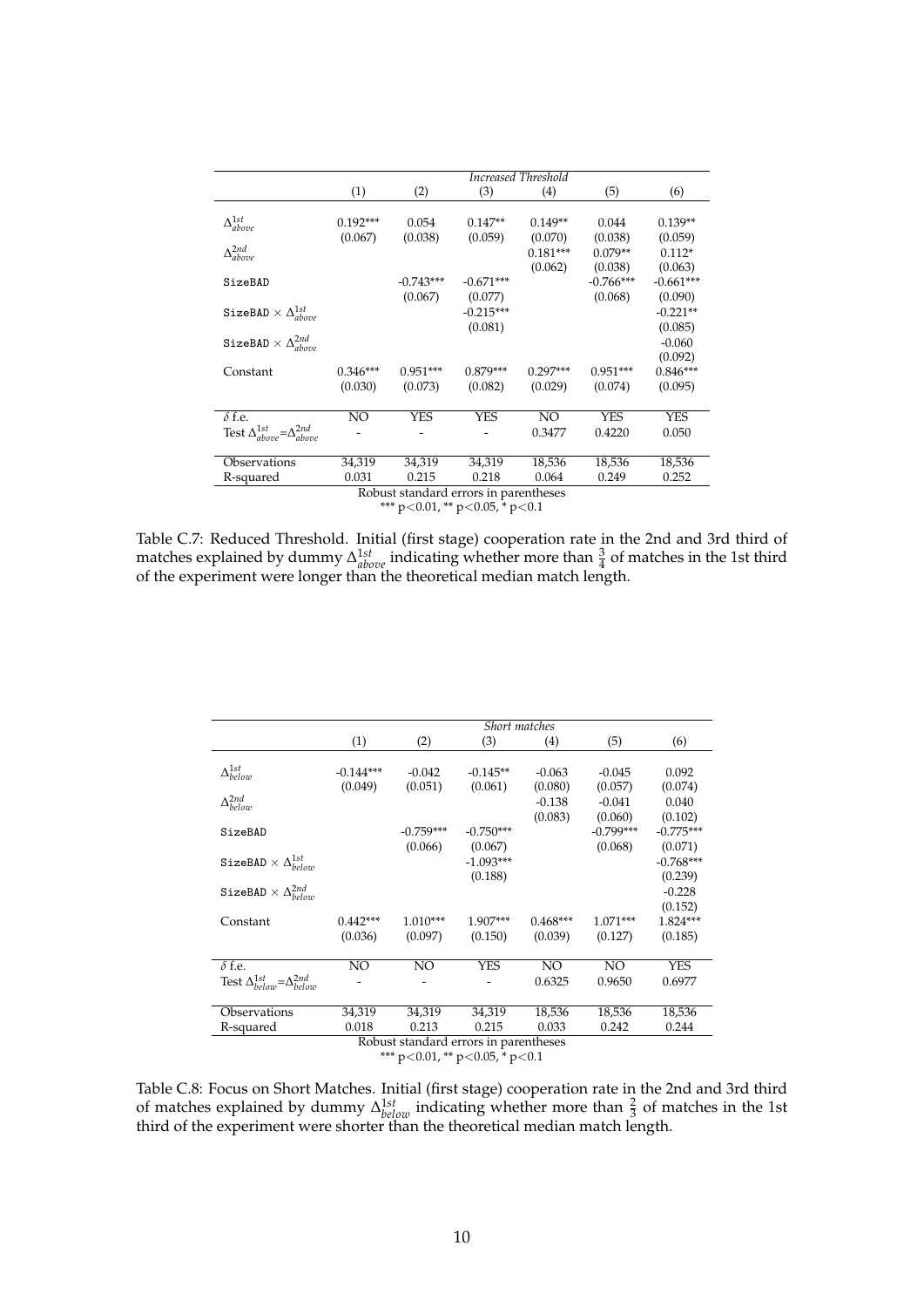### **C.2 Additional Tables for Section 2.3**

|                                             |                                    | Simulated Reinforcement Learning |            |             |                  |  |  |  |  |  |
|---------------------------------------------|------------------------------------|----------------------------------|------------|-------------|------------------|--|--|--|--|--|
| (1)                                         | (2)                                | (3)                              | (4)        | (5)         | (6)              |  |  |  |  |  |
|                                             |                                    |                                  |            |             |                  |  |  |  |  |  |
| $0.040***$                                  | $0.040***$                         | $0.042***$                       | $0.039***$ | $0.039***$  | $0.039***$       |  |  |  |  |  |
| (0.002)                                     | (0.003)                            | (0.004)                          | (0.002)    | (0.002)     | (0.005)          |  |  |  |  |  |
|                                             |                                    |                                  | $0.027***$ | $0.026***$  | $0.035***$       |  |  |  |  |  |
|                                             |                                    |                                  | (0.003)    | (0.002)     | (0.004)          |  |  |  |  |  |
|                                             | $-0.139***$                        | $-0.138***$                      |            | $-0.161***$ | $-0.159***$      |  |  |  |  |  |
|                                             | (0.003)                            | (0.003)                          |            | (0.003)     | (0.004)          |  |  |  |  |  |
|                                             |                                    | $-0.004$                         |            |             | $-0.000$         |  |  |  |  |  |
|                                             |                                    | (0.011)                          |            |             | (0.012)          |  |  |  |  |  |
|                                             |                                    |                                  |            |             | $-0.025**$       |  |  |  |  |  |
|                                             |                                    |                                  |            |             | (0.010)          |  |  |  |  |  |
|                                             |                                    | $0.463***$                       | $0.419***$ | $0.475***$  | $0.474***$       |  |  |  |  |  |
|                                             | (0.001)                            | (0.001)                          | (0.001)    | (0.001)     | (0.001)          |  |  |  |  |  |
|                                             |                                    |                                  |            |             |                  |  |  |  |  |  |
|                                             |                                    |                                  |            |             |                  |  |  |  |  |  |
|                                             |                                    |                                  | 0.0063     | 0.0003      | 0.0989           |  |  |  |  |  |
|                                             |                                    |                                  |            |             |                  |  |  |  |  |  |
|                                             |                                    |                                  |            |             | 960,000          |  |  |  |  |  |
| 0.002                                       | 0.013                              | 0.013                            | 0.002      |             | 0.017            |  |  |  |  |  |
| R-squared<br>Standard errors in parentheses |                                    |                                  |            |             |                  |  |  |  |  |  |
|                                             | $0.415***$<br>(0.001)<br>1,920,000 | $0.463***$<br>1,920,000          | 1,920,000  | 960,000     | 960,000<br>0.017 |  |  |  |  |  |

\*\*\*  $p<0.01$ , \*\*  $p<0.05$ , \*  $p<0.1$ 

Table C.9: Simulated Reinforcement Learning Model. Columns (1)-(3): Initial (first stage) cooperation rate in the 2nd and 3rd third of matches explained by dummy ∆ 1*st above* indicating whether more than  $\frac{2}{3}$  of matches in the 1st third of the experiment were longer than the theoretical median more than 3 or materies in the 1st time of the experiment were longer than the theoretical including<br>match length. Columns (4)-(6): Initial (first stage) cooperation rate in the 3rd third of matches explained by dummies Δ<sup>1st</sup><sub>above</sub> and Δ<sup>2nd</sup><sub>above</sub>. Standard errors clustered at session level.

|                                                    | Simulated Reinforcement Learning with Counterfactuals |                                                                          |             |                       |                       |                        |  |  |  |
|----------------------------------------------------|-------------------------------------------------------|--------------------------------------------------------------------------|-------------|-----------------------|-----------------------|------------------------|--|--|--|
|                                                    | (1)                                                   | (2)                                                                      | (3)         | (4)                   | (5)                   | (6)                    |  |  |  |
| $\Delta^{1st}_{above}$                             | $0.030***$                                            | $0.029***$                                                               | $0.037***$  | $0.025***$            | $0.024***$            | $0.029***$             |  |  |  |
|                                                    | (0.001)                                               | (0.000)                                                                  | (0.001)     | (0.001)               | (0.000)               | (0.001)                |  |  |  |
| $\Delta^{2nd}_{above}$                             |                                                       |                                                                          |             | $0.016***$<br>(0.001) | $0.018***$<br>(0.001) | $0.024***$<br>(0.002)  |  |  |  |
| SizeBAD                                            |                                                       | $-0.181***$                                                              | $-0.178***$ |                       | $-0.184***$           | $-0.180***$            |  |  |  |
|                                                    |                                                       | (0.001)                                                                  | (0.001)     |                       | (0.002)               | (0.001)                |  |  |  |
| $\Delta^{1st}_{above} \times$ SizeBAD              |                                                       |                                                                          | $-0.023***$ |                       |                       | $-0.017***$            |  |  |  |
| $\Delta^{2nd}_{above} \times$ SizeBAD              |                                                       |                                                                          | (0.003)     |                       |                       | (0.003)<br>$-0.017***$ |  |  |  |
|                                                    |                                                       |                                                                          |             |                       |                       | (0.005)                |  |  |  |
| Constant                                           | $0.399***$                                            | $0.461***$                                                               | $0.460***$  | $0.400***$            | $0.463***$            | $0.462***$             |  |  |  |
|                                                    | (0.000)                                               | (0.000)                                                                  | (0.000)     | (0.000)               | (0.000)               | (0.000)                |  |  |  |
|                                                    |                                                       |                                                                          |             |                       |                       |                        |  |  |  |
| Test $\Delta_{above}^{1st} = \Delta_{above}^{2nd}$ |                                                       |                                                                          |             | 0.0001                | 0.0000                | 0.0000                 |  |  |  |
| Observations                                       | 1,920,000                                             | 1,920,000                                                                | 1,920,000   | 960,000               | 960,000               | 960,000                |  |  |  |
| R-squared                                          | 0.010                                                 | 0.200                                                                    | 0.201       | 0.010                 | 0.207                 | 0.207                  |  |  |  |
|                                                    |                                                       | Standard errors in parentheses<br>*** $p<0.01$ , ** $p<0.05$ , * $p<0.1$ |             |                       |                       |                        |  |  |  |

Table C.10: Simulated Reinforcement Learning Model with Counterfactuals. Columns (1)-(3): Initial (first stage) cooperation rate in the 2nd and 3rd third of matches explained by dummy  $\Delta_{above}^{1st}$  indicating whether more than  $\frac{2}{3}$  of matches in the 1st third of the experiment were longer than the theoretical median match length. Columns (4)-(6): Initial (first stage) cooperation rate in the 3rd third of matches explained by dummies ∆ 1*st above* and ∆ 2*nd above*. Standard errors clustered at session level.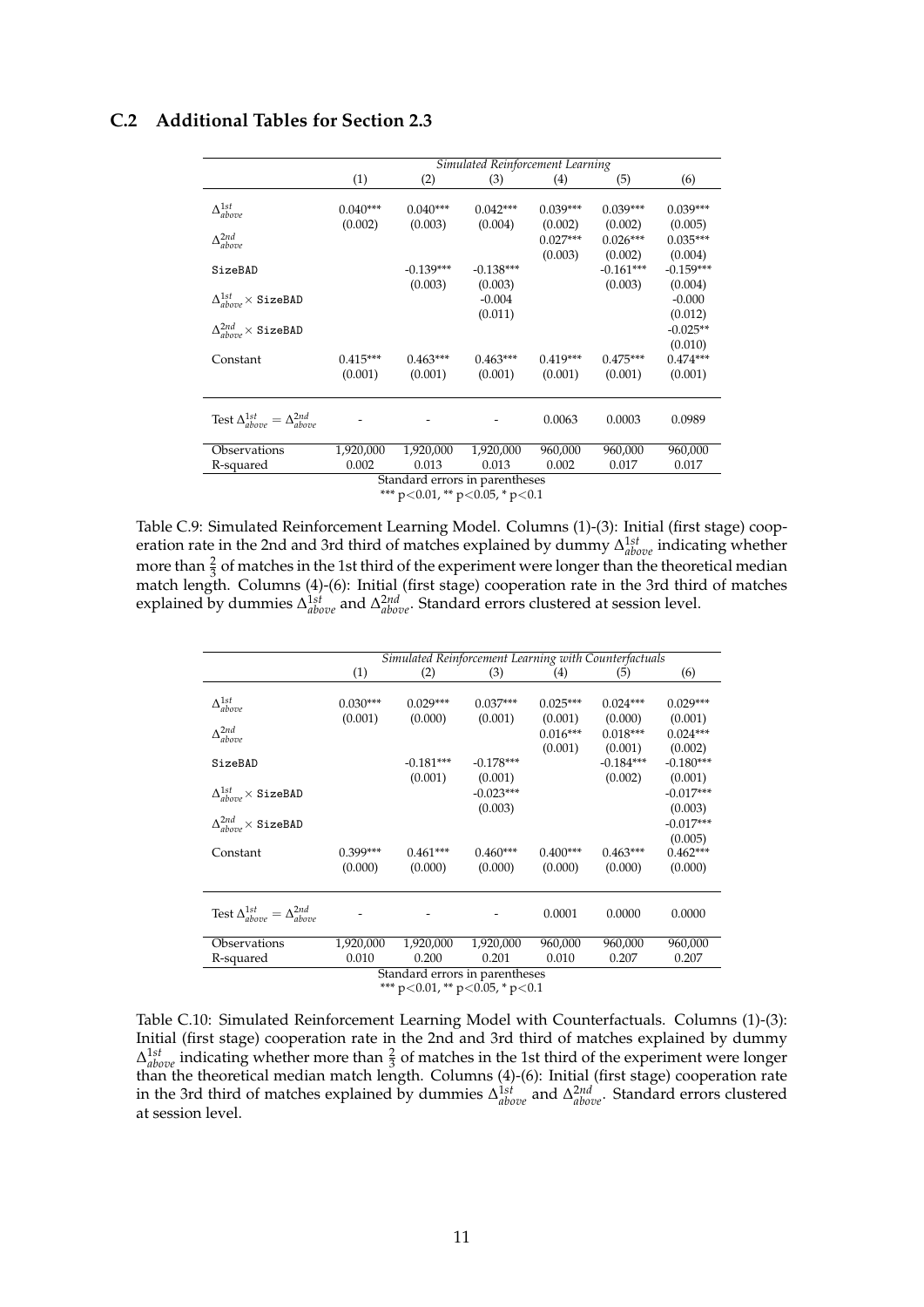|                                                    |            | Simulated Fictitious Play Learning |             |            |             |             |  |  |  |  |
|----------------------------------------------------|------------|------------------------------------|-------------|------------|-------------|-------------|--|--|--|--|
|                                                    | (1)        | (2)                                | (3)         | (4)        | (5)         | (6)         |  |  |  |  |
|                                                    |            |                                    |             |            |             |             |  |  |  |  |
| $\Delta_{above}^{1st}$                             | $0.027***$ | $0.029***$                         | $0.038***$  | $0.021***$ | $0.023***$  | $0.030***$  |  |  |  |  |
|                                                    | (0.001)    | (0.000)                            | (0.001)     | (0.001)    | (0.001)     | (0.002)     |  |  |  |  |
| $\Delta^{2nd}_{above}$                             |            |                                    |             | $0.023***$ | $0.022***$  | $0.029***$  |  |  |  |  |
|                                                    |            |                                    |             | (0.001)    | (0.001)     | (0.002)     |  |  |  |  |
| SizeBAD                                            |            | $-0.178***$                        | $-0.175***$ |            | $-0.189***$ | $-0.185***$ |  |  |  |  |
|                                                    |            | (0.001)                            | (0.001)     |            | (0.001)     | (0.002)     |  |  |  |  |
| $\Delta_{above}^{1st} \times$ SizeBAD              |            |                                    | $-0.025***$ |            |             | $-0.019***$ |  |  |  |  |
|                                                    |            |                                    | (0.003)     |            |             | (0.005)     |  |  |  |  |
| $\Delta^{2nd}_{above} \times \texttt{SizeBAD}$     |            |                                    |             |            |             | $-0.022***$ |  |  |  |  |
|                                                    |            |                                    |             |            |             | (0.005)     |  |  |  |  |
| Constant                                           | $0.392***$ | $0.449***$                         | $0.448***$  | $0.395***$ | $0.456***$  | $0.454***$  |  |  |  |  |
|                                                    | (0.000)    | (0.000)                            | (0.000)     | (0.000)    | (0.000)     | (0.000)     |  |  |  |  |
|                                                    |            |                                    |             |            |             |             |  |  |  |  |
|                                                    |            |                                    |             |            |             |             |  |  |  |  |
| Test $\Delta_{above}^{1st} = \Delta_{above}^{2nd}$ |            |                                    |             | 0.2481     | 0.4042      | 0.9592      |  |  |  |  |
|                                                    |            |                                    |             |            |             |             |  |  |  |  |
| Observations                                       | 1,920,000  | 1,920,000                          | 1,920,000   | 960,000    | 960,000     | 960,000     |  |  |  |  |
| R-squared                                          | 0.007      | 0.128                              | 0.128       | 0.009      | 0.149       | 0.149       |  |  |  |  |
|                                                    |            | Standard errors in parentheses     |             |            |             |             |  |  |  |  |

\*\*\* p<0.01, \*\* p<0.05, \* p<0.1

Table C.11: Simulated Fictitious Play Learning Model. Columns (1)-(3): Initial (first stage) cooperation rate in the 2nd and 3rd third of matches explained by dummy ∆ 1*st above* indicating whether more than  $\frac{2}{3}$  of matches in the 1st third of the experiment were longer than the theoretical median match length. Columns (4)-(6): Initial (first stage) cooperation rate in the 3rd third of matches explained by dummies Δ<sup>1st</sup><sub>above</sub> and Δ<sup>2nd</sup><sub>above</sub>. Standard errors clustered at session level.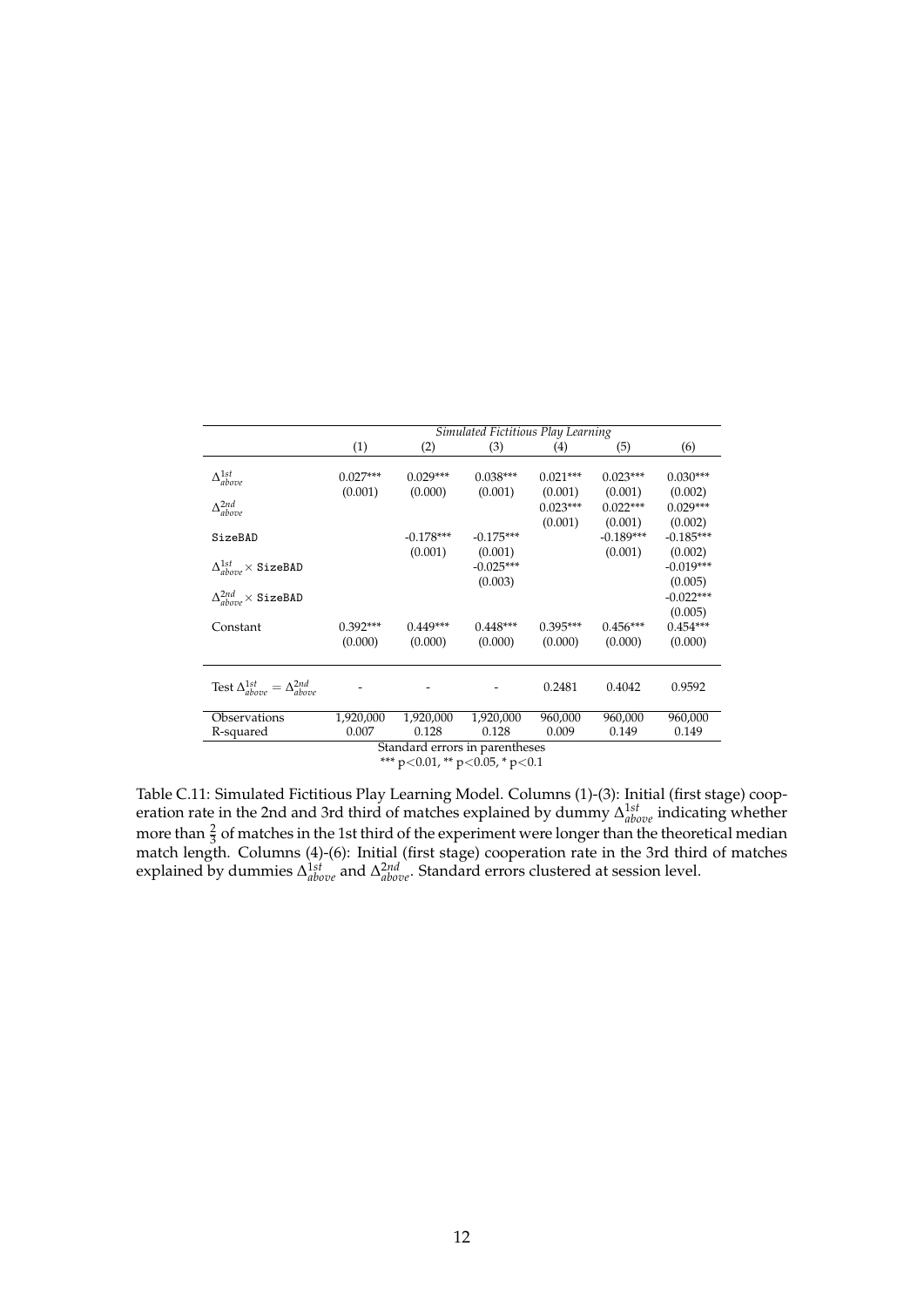## **C.3 Additional Tables for Section 3.1**

|                  |                                       | <b>Average Cooperation Rates</b> |          |          |
|------------------|---------------------------------------|----------------------------------|----------|----------|
|                  | (1)                                   | (2)                              | (3)      | (4)      |
|                  |                                       |                                  |          |          |
| Replication      | $-14.46***$                           | $-14.72***$                      |          |          |
|                  | (4.722)                               | (4.955)                          |          |          |
| Inverse          | $-3.142$                              | $-3.582$                         |          |          |
|                  | (3.555)                               | (3.548)                          |          |          |
| Match Stochastic | $-6.641$                              | $-6.956$                         | $-6.923$ | $-7.210$ |
|                  | (5.154)                               | (5.059)                          | (5.093)  | (4.993)  |
| L.Duration       |                                       | $-0.022$                         |          | 0.013    |
|                  |                                       | (0.045)                          |          | (0.054)  |
| Constant         | 54.04***                              | 55.31***                         | 42.03*** | 42.43*** |
|                  | (3.454)                               | (3.497)                          | (8.895)  | (8.445)  |
| Demographics     | NO                                    | NΟ                               | YES      | YES      |
| Observations     | 6,624                                 | 6,336                            | 4,416    | 4,224    |
| Number of id     | 288                                   | 288                              | 192      | 192      |
|                  | Robust standard errors in parentheses |                                  |          |          |
|                  | *** n<0.01 ** n<0.05 * n<0.1          |                                  |          |          |

 $p<0.01$ , \*\*  $p<0.05$ , \*  $p<0$ 

Table C.12: Random Effects OLS regression of average cooperation rate on treatment dummies and covariates (age, gender, birthplace, nationality). Standard errors clustered at session level. Columns (3) and (4) only use data from match stochastic and deterministic sessions.

|                  |             | <b>Initial Cooperation Rates</b>       |            |            |
|------------------|-------------|----------------------------------------|------------|------------|
|                  | (1)         | (2)                                    | (3)        | (4)        |
|                  |             |                                        |            |            |
| Replication      | $-22.06***$ | $-22.44***$                            |            |            |
|                  | (3.921)     | (3.756)                                |            |            |
| Inverse          | $-0.589$    | $-0.538$                               |            |            |
|                  | (3.367)     | (3.451)                                |            |            |
| Match Stochastic | $-12.77**$  | $-13.11**$                             | $-12.94**$ | $-13.23**$ |
|                  | (6.306)     | (6.391)                                | (6.429)    | (6.533)    |
| L.Duration       |             | 0.061                                  |            | $0.119*$   |
|                  |             | (0.041)                                |            | (0.065)    |
| Constant         | 73.96***    | 73.68***                               | 57.61***   | 56.58***   |
|                  | (3.144)     | (3.369)                                | (12.20)    | (11.97)    |
| Demographics     | NΟ          | NO                                     | YES        | YES        |
|                  |             |                                        |            |            |
| Observations     | 6,624       | 6,336                                  | 4,416      | 4,224      |
| Number of id     | 288         | 288                                    | 192        | 192        |
|                  |             | Robust standard errors in parentheses  |            |            |
|                  |             | *** $p<0.01$ , ** $p<0.05$ , * $p<0.1$ |            |            |

Table C.13: Random Effects OLS regression of initial cooperation rate on treatment dummies and covariates (age, gender, birthplace, nationality). Standard errors clustered at session level. Columns (3) and (4) only use data from match stochastic and deterministic sessions.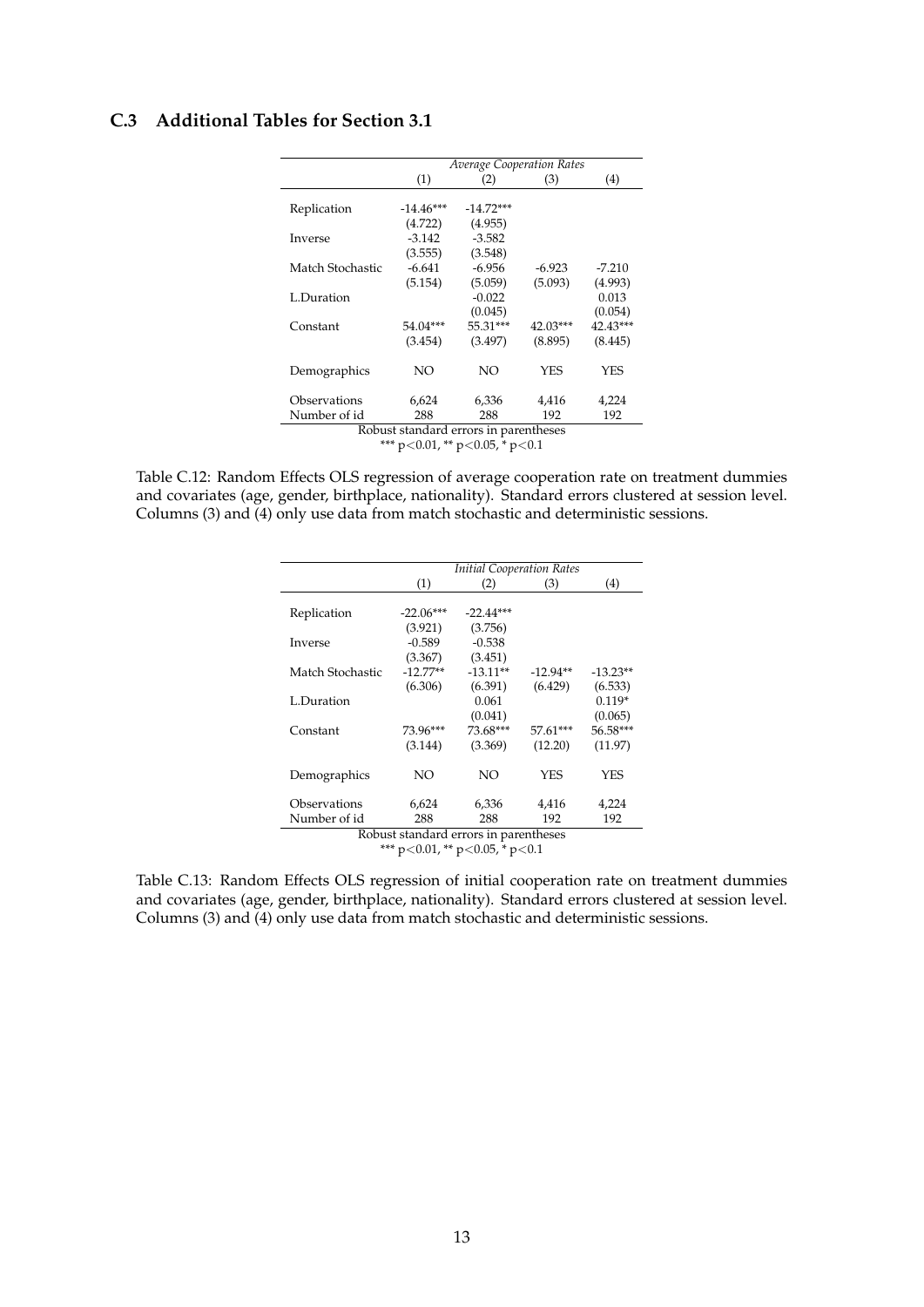## **C.4 Additional Tables for Section 3.2**

|                             | <b>First Round Cooperation Rate</b> |                           |                                      |                     |             |  |  |  |
|-----------------------------|-------------------------------------|---------------------------|--------------------------------------|---------------------|-------------|--|--|--|
| Decision Setting            | Finite                              | Prob All                  | Prob <sub>S1</sub>                   | Prob <sub>S23</sub> | S1 vs S23   |  |  |  |
| $N = 4$ , MPCR= 0.3         | 24.9                                | 28.8<br>$\,<\,$           | 16.56<br>$\searrow^*$                | 34.95<br>$<^{**}$   | $p = 0.002$ |  |  |  |
| $N = 4$ , MPCR= 0.6         | 44.0                                | 47.7<br>$\,<\,$           | 38.88<br>$\scriptscriptstyle\diagup$ | 51.00<br>$\,<\,$    | $p = 0.224$ |  |  |  |
| $N = 2$ , MPCR= 0.6         | 52.4                                | 44.3<br>$\rm{>}$          | 42.56<br>$\rm{>}$                    | 45.46<br>$\rm{>}$   | $p = 0.678$ |  |  |  |
| $N = 2$ , MPCR= 0.6, Binary | 76.1                                | 57.8<br>$\rightarrow$ *** | 54.28<br>$\searrow^*$                | 59.23<br>$>***$     | $p = 0.613$ |  |  |  |

Table C.14: Initial cooperation rates across all rounds in the finite sessions (column (1)) and across all sessions with a probabilistic ending (column (2)) as in Table 3 in Lugovskyy et al. (2017). We further split the sessions with probabilistic ending in those with initially short matches (S1) and those with initially long matches (S23). Below each cooperation rate we show how the finite setting compares to the rate in question (as in Lugovskyy et al. (2017)). The last column shows the p-value when comparing initially short and long sequences. Following Lugovskyy et al. (2017) standard errors are clustered at the participant level in all regressions.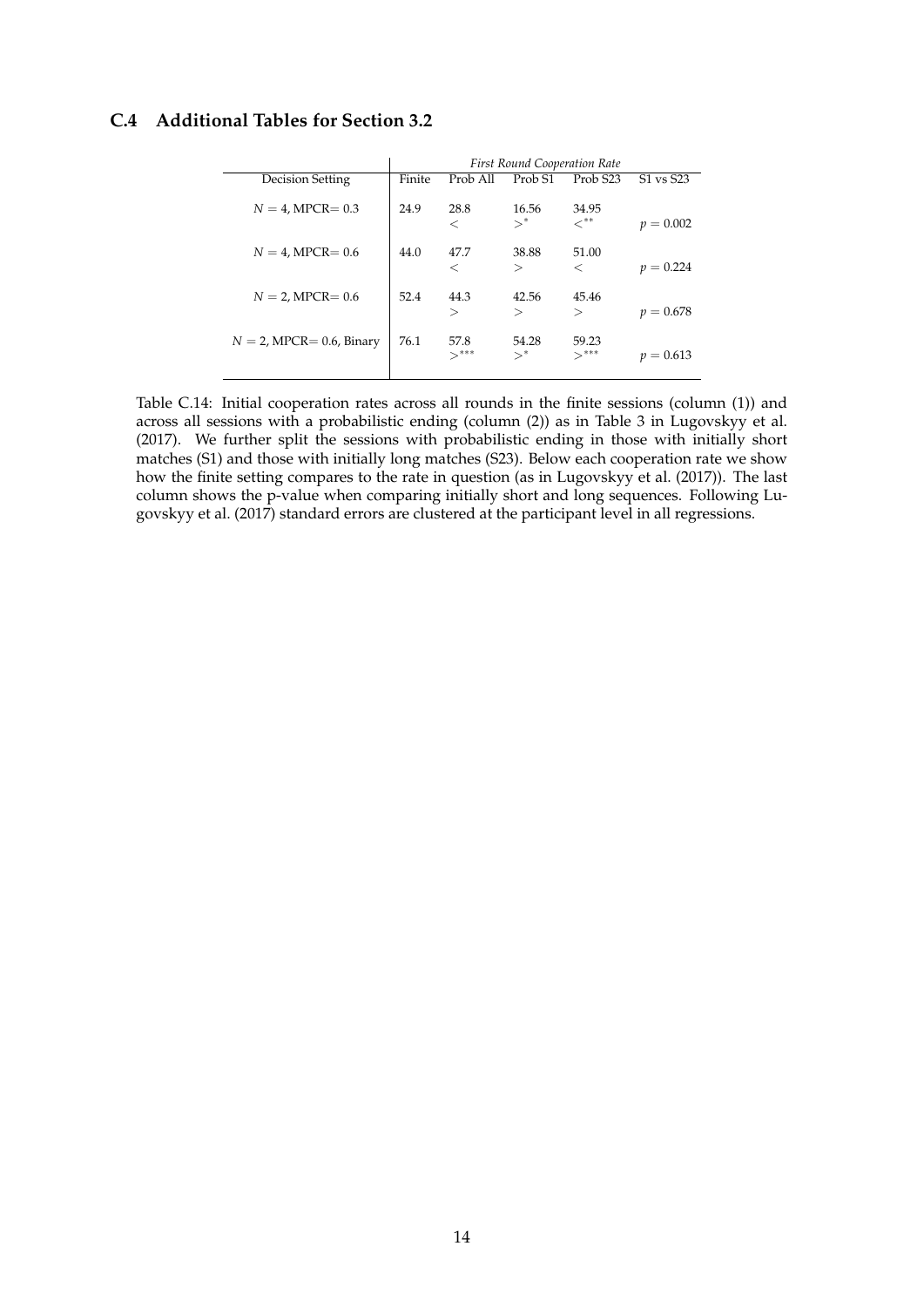## **C.5 Additional Tables for Section 3.3**

| with RO          | All groups | Short first matches | Other Groups | Short vs Other |
|------------------|------------|---------------------|--------------|----------------|
|                  |            |                     |              |                |
| Substitutes      | 16.5       | 9.0                 | 20.1         |                |
| Complements      | 23.2       | 34.9                | 17.3         |                |
|                  |            |                     |              |                |
| Treatment Effect | $-6.7$     | $-25.2**$           | 2.8          | $p = 0.1280$   |
|                  |            |                     |              |                |
|                  |            |                     |              |                |
|                  |            |                     |              |                |
| without RO       | All groups | Short first matches | Other Groups | Short vs Other |
|                  |            |                     |              |                |
| Substitutes      | 17.6       | 20.9                | 15.9         |                |
| Complements      | 10.9       | 16.2                | 8.1          |                |
|                  |            |                     |              |                |
| Treatment Effect | $6.7*$     | 4.7                 | 7.8          | $v = 0.8949$   |

Table C.15: Efficiency measure from Table 2 (all matches) in Embrey et al. (2019). Treatment Effect is the difference between substitutes and complements. The two rightmost columns split out the groups with short initial matches from the rest.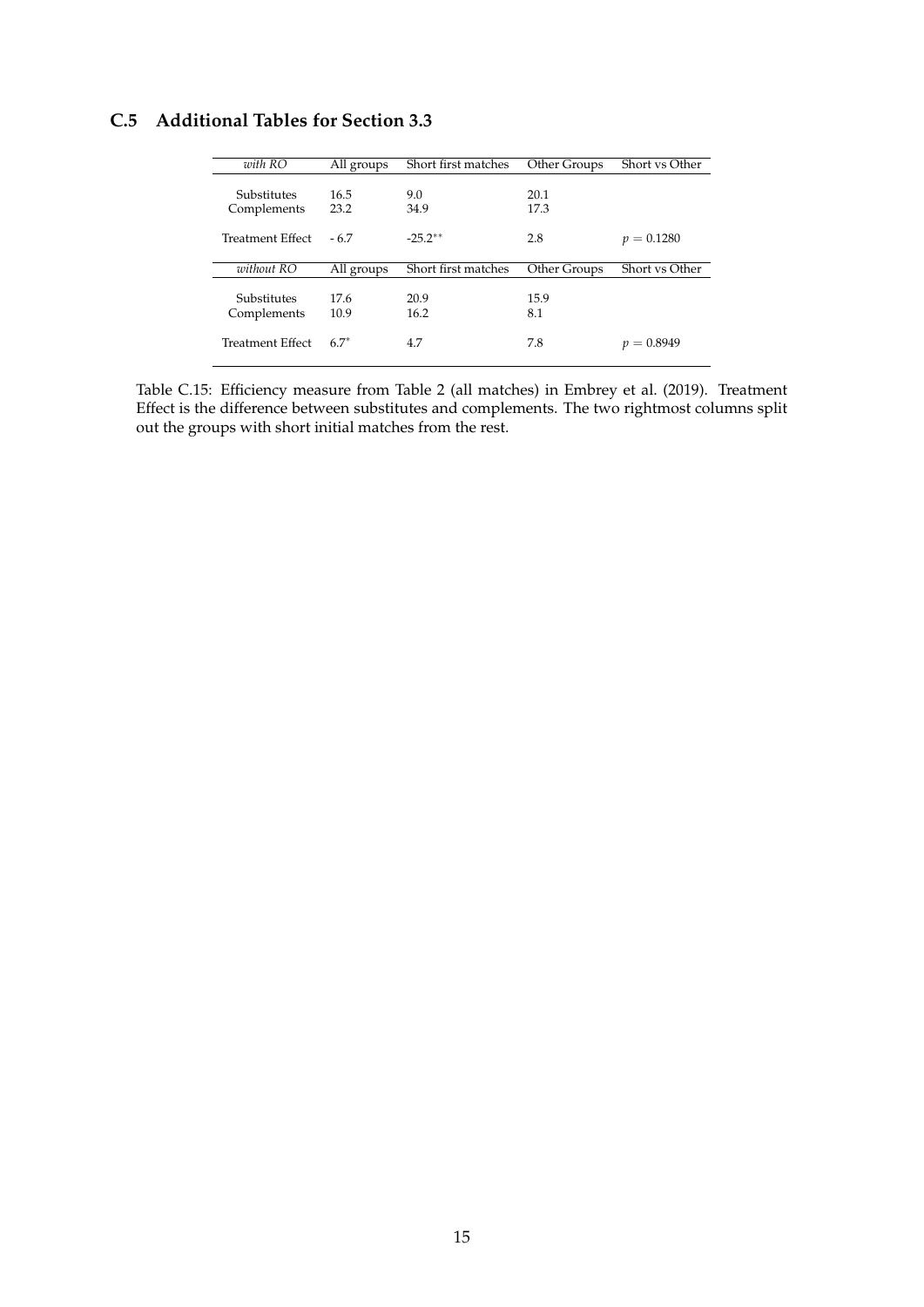## **C.6 Additional Tables for Section 4**

|                     | $\delta = 0.5$ |             |                                        |             | $\delta = 0.75$ |             |                 |             |
|---------------------|----------------|-------------|----------------------------------------|-------------|-----------------|-------------|-----------------|-------------|
|                     | (1)            | (2)         | (3)                                    | (4)         | (5)             | (6)         | (7)             | (8)         |
|                     |                |             |                                        |             |                 |             |                 |             |
| mean duration       | 0.021          |             | $-0.001$                               | 0.022       | $0.015*$        |             | $-0.004$        | $-0.002$    |
|                     | (0.070)        |             | (0.077)                                | (0.075)     | (0.008)         |             | (0.016)         | (0.012)     |
| median duration     |                | $0.104*$    | 0.105                                  | 0.087       |                 | $0.020**$   | $0.024*$        | $0.035**$   |
|                     |                | (0.063)     | (0.082)                                | (0.105)     |                 | (0.008)     | (0.016)         | (0.016)     |
| SizeBAD             | $-0.662***$    | $-0.704***$ | $-0.705***$                            | $-0.642***$ | $-0.825***$     | $-0.847***$ | $-0.848***$     | $-0.965***$ |
|                     | (0.113)        | (0.113)     | (0.103)                                | (0.089)     | (0.071)         | (0.065)     | (0.064)         | (0.077)     |
| Constant            | $0.665***$     | $0.519***$  | $0.521***$                             | $0.527**$   | $0.776***$      | $0.753***$  | $0.759***$      | $0.575***$  |
|                     | (0.150)        | (0.174)     | (0.151)                                | (0.201)     | (0.061)         | (0.062)     | (0.061)         | (0.098)     |
|                     |                |             |                                        |             |                 |             |                 |             |
|                     |                |             |                                        |             |                 |             |                 |             |
| paper fixed effects | NO             | NO.         | NO.                                    | <b>YES</b>  | NO.             | NO.         | NO <sub>1</sub> | <b>YES</b>  |
|                     |                |             |                                        |             |                 |             |                 |             |
| Observations        | 10,786         | 10,786      | 10.786                                 | 10.786      | 12,380          | 12,380      | 12,380          | 12,380      |
| R-squared           | 0.151          | 0.160       | 0.160                                  | 0.173       | 0.185           | 0.189       | 0.189           | 0.225       |
|                     |                |             | Robust standard errors in parentheses  |             |                 |             |                 |             |
|                     |                |             | *** $p<0.01$ , ** $p<0.05$ , * $p<0.1$ |             |                 |             |                 |             |

Table C.16: First round cooperation in the 2nd and 3rd third of matches regressed on mean and median match length in the 1st third. We selected the two discounted factors with most papers in the meta-study (8 papers for  $\delta = 0.75$  and 4 papers for  $\delta = 0.5$ ).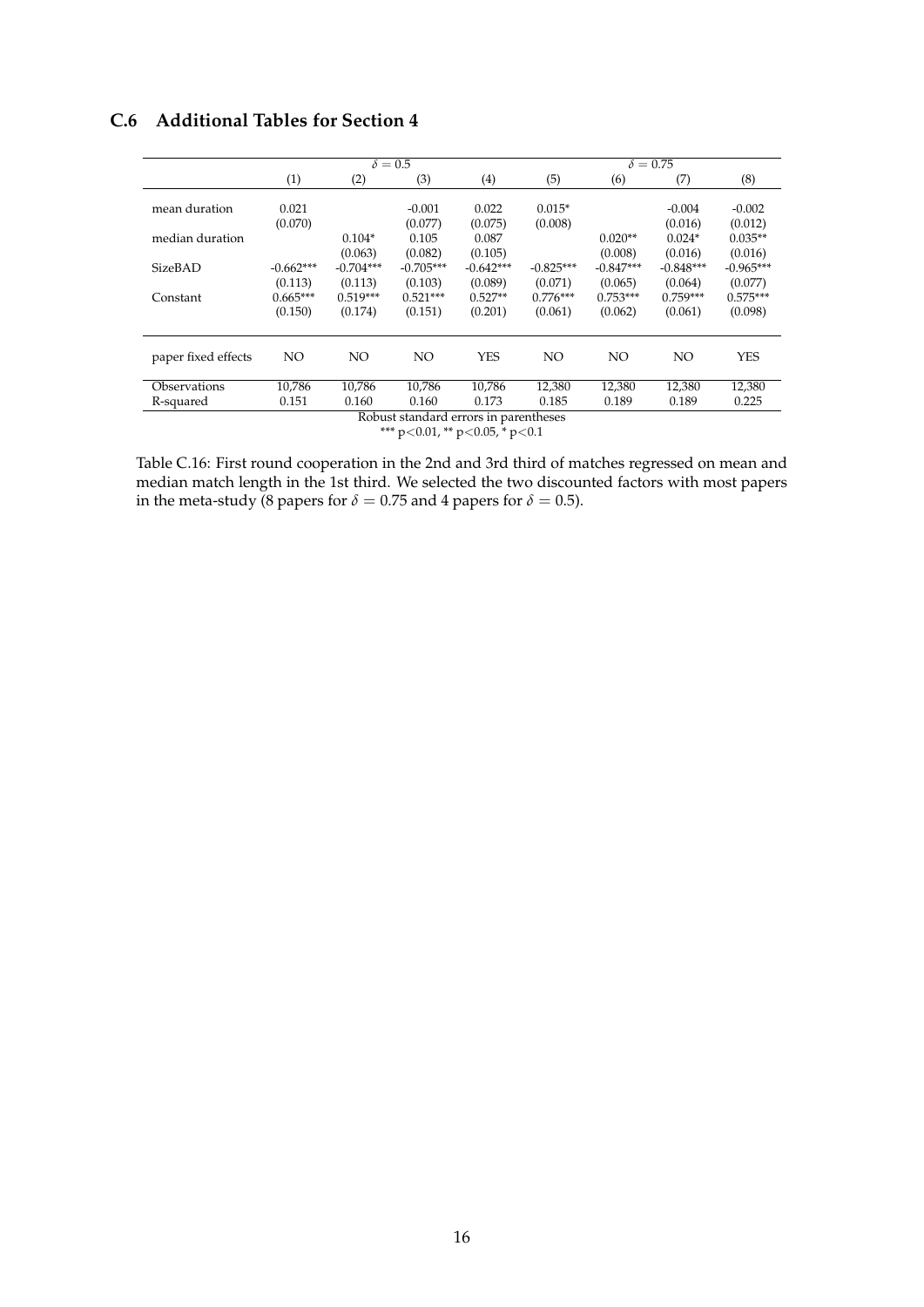## **D Additional Figures**



Figure D.1: Meta Data used in Section 2.2: Kernel density estimates of the difference between theoretical median match length and realized match length overall (left panel) and separately for  $\delta = 0.5$ , 0.75 and  $\delta = 0.9$  (right panel).



Figure D.2: Section 2.2 The Effect of Experience (Number of Matches Played in a Session) on Estimated Coefficient ∆ 1*st above*. Black diamonds show the estimated coefficient ∆ 1*st above* on cooperation in the last third of matches depending on the total number of matches played in the session. The black line shows fitted values using a square polynomial. Squares and light gray dashed line show the effect of the first half of matches on the second half and triangles and dark gray dashed line the effect of the first quarter on the last quarter of matches.